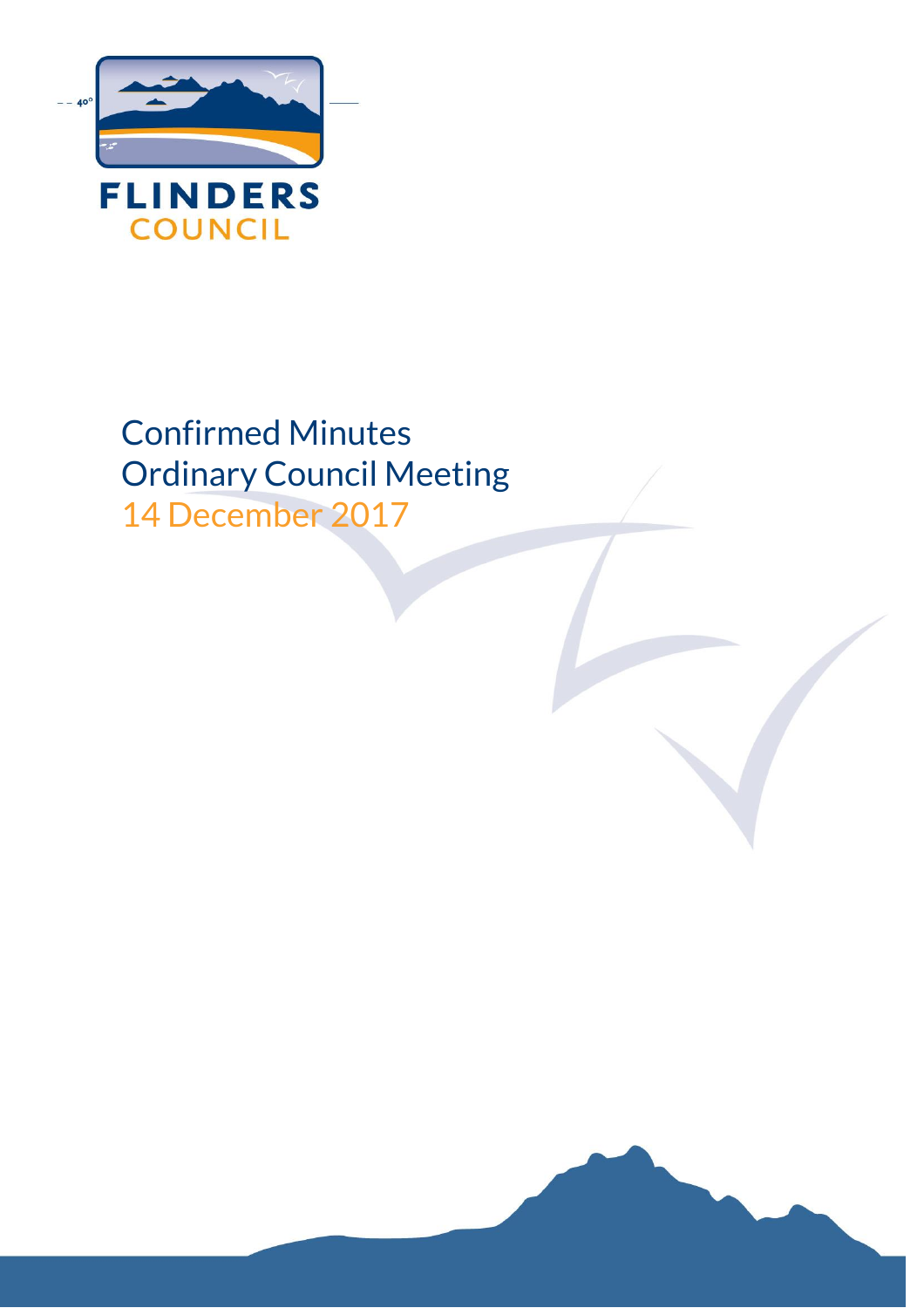# FLINDERS COUNCIL ORDINARY MEETING

### CONFIRMED MINUTES

| <b>DATE:</b>       | Thursday 14 December 2017                         |
|--------------------|---------------------------------------------------|
| <b>VENUE:</b>      | Flinders Arts and Entertainment Centre, Whitemark |
| <b>COMMENCING:</b> | $1.00 \,\mathrm{pm}$                              |

#### PRESENT

Mayor Carol Cox Deputy Mayor Marc Cobham Cr Chris Rhodes Cr Peter Rhodes Cr Ken Stockton Cr Gerald Willis Cr David Williams

#### APOLOGIES

Nil

### STAFF IN ATTENDANCE

Bill Boehm - General Manager Vicki Warden - Executive Officer (minute taker) Jacci Viney - Development Services Coordinator (1pm – 1.30pm)

#### CONFIRMATION OF MINUTES

284.12.2017 Moved: Deputy Mayor M Cobham Seconded: Cr K Stockton That the Minutes from the Ordinary Council Meeting held on the 16<sup>th</sup> November 2017 be confirmed.

### CARRIED UNANIMOUSLY (7-0)

For: Mayor Carol Cox, Deputy Mayor Marc Cobham, Cr Chris Rhodes, Cr Peter Rhodes, Cr Ken Stockton, Cr David Williams and Cr Gerald Willis.

#### PUBLIC QUESTION TIME

No public questions.

#### RESPONSE TO PUBLIC QUESTIONS

Question 1: Mick Rose on behalf of Flinders Island Tourism and Business Inc.

Could the Council give an update on the status of the planning scheme / interim planning scheme?

Is any more community consultation proposed for the "structure plan" which underpins the planning scheme revisions?

Mayor's Response: The Flinders Municipality is currently operating under the "Flinders Council Planning Scheme 2000" and will move directly from this scheme to the state-wide Tasmanian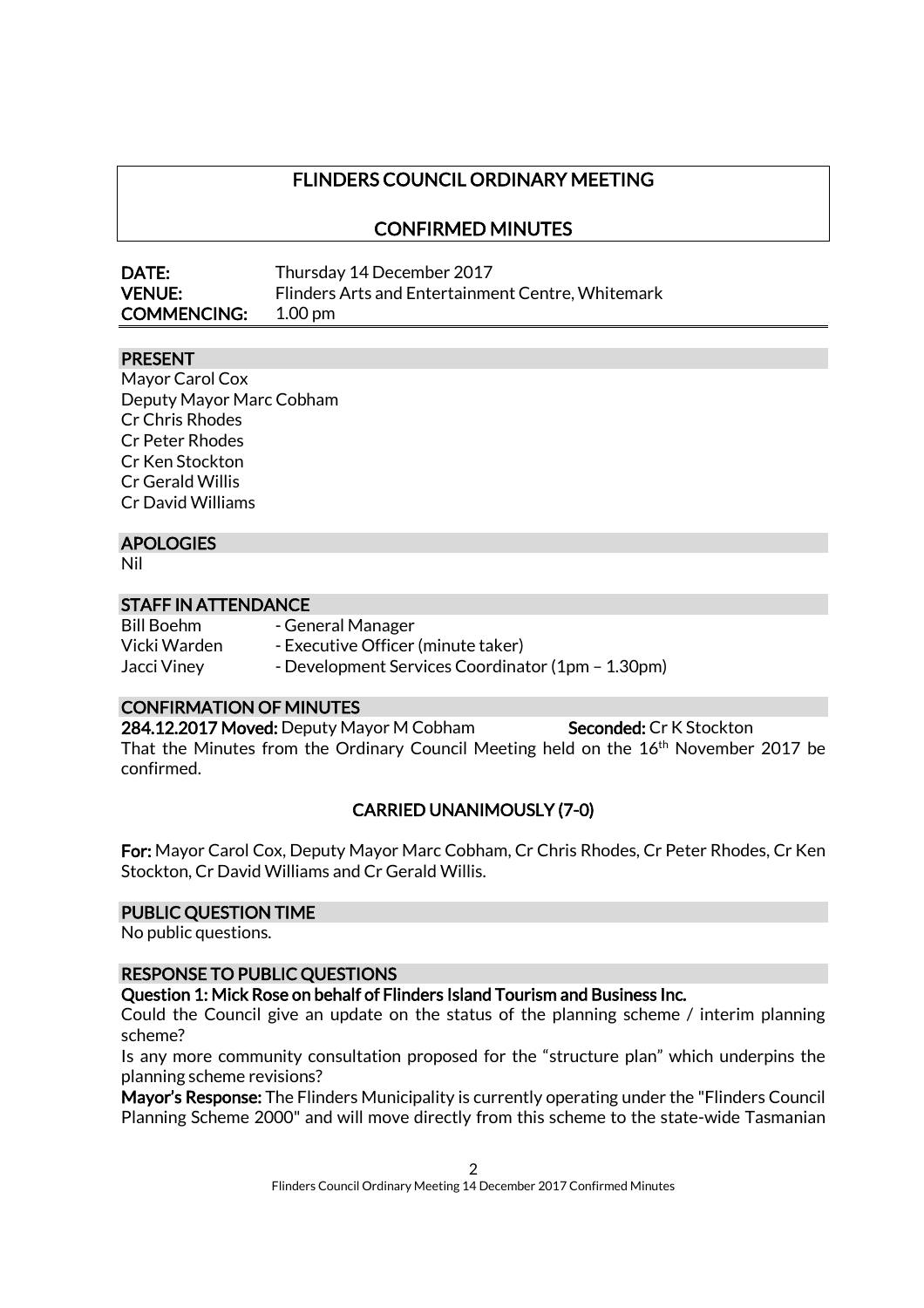Planning Scheme. A Flinders draft Interim Planning Scheme was prepared in 2011 but not declared prior to the introduction of the process to develop the state-wide scheme.

State-wide community consultation was undertaken during the development of the Tasmanian Planning Scheme, and Council is now working on developing the Local Provisions Schedule (LPS) to submit to the Tasmanian Planning Commission (TPC), the Planning Policy Unit and the Minister for approval. Once accepted through the system the schedule will form a part of the Tasmanian Planning Scheme and apply to the Flinders Municipality. This work on the LPS is being completed based on community consultations already undertaken over recent times, significant strategic investigations and the requirements of the Act.

The process set out by the State Government provides for community consultation when the TPC has recommended to the Minister that the LPS complies with the Act and is suitable for exhibition. Post exhibition, hearings will be conducted by the TPC for persons who made a submission during the consultation period.

The Tasmanian Planning Scheme will come into effect in relation to any municipal area (including Flinders) with notice of approval of the Local Provisions Schedule of that municipal area. To date, no municipal area has a notice of approval. Detailed information can be found on <http://www.planningreform.tas.gov.au/home> .

Strategically oriented land use queries will be considered until the 23rd December 2017. The Strategic Planner, Robyn Cox, is available to address questions from Flinders Island Tourism and Business Inc. members if they were to convene a meeting prior to that date.

#### 285.12.2017 Moved: Cr G Willis Seconded: Cr D Williams

That the response to the public question from the 16<sup>th</sup> November 2017 Council Meeting be noted.

### CARRIED UNANIMOUSLY (7-0)

For: Mayor Carol Cox, Deputy Mayor Marc Cobham, Cr Chris Rhodes, Cr Peter Rhodes, Cr Ken Stockton, Cr David Williams and Cr Gerald Willis.

#### COUNCILLOR'S QUESTIONS ON NOTICE

Nil

# COUNCILLOR'S QUESTIONS WITHOUT NOTICE

### Question 1: Cr Gerald Willis

I refer to a comment In the Council News section of "Island News" (8 December) that the Lady Barron Transfer Station is closed for the dumping of green waste due to the implementation of the need for a fire permit by the Tasmanian Fire Service and I ask Mr Bill Boehm, General Manager:

What is the connection between obtaining an aforementioned fire permit and dumping green waste in the transfer station?

If the green waste (when dried) is to be set on fire during the restrictive period would that not be a criminal act subject to review by police?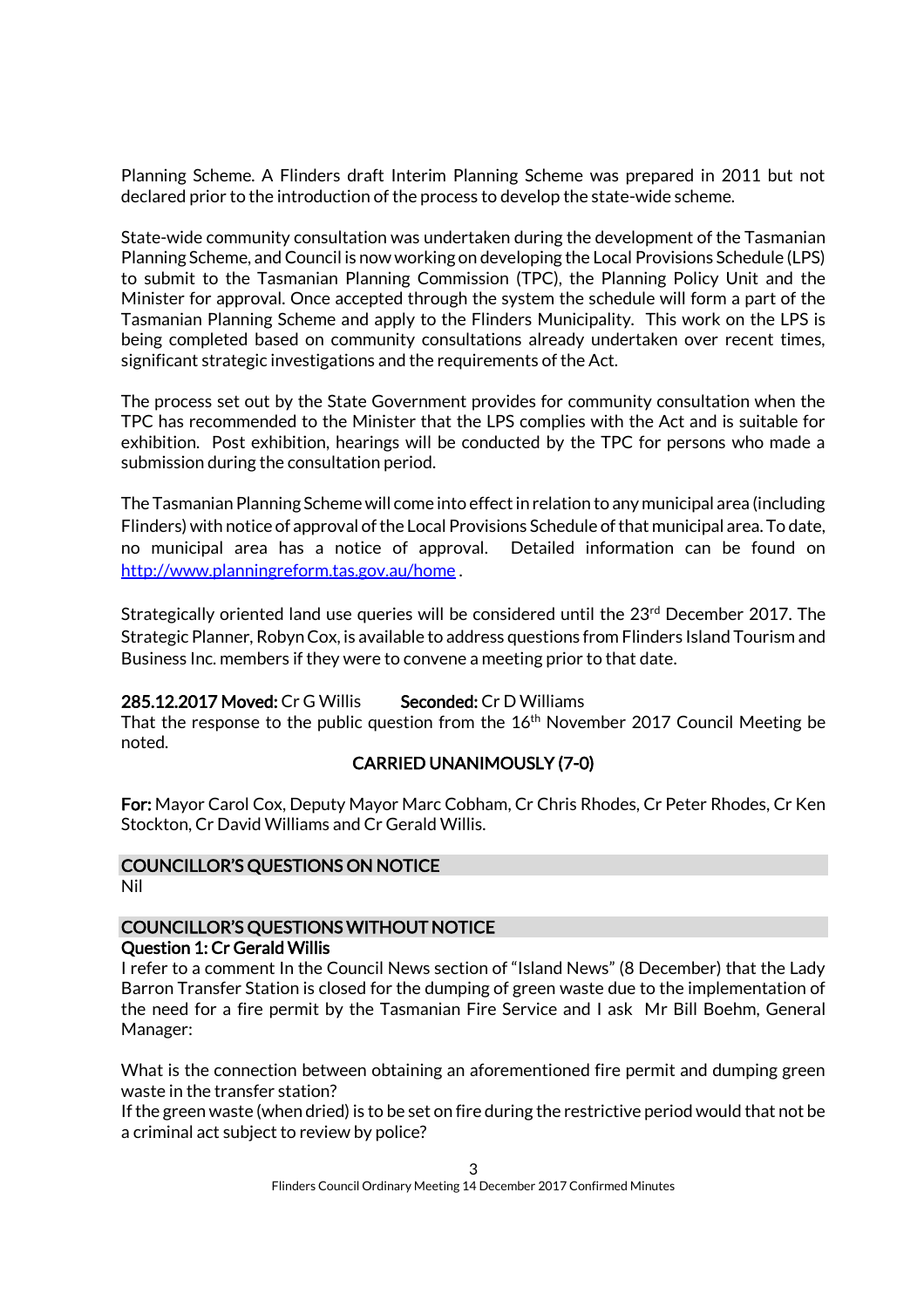Why are residents who use the transfer station to dispose of green waste suffering because of the possible future criminal activity by a person or persons who may engage in criminal activity and light a fire?

Are not the law abiding citizens being penalised?

#### General Manager's response

The question was taken on notice.

#### Question 2: Cr David Williams

Whilst I was away, the Mayor indicated to me that the employment issues relating to Sophie Pitchford remain unresolved. Could we please have an update?

#### Mayor's Response:

No answer will be given because it relates to personnel issues.

#### Question 3: Cr David Williams

The question was refused.

#### LATE AGENDA ITEMS

Nil

#### DECLARATION OF PECUNIARY INTEREST

Cr Peter Rhodes advised that he may declare a pecuniary interest in Item B2: Notice of Motion from Deputy Mayor Marc Cobham – Whitemark Community Gym Special Committee Recommendations.

Mayor Carol Cox declared an interest in Item C5: Building Better Regions Fund Submission - Flinders Safe Harbour Marine Facility.

Note: That Mayor advised that a Councillor may at any time declare an interest in an agenda item.

#### LEAVE OF ABSENCE

Nil

#### **PETITIONS**

Nil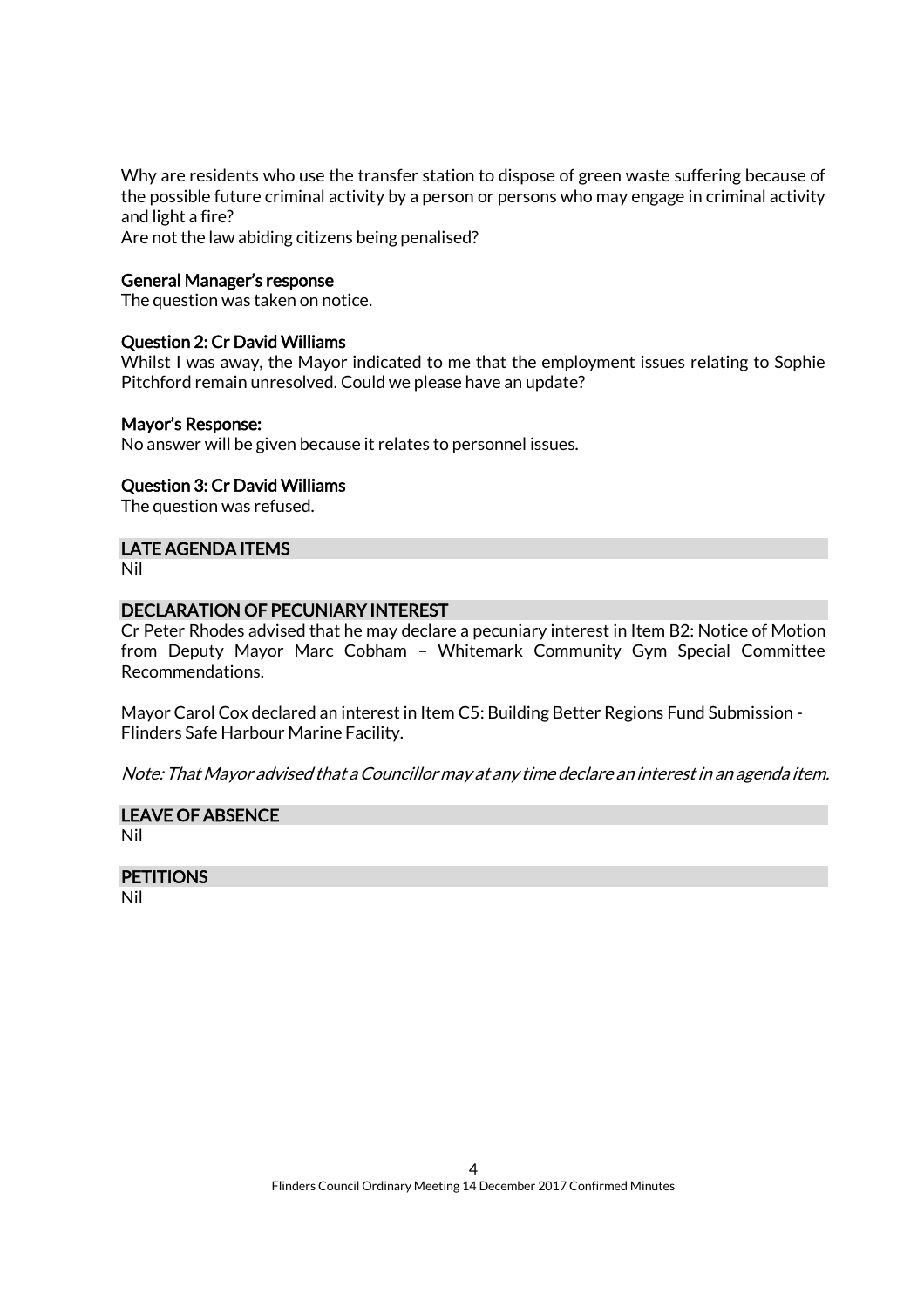#### WORKSHOPS & INFORMATION FORUMS File No: COU/0205

### Council Workshop held on 30<sup>th</sup> November 2017

Council held a Workshop on the following subjects:

- Item 1 Roadside Management Policy Review
- Item 2 Adopt a Verge
- Item 3 Extension to Robert St
- Item 4 Airport Hangar Project Update
- Item 5 Management of Land at Cannes Hill
- Item 6 Badger Corner Boat Ramp
- Item 7 Schedule 8 Flinders Planning Scheme for Council land at North East River
- Item 8 Accessing fire wood on Crown Land
- Item 9 General Manager's Update

#### Councillors Present:

Mayor Carol Cox, Deputy Mayor Marc Cobham, Cr Chris Rhodes, Cr Peter Rhodes, and Cr Gerald Willis.

#### Apologies:

Cr David Williams Cr Ken Stockton

#### Staff and Consultants Present:

| <b>General Manager</b>                                |
|-------------------------------------------------------|
| <b>Executive Officer</b>                              |
| Works and Services Manager (Items 1 to 6)             |
| Development Services Coordinator (Items 1,3, 4 and 5) |
| Farmer (Item 1 only)                                  |
| Agronomist, Roberts Ltd (Item 1 only)                 |
|                                                       |

As workshops and information sessions are for information and discussion purposes only, no decisions are made or foreshadowed at these proceedings.

#### VOTING REQUIREMENTS:

Simple Majority

#### RECOMMENDATION:

That the Council Workshop held on 30<sup>th</sup> November 2017 be noted.

#### DECISION:

286.12.2017 Moved: Deputy Mayor M Cobham Seconded: Cr C Rhodes That the Council Workshop held on 30<sup>th</sup> November 2017 be noted.

### CARRIED UNANIMOUSLY (7-0)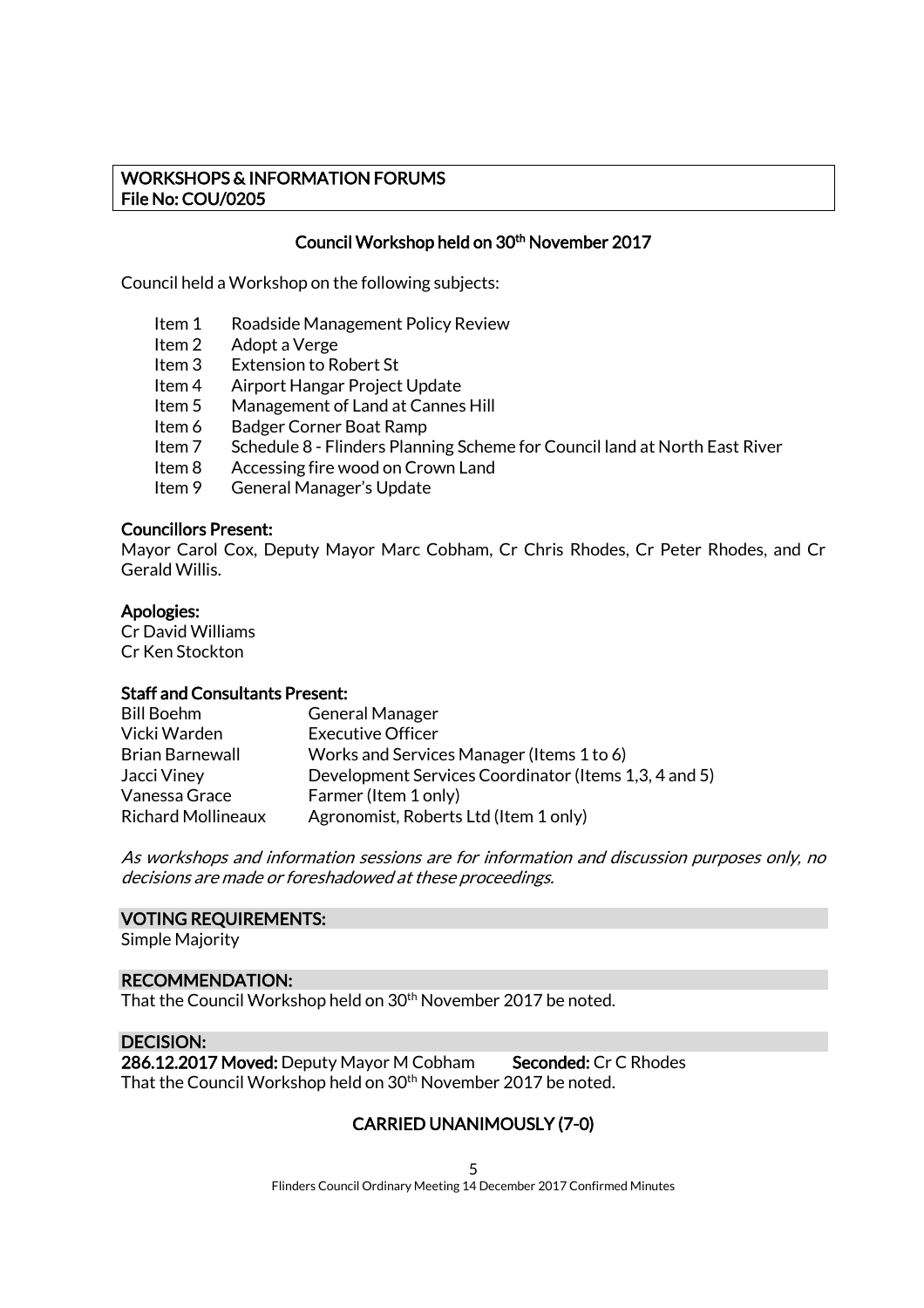For: Mayor Carol Cox, Deputy Mayor Marc Cobham, Cr Chris Rhodes, Cr Peter Rhodes, Cr Ken Stockton, Cr David Williams and Cr Gerald Willis.

### PUBLIC MEETINGS

Nil

#### PUBLICATIONS/REPORTS TABLED FOR COUNCIL INFORMATION Nil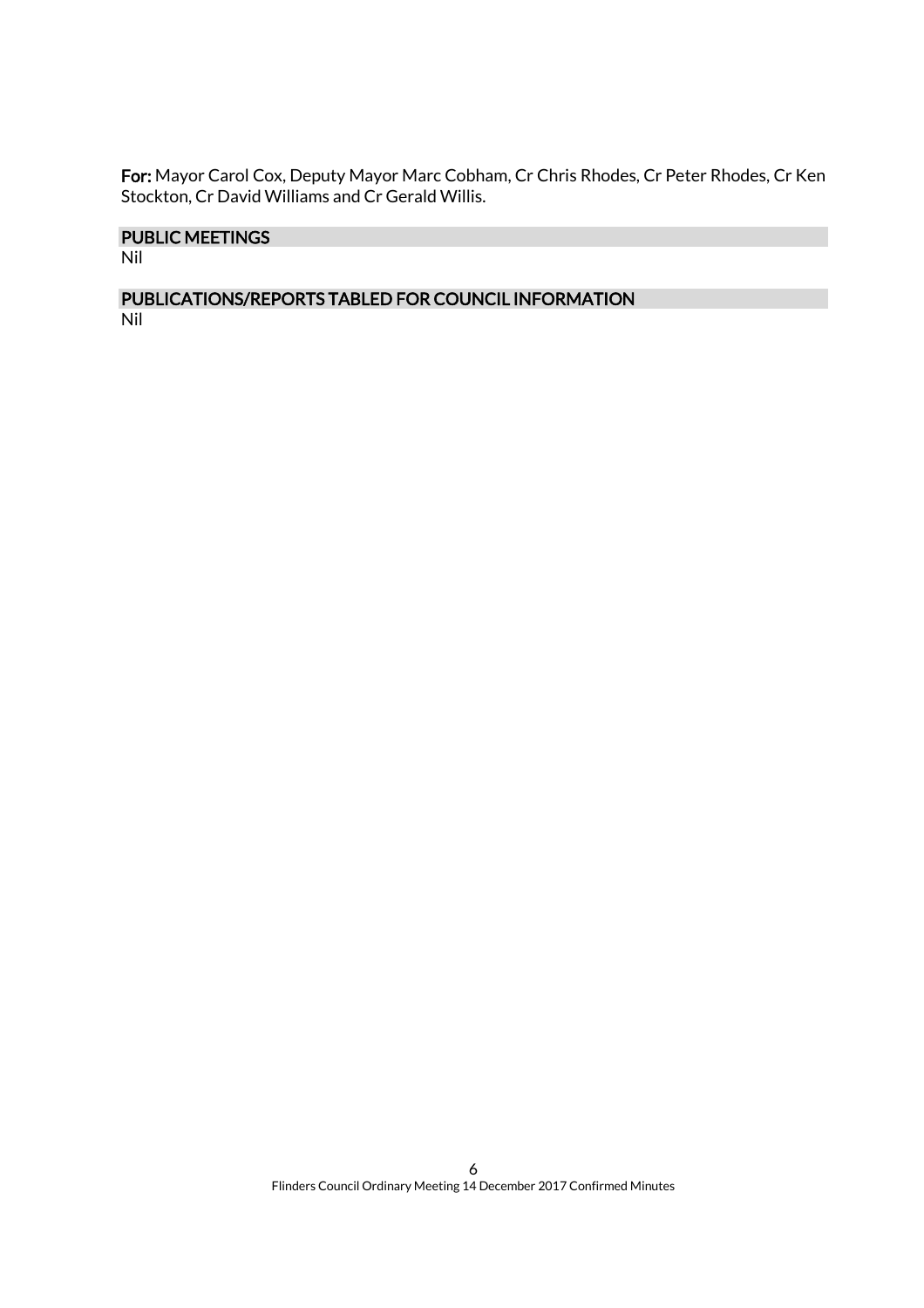### REPORTS TO BE RECEIVED

#### Whitemark Community Gym Special Committee

File No: CDV/0702

Annexure 1: Whitemark Community Gym Special Committee 23<sup>rd</sup> November 2017 Unconfirmed Minutes

#### OFFICER'S REPORT (Bill Boehm, General Manager):

The unconfirmed minutes of the Whitemark Community Gym Special Committee meeting held 23<sup>rd</sup> November 2017 have been provided for consideration. The minutes outline what the committee has been working on to date and can now be received by Council.

#### OFFICER'S RECOMMENDATION

That the unconfirmed minutes of the Whitemark Community Gym Special Committee meeting held 23rd November 2017 be noted.

#### DECISION:

287.12.2017 Moved: Cr D Williams Seconded: Deputy Mayor M Cobham That the unconfirmed minutes of the Whitemark Community Gym Special Committee meeting held 23rd November 2017 be noted.

### CARRIED UNANIMOUSLY (7-0)

For: Mayor Carol Cox, Deputy Mayor Marc Cobham, Cr Chris Rhodes, Cr Peter Rhodes, Cr Ken Stockton, Cr David Williams and Cr Gerald Willis.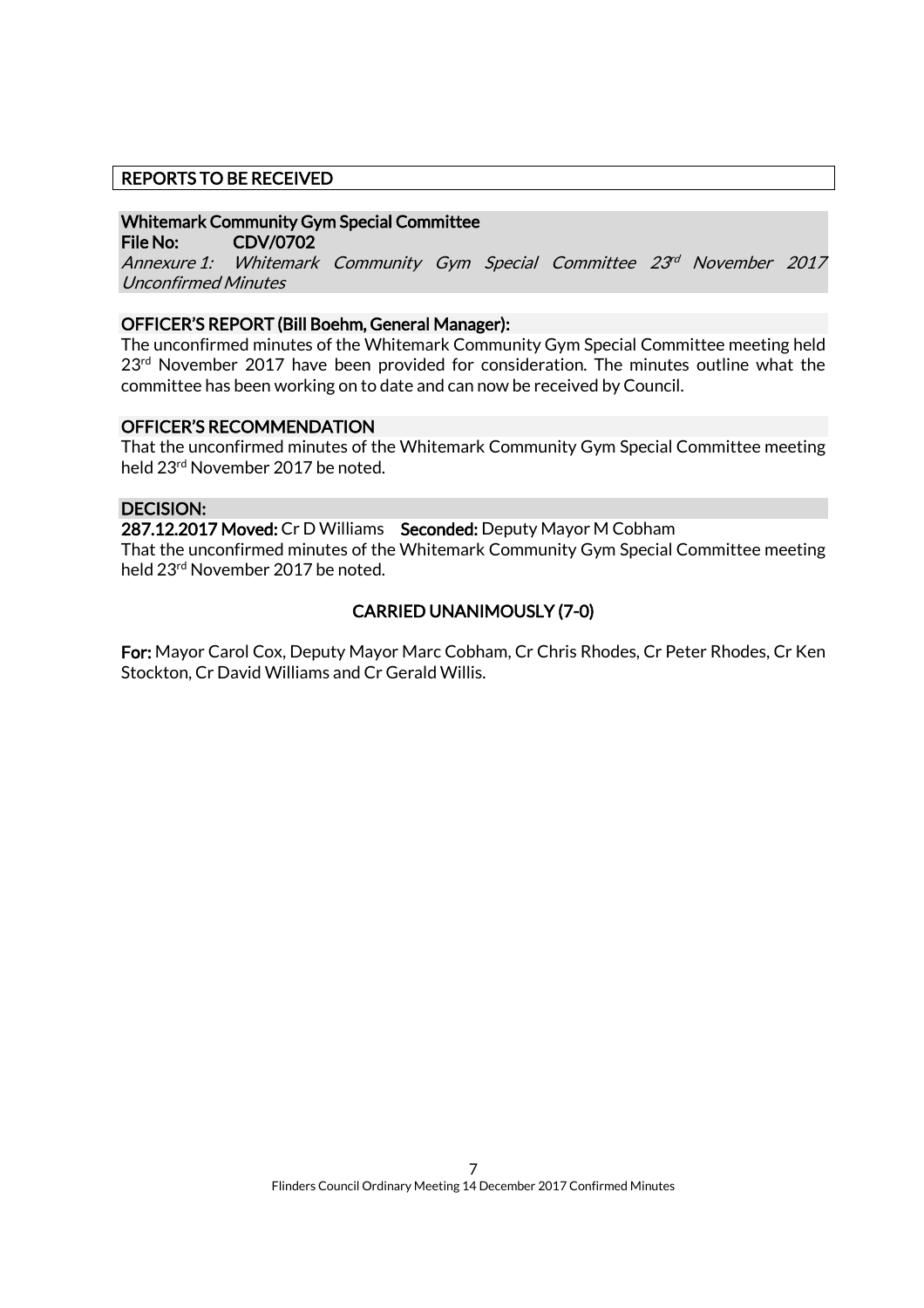### COUNCILLORS' REPORTS

#### Report from Councillor Gerald Willis as the Flinders Council Representative on TasWater Owners' Committee File No: COU/0312

CORRESPONDENCE IN:

| <b>DATE</b> | <b>WHO</b>                                                                                          | <b>SUBJECT</b>                                                                                                                                                                                      |
|-------------|-----------------------------------------------------------------------------------------------------|-----------------------------------------------------------------------------------------------------------------------------------------------------------------------------------------------------|
| 09.11.2017  | Kate Beard, Education Officer,<br>TasWater                                                          | Email to Flinders Council advising of an<br>open day at the Lady Barron treatment<br>plant on Saturday 25 November.                                                                                 |
| 11.11.2017  | Juliette Mercer, General<br>Manager Corporate and<br><b>Community Relations,</b><br><b>TasWater</b> | Email with report and media release from<br>Auditor-General on water and sewerage<br>outcomes arising from reforms in 2009 and<br>2013 as tabled to parliament plus media<br>release from TasWater. |
| 16.11.2017  | Kate Hiscock, Strategic<br>Communications Director,<br>Local Government Association.                | Email with media release from David<br>Downie, Chief Owners' Representative of<br><b>TasWater</b>                                                                                                   |
| 16.11.2017  | Lynn Luckock, Executive<br>Assistant to CEO.                                                        | Email with letter attached from Miles<br>Hampton, Chairman, TasWater                                                                                                                                |
| 20.11.2017  | Kate Hiscock, Strategic<br>Communications Director,<br>Local Government Association.                | Email with media release re Legislative<br>Council                                                                                                                                                  |

### RECOMMENDATION:

That the report from Councillor Gerald Willis as the Flinders Council Representative on TasWater Owners' Committee be received.

### DECISION:

#### 288.12.2017 Moved: Cr K Stockton Seconded: Cr P Rhodes

That the report from Councillor Gerald Willis as the Flinders Council Representative on TasWater Owners' Committee be received.

### CARRIED UNANIMOUSLY (7-0)

For: Mayor Carol Cox, Deputy Mayor Marc Cobham, Cr Chris Rhodes, Cr Peter Rhodes, Cr Ken Stockton, Cr David Williams and Cr Gerald Willis.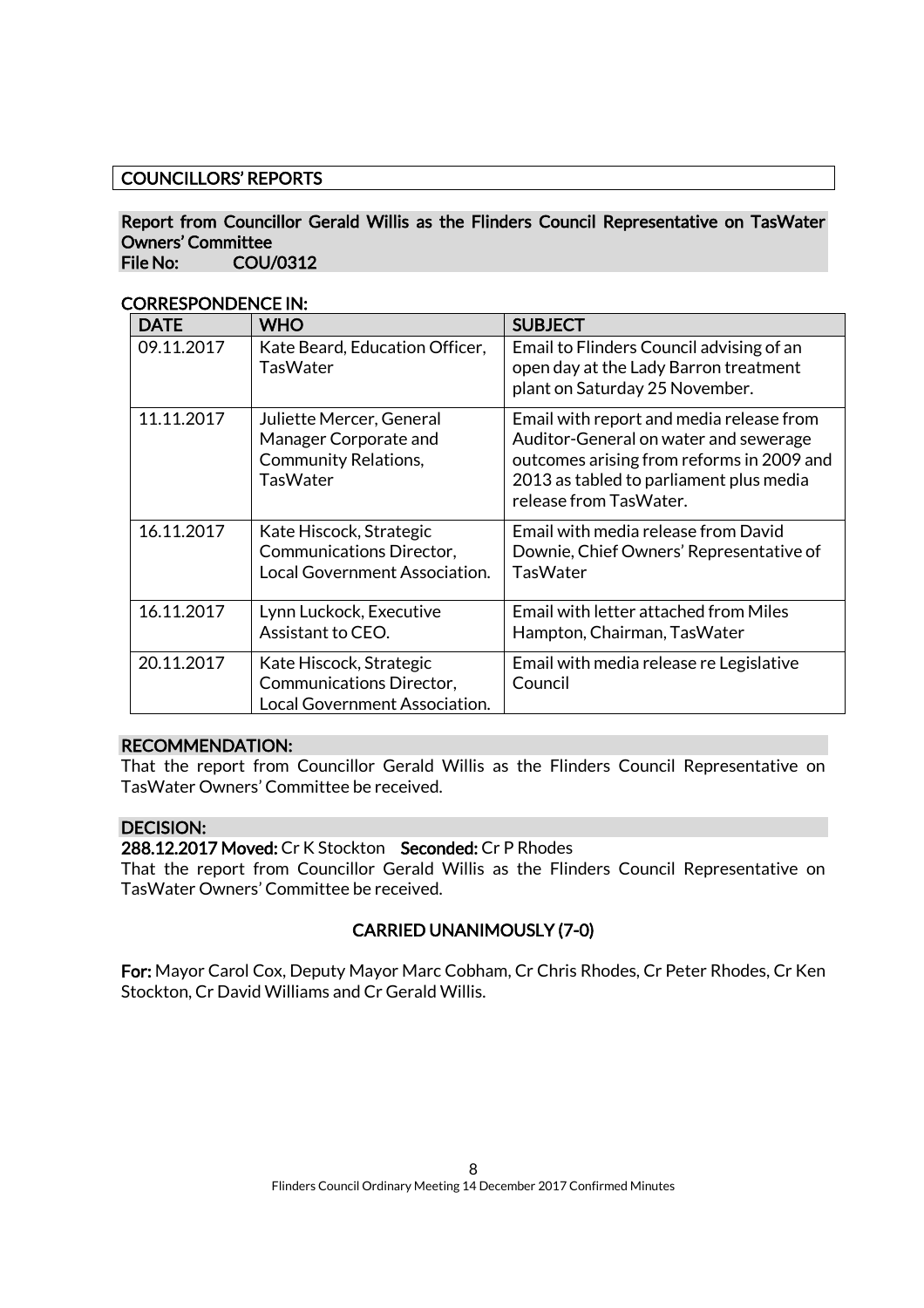#### MAYOR'S REPORT:

| <b>ACTION</b>            | Information |
|--------------------------|-------------|
| <b>PROPONENT</b>         | Mayor C Cox |
| <b>FILE REFERENCE</b>    | COU/0600    |
| <b>ASSOCIATED PAPERS</b> | Nil         |

#### REPORT:

### APPOINTMENTS:

| 16.11.17 | <b>Council Meeting</b>                                                        |
|----------|-------------------------------------------------------------------------------|
| 16.11.17 | Music for Cancer - Musical fundraising event                                  |
| 18.11.17 | Agricultural Day BBQ lunch hosted by Harvest Tyres                            |
| 21.11.17 | Met resident re building permits                                              |
| 21.11.17 | TasWater treatment plant open day at Lady Barron                              |
| 25.11.17 | FertIsle Business event, dinner at the Furneaux Tavern                        |
| 27.11.17 | FertIsle Business event, opening and first session                            |
| 28.11.17 | Met with Business operator re Christmas week arrangements                     |
| 29.11.17 | Council Workshop                                                              |
| 30.11.17 | Lions Christmas Market                                                        |
| 05.12.17 | Met with Journalist from Domain, doing article on real estate on Flinders and |
|          | King Islands                                                                  |
| 05.12.17 | Professional Development with R Collinson of Page Seager                      |
| 07.12.17 | Funeral Mr Peter Blundstone, ex Warden of Flinders Council                    |

#### Fundraising - Music for Anti-Cancer:

In its 20<sup>th</sup> year, this event was one to be remembered, with an abundance of musical talent and good humour to entertain and remind us of the journey this event has been through over those twenty years. Penny Egan, CEO of the Cancer Council Tasmania addressed the gathering advising that Gillian's 19 previous concerts have raised over \$25,000. Thank you Gillian.

#### FertIsle Business Event:

A small community group of local business owners and budding entrepreneurs attended the FertIsle Business forum organised by The Van Diemen Group with the support of Federal and State funding. Attendees were treated to a wide range of ideas and sources for information and assistance to encourage building of new and developing businesses.

#### Agricultural Day BBQ:

Agricultural Day falls during a very busy period for island farmers, being the hay harvest, shearing and selling season. A small number of people attended the BBQ to celebrate Agricultural Day that was hosted by Harvest Tyres, the owners of whom also took the opportunity to have a sample of their tyres on display and to connect with local operators.

#### Mr Peter Blundstone, Warden from 1982-1989: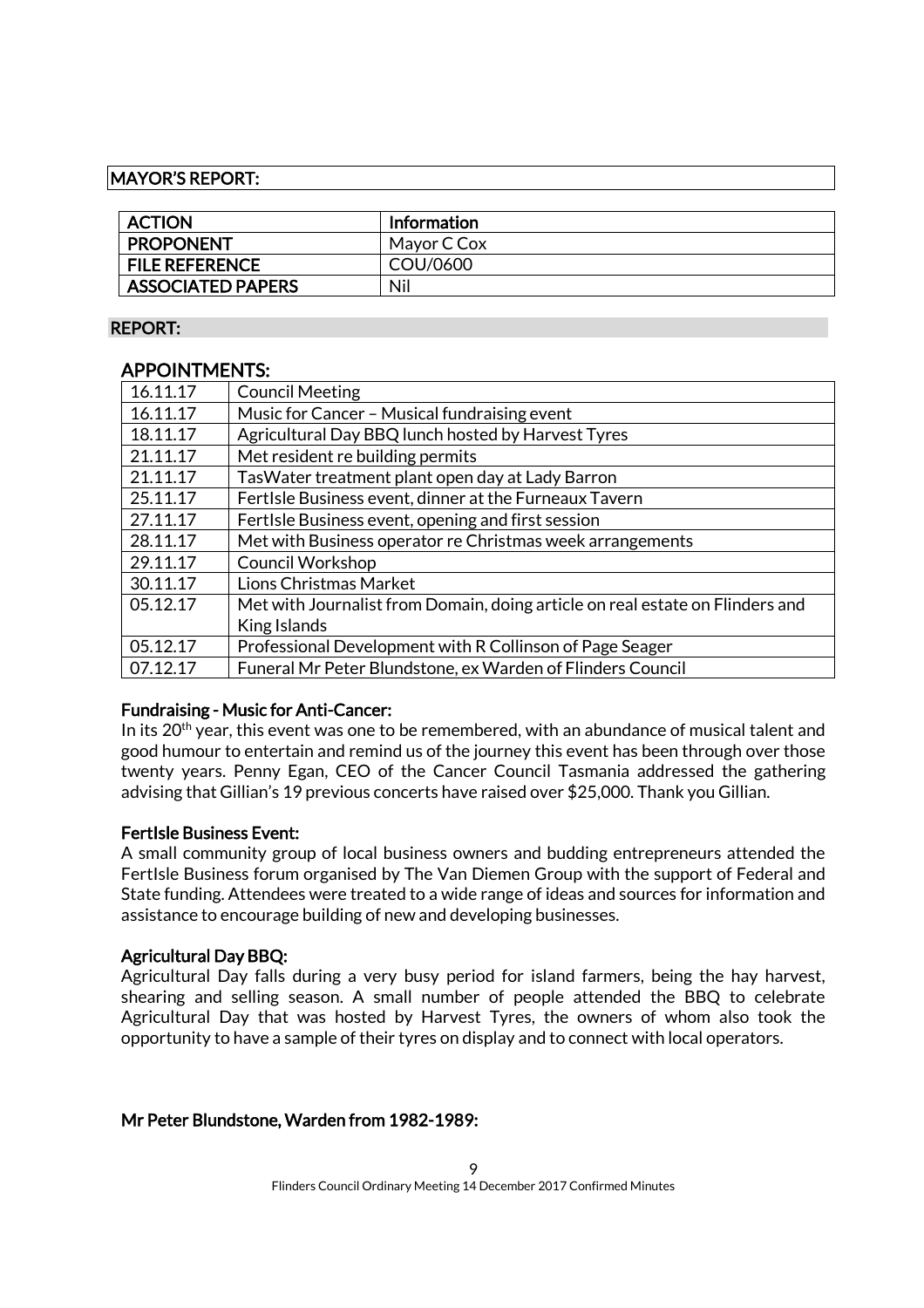Peter passed away on the 2<sup>nd</sup> December 2017 at the Island's Aged Care Facility aged 82. Peter was Warden for Flinders Council when the area was still made up of Wards and prior to the introduction of the current *Local Government Act 1993* when elected members were also elected to the position of Treasurer, with the responsibility of signing the cheques.

#### Domain - Island Article:

Journalist Allison Worrall visited the Island, travelling with Sharp Airlines from Essendon, to connect with the locals and see firsthand what the Islands have to offer in the real estate arena. Allison is writing an article that should appear in Fairfax's weekend papers early next year. Allison will also be doing an article on King Island.

| <b>DATE</b> | <b>WHO</b>                                                 | <b>SUBJECT</b>                                   |
|-------------|------------------------------------------------------------|--------------------------------------------------|
| 02.11.2017  | <b>Tas Audit Office</b>                                    | Report of the Auditor-General                    |
| 09.11.2017  | Sally Darke, Chairperson,                                  | <b>Emerging Community Leaders 2018</b>           |
|             | <b>Tasmanian Community Fund</b>                            |                                                  |
| 09.11.2017  | Michael Ferguson MP, Minister                              | Invitation to information session with           |
|             | for Information Technology and                             | Networking Tasmania                              |
|             | Innovation                                                 |                                                  |
| 13.11.2017  | John Finch                                                 | Letter re: Rates on property                     |
| 13.11.2017  | The Hon Darren Chester MP,                                 | Statement of expectations for the Roads          |
|             | Minister for Infrastructure and                            | to Recovery (R2R) Program                        |
|             | Transport                                                  |                                                  |
| 15.11.2017  | <b>TasWater</b>                                            | Media Release - Auditor-General's report         |
|             |                                                            | on the outcomes of industry reform               |
| 15.11.2017  | <b>Flinders Island District High</b>                       | Letter re: Support from Council of Annual        |
|             | School                                                     | Awards 'Dux - Year 10'                           |
| 16.11.2017  | Lynn Luckock, Executive                                    | Letter from Chairman Miles Hampton               |
|             | Assistant to the CEO, TasWater                             |                                                  |
| 16.11.2017  | Kate Hiscock, Strategic                                    | Media Release re: TasWater debate must           |
|             | Communications Director,                                   | end                                              |
|             | <b>Local Government Association</b>                        |                                                  |
|             | of Tasmania (LGAT)                                         |                                                  |
| 17.11.2017  | <b>Stephanie Commons</b>                                   | <b>Tasmanian Community Achievement</b><br>Awards |
| 20.11.2017  |                                                            |                                                  |
|             | Kate Hiscock, Strategic<br><b>Communications Director,</b> | Media Release re: Upper House                    |
|             | <b>LGAT</b>                                                |                                                  |
| 21.11.2017  | Kate Hiscock, Strategic                                    | Media Release: Councils' use of credit           |
|             | Communications Director,                                   | cards is appropriate and efficient               |
|             | <b>LGAT</b>                                                |                                                  |
| 24.11.2017  | <b>Country Women's Association</b>                         | Invitation to Cookery Book Launch                |
|             | (CWA) Members of Altmoor                                   |                                                  |
|             | and Whitemark Branch                                       |                                                  |
| 24.11.2017  | Kate Hiscock, Strategic                                    | Media Release re: Defeat of State                |
|             | Communications Director,                                   | Government's Bill for the takeover of            |
|             | <b>LGAT</b>                                                | TasWater in the Legislative Council              |

#### CORRESPONDENCE IN: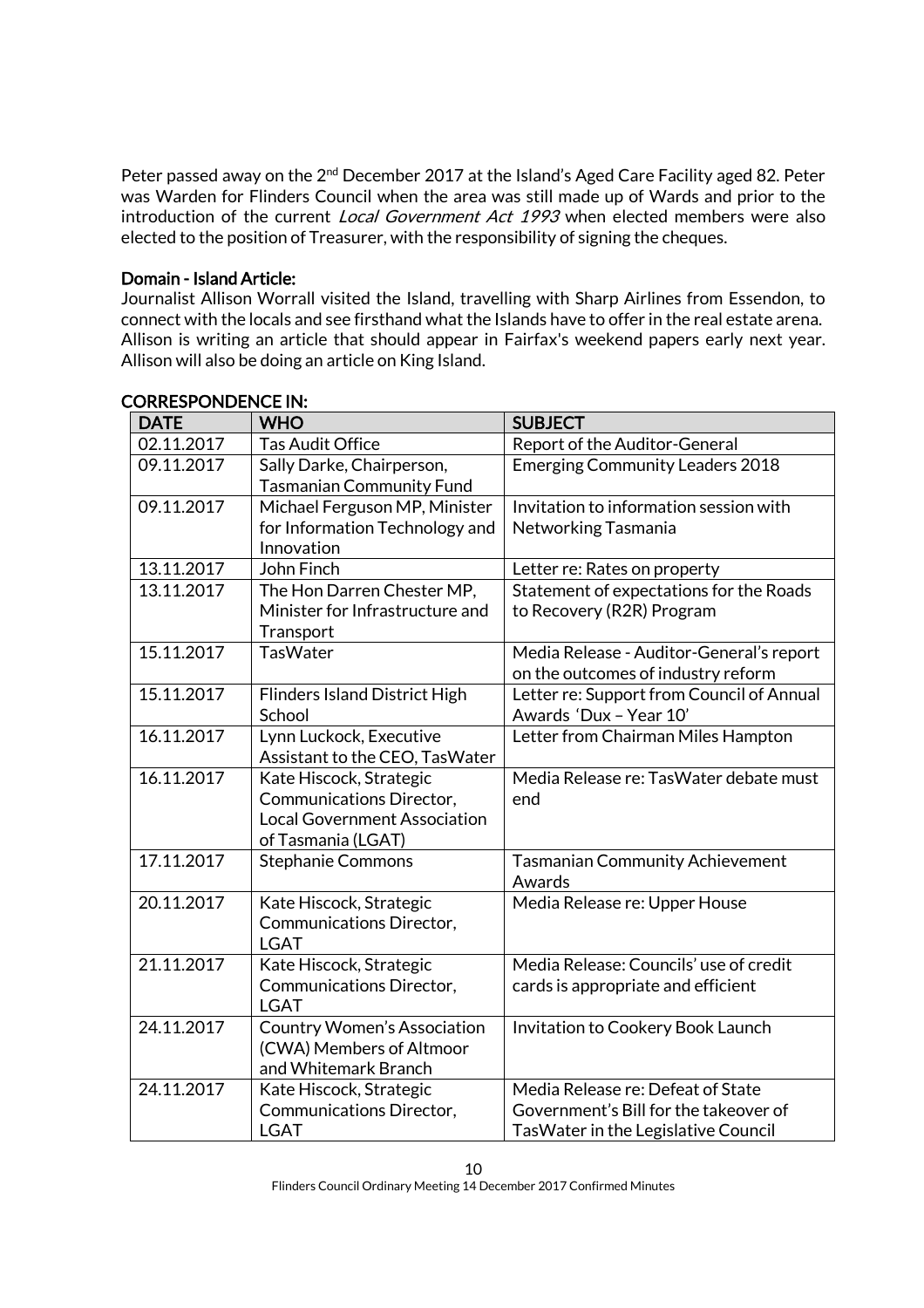| <b>DATE</b> | <b>WHO</b>                                                           | <b>SUBJECT</b>                                                                                    |
|-------------|----------------------------------------------------------------------|---------------------------------------------------------------------------------------------------|
| 28.11.2017  | Leanne Madden, Executive<br>Office, Treasurer's Office               | Preparation of Local Provision Schedule                                                           |
| 28.11.2017  | Kate Hiscock, Strategic<br>Communications Director,<br><b>LGAT</b>   | Media Release re: Findings of the Auditor-<br>General's Report                                    |
| 30.11.2017  | Flinders Island District High<br>School                              | Invitation to Presentation Evening                                                                |
| 30.11.2017  | Alex Tay, Director of Local<br>Government                            | Letter re: notification of Greg Brown's<br>departure from the Local Government<br><b>Division</b> |
| 30.11.2017  | Allison Worrall, Domain /<br><b>Fairfax Media</b>                    | Letter re: catch-up on Island                                                                     |
| 01.12.2017  | The Hon Will Hodgman MP,<br><b>Premier of Tasmania</b>               | Invitation to the 2017 Premier's Northern<br>Christmas Luncheon                                   |
| 04.12.2017  | D'reen Lovegrove                                                     | Letter re: Media release of 24 July 2017                                                          |
| 06.12.2017  | Commander Brett Smith,<br><b>Northern District Police</b>            | Invitation to Christmas Morning Tea                                                               |
| 06.12.2017  | Jenny Denholm, Primary<br>Health Tasmania CEO                        | Update from Primary Health Tasmania                                                               |
| 07.12.2017  | Maree Tetlow, Northern<br>Tasmania Development<br>Corporation (NTDC) | Follow-Up on Cluster Week for NTDC<br><b>Council Members</b>                                      |

# CORRESPONDENCE OUT:

| <b>DATE</b> | <b>WHO</b>                           | <b>SUBJECT</b>                            |
|-------------|--------------------------------------|-------------------------------------------|
| 20.11.2017  | <b>4 Community Members</b>           | Appointment to Whitemark Community        |
|             |                                      | <b>Gym Special Committee</b>              |
| 21.11.2017  | <b>Steven Crawford</b>               | Redundant position on the Furneaux        |
|             |                                      | <b>Group Shipping Special Committee</b>   |
| 21.11.2017  | President and Members,               | Invitation for one member to join         |
|             | Flinders Island Tourism and          | <b>Furneaux Group Shipping Special</b>    |
|             | <b>Business Incorporated (FITBI)</b> | Committee                                 |
| 24.11.2017  | <b>Flinders Island District High</b> | Response re: Support from Council of      |
|             | School                               | Annual Awards 'Dux - Year 10'             |
| 24.11.2017  | Robyn Dilger, Country                | Reply to invitation to Cookery Book       |
|             | <b>Women's Association</b>           | Launch                                    |
| 28.11.2017  | John Finch                           | Response re: letter regarding rate notice |
|             |                                      | for property                              |
| 30.11.2017  | Allison Worrall, Domain /            | Reply to catch-up on Island letter        |
|             | Fairfax Media                        |                                           |
| 05.12.2017  | <b>Mick Rose</b>                     | Answer to public question from            |
|             |                                      | November Ordinary Meeting of Council      |
| 05.12.2017  | Dr Alex John                         | Thank you letter for service provided to  |
|             |                                      | the Furneaux Group                        |
| 07.12.2017  | Commander Brett Smith,               | Reply to Invitation to Christmas Morning  |
|             | <b>Northern District Police</b>      | Tea                                       |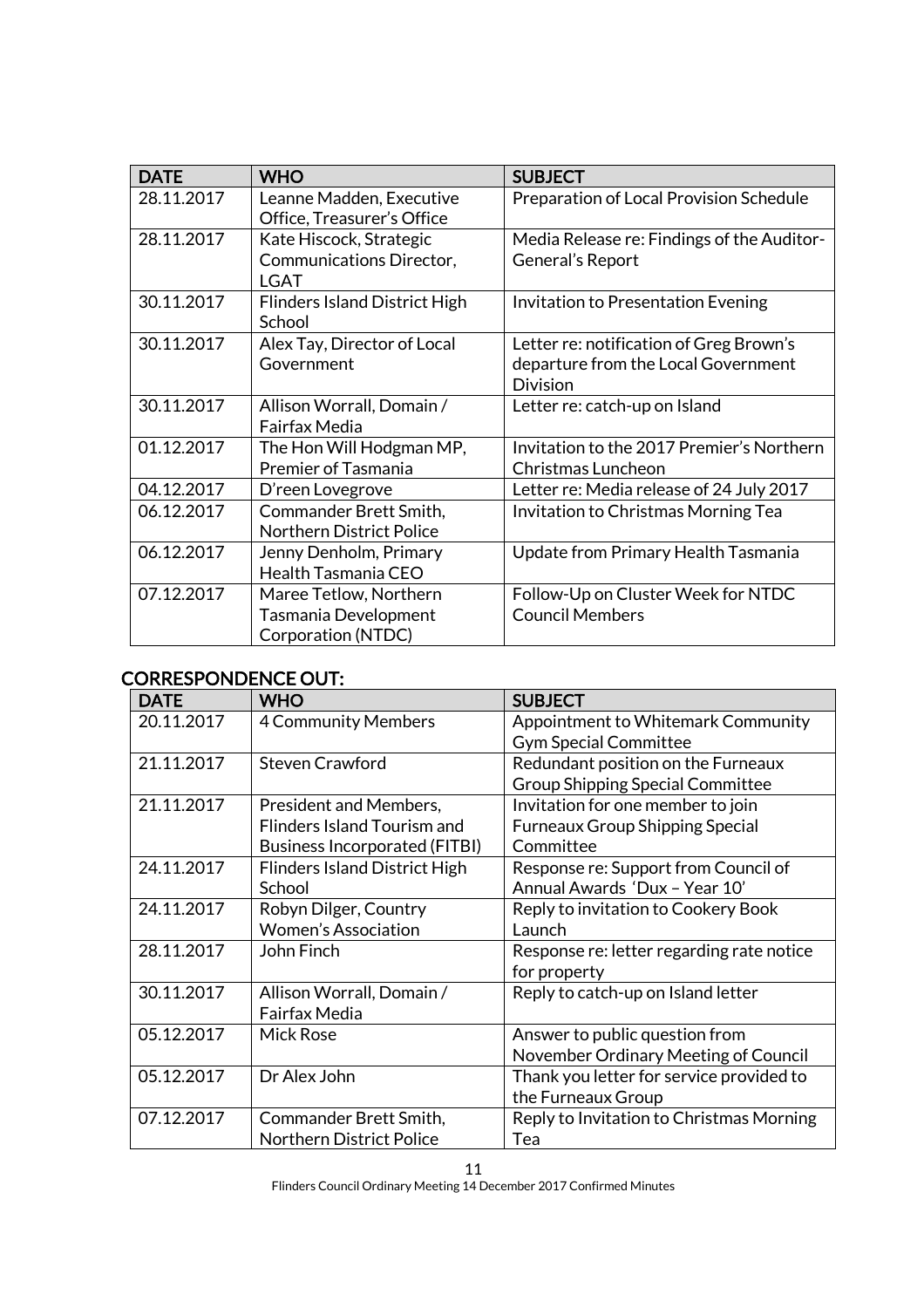#### VOTING REQUIREMENTS:

Simple Majority

#### RECOMMENDATION:

That the Mayor's report be received.

### DECISION:

289.12.2017 Moved: Deputy Mayor M Cobham Seconded: Cr P Rhodes That the Mayor's report be received.

# CARRIED UNANIMOUSLY (7-0)

For: Mayor Carol Cox, Deputy Mayor Marc Cobham, Cr Chris Rhodes, Cr Peter Rhodes, Cr Ken Stockton, Cr David Williams and Cr Gerald Willis.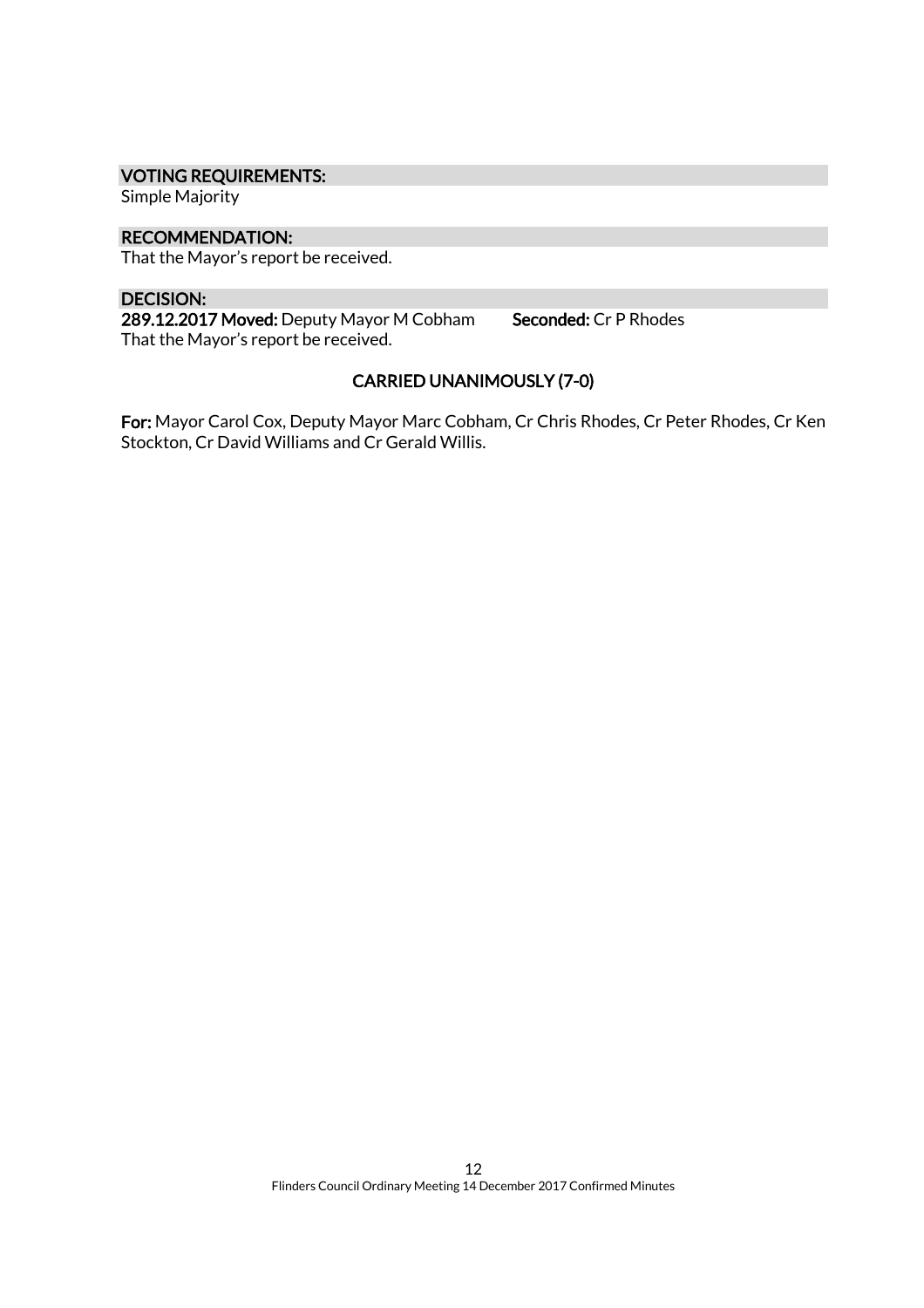### A. DEVELOPMENT SERVICES AND PLANNING APPLICATIONS

At 1.15pm, Mayor Carol Cox announced that pursuant to Regulation 25 of the Local Government (Meeting Procedures) Regulations 2015 the Council will now act as a Planning Authority under the Land Use Planning and Approvals Act 1993.

### Item A1: Development Application - (Adams Building Design)

| <b>ACTION</b>            | Decision                                           |
|--------------------------|----------------------------------------------------|
| <b>PROPONENT</b>         | <b>Adams Building Design</b>                       |
| <b>OFFICER</b>           | James Ireland (consultant town planner)            |
| <b>APPROVED BY</b>       | Karin Van Straten (senior consultant town planner) |
| <b>FILE REFERENCE</b>    | DA2017/038                                         |
| <b>ASSOCIATED PAPERS</b> | Annexure 2: Architectural Drawings                 |
|                          | Annexure 3: Identification Survey                  |
|                          | Annexure 4: Title                                  |

| Proposal:             | House extension in the Rural Zone and Shorelines, Waterbodies and<br>Watercourses Special Area - vary rear boundary setback |
|-----------------------|-----------------------------------------------------------------------------------------------------------------------------|
| Location:             | 957 Palana Road, Blue Rocks (CT:144341/1)                                                                                   |
| Applicant:            | Adams Building Design                                                                                                       |
| Zoning:               | Rural Zone                                                                                                                  |
| <b>Special Areas:</b> | Shorelines, Waterbodies and Watercourses Special Area.                                                                      |
| Representations:      | One (Parks and Wildlife Service)                                                                                            |
|                       |                                                                                                                             |

### INTRODUCTION:

#### Subject Site

The subject site is a 25.55ha lot behind Long Point Beach in Whitemark, adjacent to the border with Blue Rocks. The lot is generally low-lying and flat, with a high point 10m above sea level in the northwest corner which is the site of the existing house that is being extended. The site is bounded by reserved roads to the north (Hammond Road, gravel), south (unnamed, part made) and east (unnamed, part made) and by the coastal reserve to the west.

### **Zoning**

The subject property is located within the Rural Zone, pursuant to the *Flinders Planning Scheme* 2000 (hereafter, the planning scheme).

### Special Areas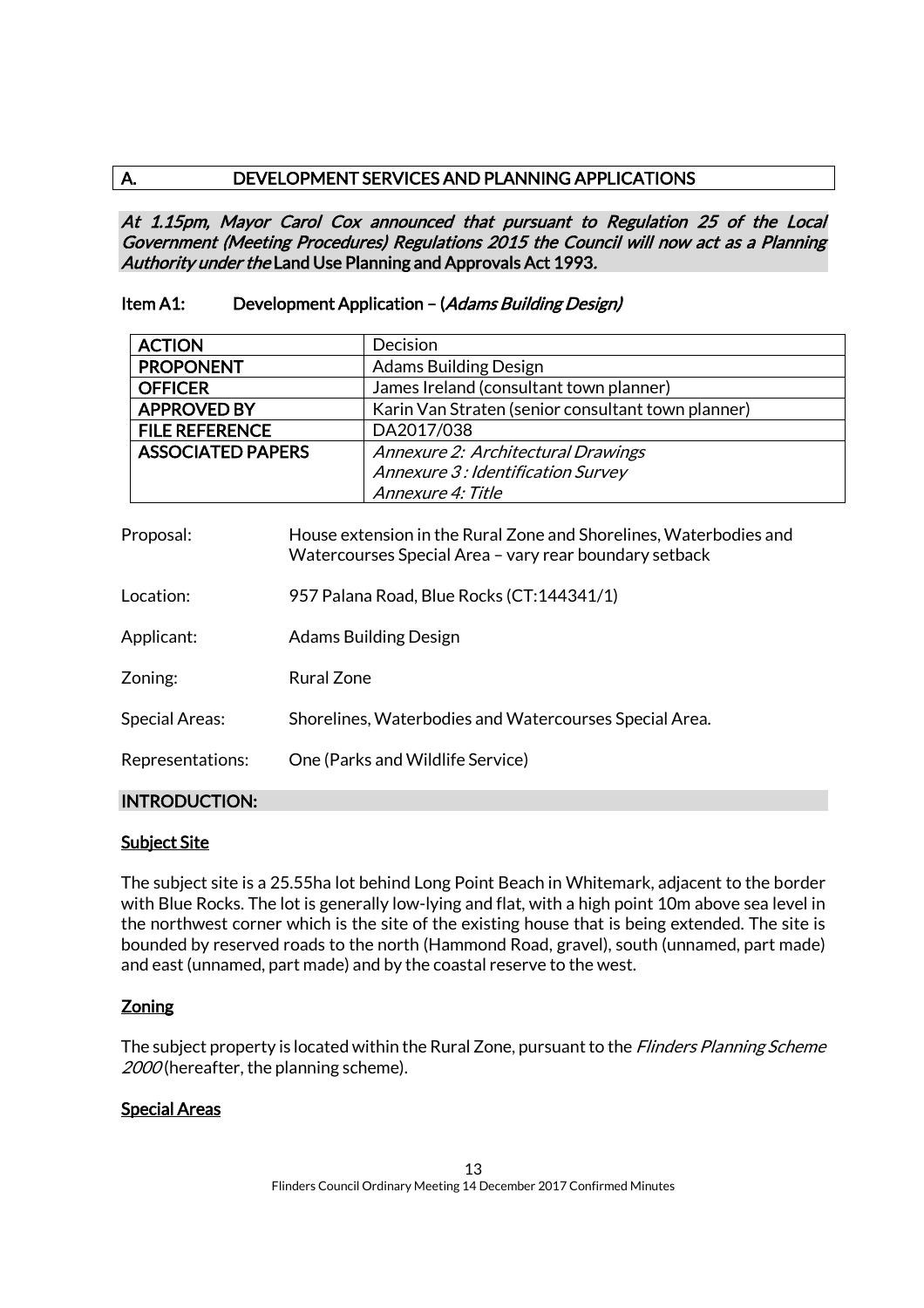The western edge of the site is affected by the shorelines, waterbodies and watercourses special area. The proposal is within this area.

### **Statutory Timeframes**

Date Received: 18/10/17 Request for further information: not required Advertised: 22/11/17 Closing date for representations: 6/12/17 Decision due: 14/12/17 (extended)

### Below: LIST mapping for the subject site

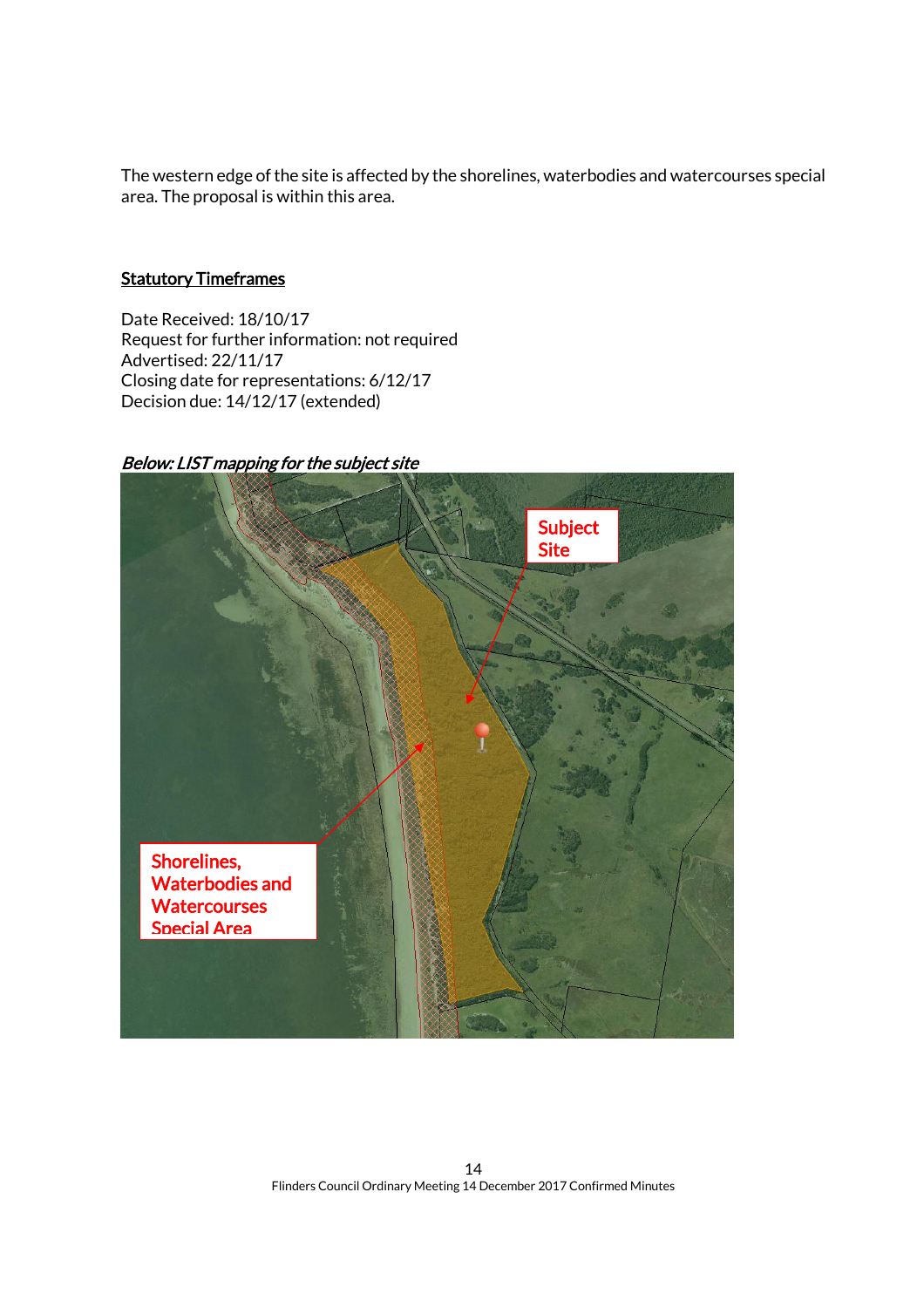

### OFFICER'S REPORT:

#### The Proposal

It is proposed to extend the floor area of the existing house by 33.84 $m^2$ , with a master bedroom, walk in robe and en suite bathroom. This extension is 7.6m long, 4.5m wide and 4.7m high, with finishes to match the existing house (weatherboard style cladding and Colorbond roof). It is also proposed to extend the northern deck by  $11.12\mathsf{m}^2$  and add a southern deck of 28.28 $\mathsf{m}^2$ .

The application plans show the existing dwelling and all the extensions within the title boundaries of the subject site.

#### Assessment Against the Planning Scheme

The Flinders Island planning scheme is organised into seven parts. Assessment is required under the following parts:

- Part 3 Consideration of Applications for Planning Permits (3.10)
- Part 6 Use and Development Principles
- Part 7 Special Areas

#### Part 3 – Consideration of Applications for Planning Permits (3.10)

Council shall take into consideration the following: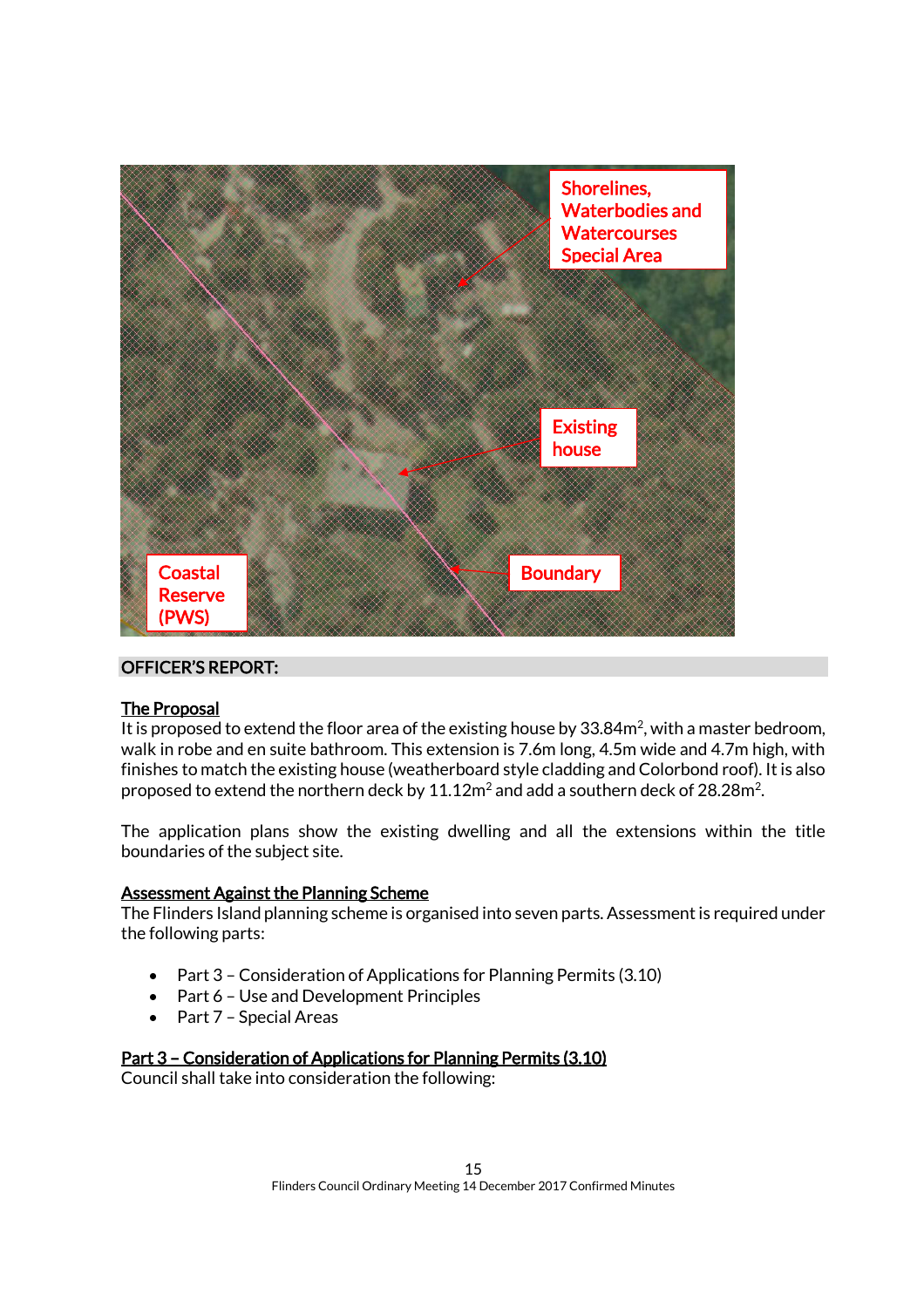1. the objectives, the intent of the zone, use and development principles, any development plan affecting the land and any relevant development standards or other relevant requirements of the Scheme;

An assessment is provided below. Note that there is no applicable development plan:

### 5.8.1 Zone Intent

- (a) The Rural Zone on Flinders Island is intended to maintain the existing rural character of the island which is typified by a pattern of areas of open farmland, typically with shelter belts of remnant vegetation, interspersed with irregular areas of native vegetation and substantial unspoiled landform. On other islands within the Planning Area the zone is intended to preserve the existing character which displays minimal signs of European occupation.
- (b) Use and development in the Rural Zone is intended to accommodate agricultural uses and development predominantly, with some compatible non-agricultural uses and development in appropriate circumstances, including tourist operation and rural industries. Forest plantations may be appropriate where they do not adversely affect the character of an area or detract from important views.

COMMENT: The house is established as a use and the application is for an extension to it. On this basis, it is considered consistent with the zone intent as a compatible non-agricultural use.

### 5.8.2 Desired Zone Character and Zone Guidelines

- (a) The use or development of small existing rural lots for the purpose of residential living shall only be approved where such use or development is compatible with any existing or potential agricultural use of that land or surrounding lands.
- (b) Use or development should enhance the rural character of the zone. Buildings should be substantial distances from the road frontage and apart, unless inappropriate for operational or topographical reasons. Where land clearance is undertaken it should be visually sympathetic; important trees (or stands of trees) should be retained, important hilltop locations should not be cleared and location of trees and shrubs along fence lines, property boundaries, watercourses and at property entrances is encouraged. Buildings and structures for aquaculture should be sited with regard to the protection of coastal scenery and compatibility with recreational use of the coastline.
- (c) Land use or development and management practices shall be environmentally appropriate and shall avoid contamination or despoliation of the land, ground water, water courses, shore-lines, lagoons and marshes. Sand-dunes and coastal vegetation and ecologically important areas shall be protected from degradation.
- (d) Forestry activities in the zone shall be in accordance with the Forest Practices Code

COMMENT: Criteria (a) and (d) are not applicable. In relation to (b), the building is a substantial distance from Hammond Road (120m) and Palana Road (230m) (the remainder of this clause is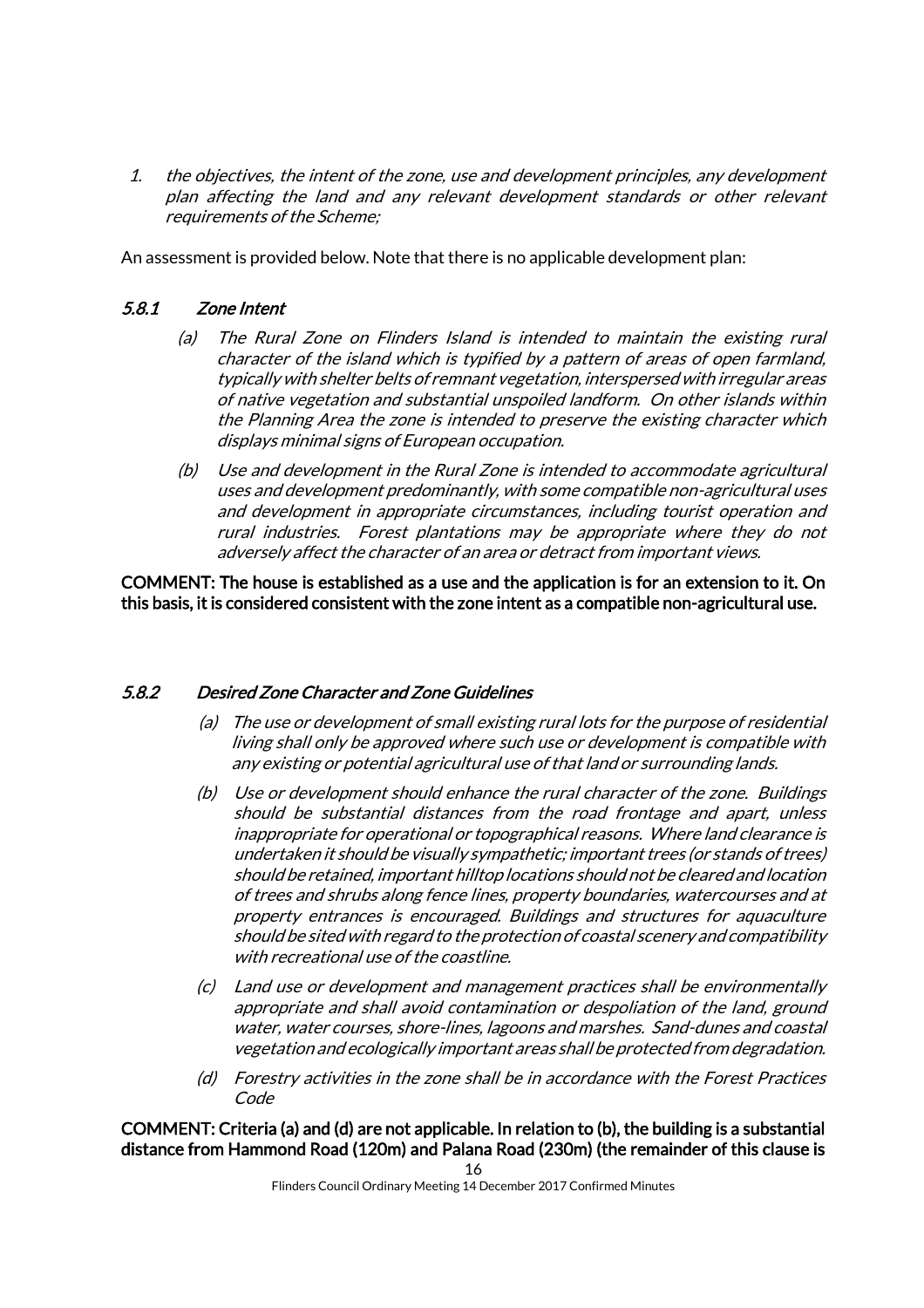not relevant). In relation to (c) the proposal is an existing house. No further clearing is required and the wastewater disposal and water supply are already established for the existing house.

### 5.8.4 Development Standards

- (a) The maximum height of buildings is 8.0 metres unless it can be satisfactorily demonstrated that a higher structure is required for operational, topographic or other justified purposes.
- (b) Habitable buildings should be sited and designed to achieve the best solar gain or orientation that the site can provide. Where such design or orientation is not feasible other energy efficient practices, such as insulation, heat pumps or double glazing, should be considered.
- (c) Buildings shall be setback a minimum distance of 20 metres from all boundaries.
- (d) Regardless of the foregoing minimum setbacks, buildings shall be set back not less than a horizontal distance of 100m from high water mark and 40 m from a perennial watercourse.
- (e) Council may relax the setback requirement of the above clause pursuant to the provisions of Clause 3.5 of this Scheme and after giving consideration to:
	- i. The particular size, shape, contours or slope of the land and the adjoining land;
	- ii. The adjoining land and uses and zones
	- iii. The position of existing buildings and setbacks in the immediate area;
	- iv. Consideration of any representations received as a result of the notification under Section 57 of the Act.
- (f) The external walls, roof, paving and other large surface areas of buildings shall be finished with non-reflective materials and colours that harmonise with the natural landscape or shall be substantially screened by landscaping.
- $(g)$  A house on any lot which contains only class 4, 5, 6 or 7 land is discretionary and may only be approved if any existing or potential development and use of agricultural land in the vicinity is likely to receive no impact, or only minor impact from the establishment of the residence taking into account:
	- (a) The topography of the land;
	- (b) The location of water catchments;
	- (c) The location of neighbouring agricultural pursuits;
	- (d) Buffers created by natural features;
	- (e) Resource sustainability given the objective of the State Protection of Agricultural Land Policy.

COMMENT: The proposal complies with a) and b). It does not comply with c) or d), so criteria e) applies as a consideration clause. In relation to e) i), as this is an extension, the relevant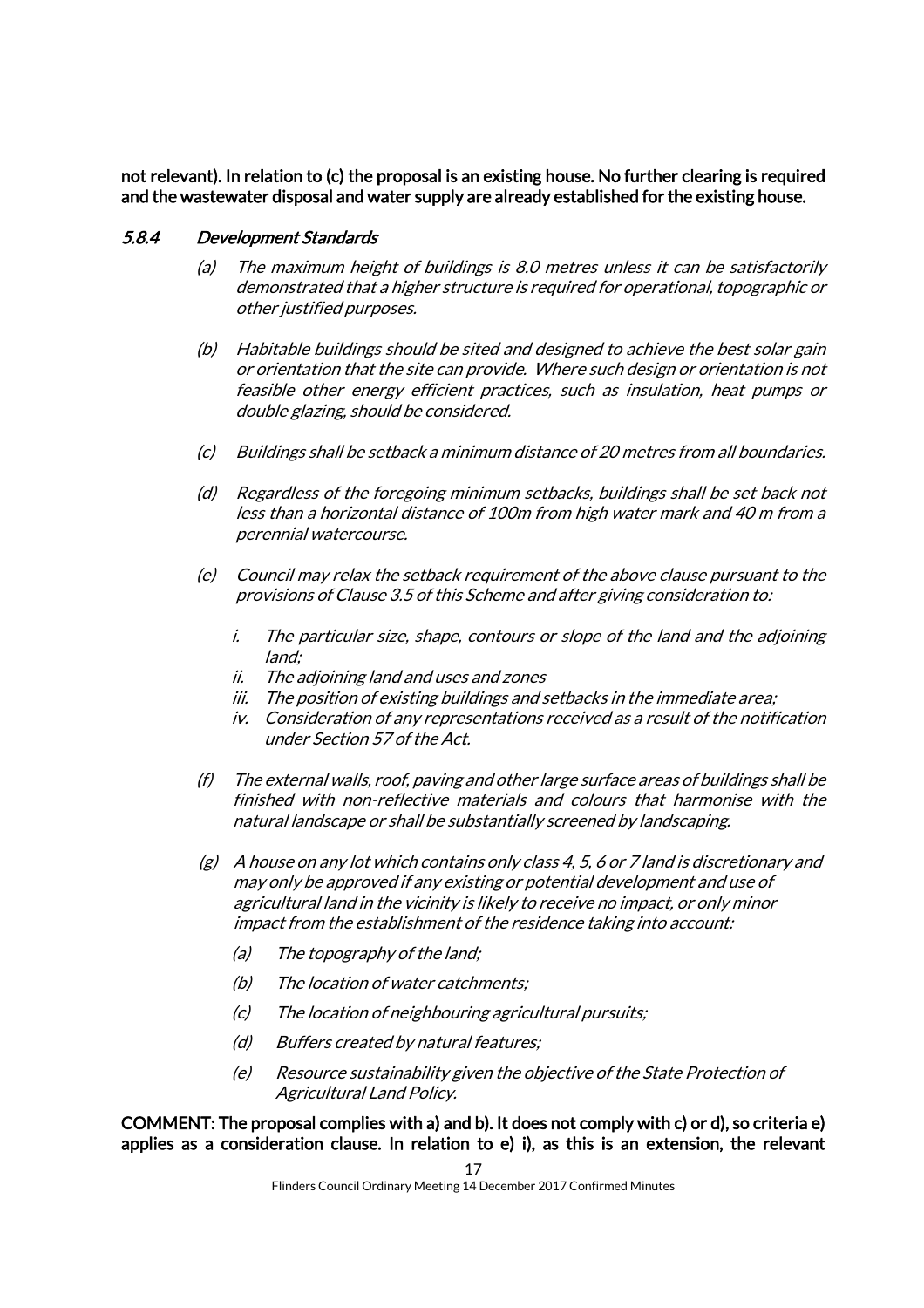consideration is the location of the existing house (the lot is large – 25.55 ha). In relation to ii), the relevant adjoining land use is the coastal reserve. The existing house has a zero setback and the extension will too. It is considered that the use of the land for a house has not had an adverse effect on the reserve and this will not change with a minor extension to the house. In relation to iii), a number of lots in the area have houses or outbuildings very close to the coastal reserve (or partly within the reserve if the LIST mapping is followed). There are examples at 1061, 959 and 696 Palana Road. In relation to iv), the one representation received is concerned with ensuring that the house extension is not over the boundary. Provided it can be ensured that the extension and all associated works are within the site (as the plans show, and permit conditions will further guarantee), the representor is not concerned by the setback itself. In relation to f), proposed finishes are weatherboard style cladding with a Colorbond roof. Colours are not specified. A standard condition will be part of the permit that requires consistency with this clause. Criteria g) is not applicable.

2. any relevant proposals, reports or requirements of any public authorities;

Not applicable. None were received by Council (but refer to representation below).

3. any representations received following public notification where required under the Act;

One representation was received, from the Parks and Wildlife Service, who administer the coastal reserve to the west of the site. They were concerned that the proposal may cross the site boundary and requested a site survey to confirm this. Whilst partial survey information was provided as part of the application, a permit condition will require that this be completed. They also required that no works (including vegetation clearance for bushfire) take place on the reserve. Another permit condition restricts all works to the subject site only.

- 4. whether any part of the land is subject to:
	- (a) landslip, soil instability, or erosion;

No mapped landslip, stability or erosion issues at the site of the proposal. No landslip or coastal erosion hazard bands at the site of the proposal.

(b) excessive slope;

Not at the site of the proposal.

(c) ponding or flooding;

None known at the site of the proposal.

(d) bush fire hazard;

The planning scheme only sets standards for bushfire hazard in relation to subdivision applications.

(e) a Protected Catchment District under Water Management Act 1999;

No.

(f) any Special Area Provisions in Part 7;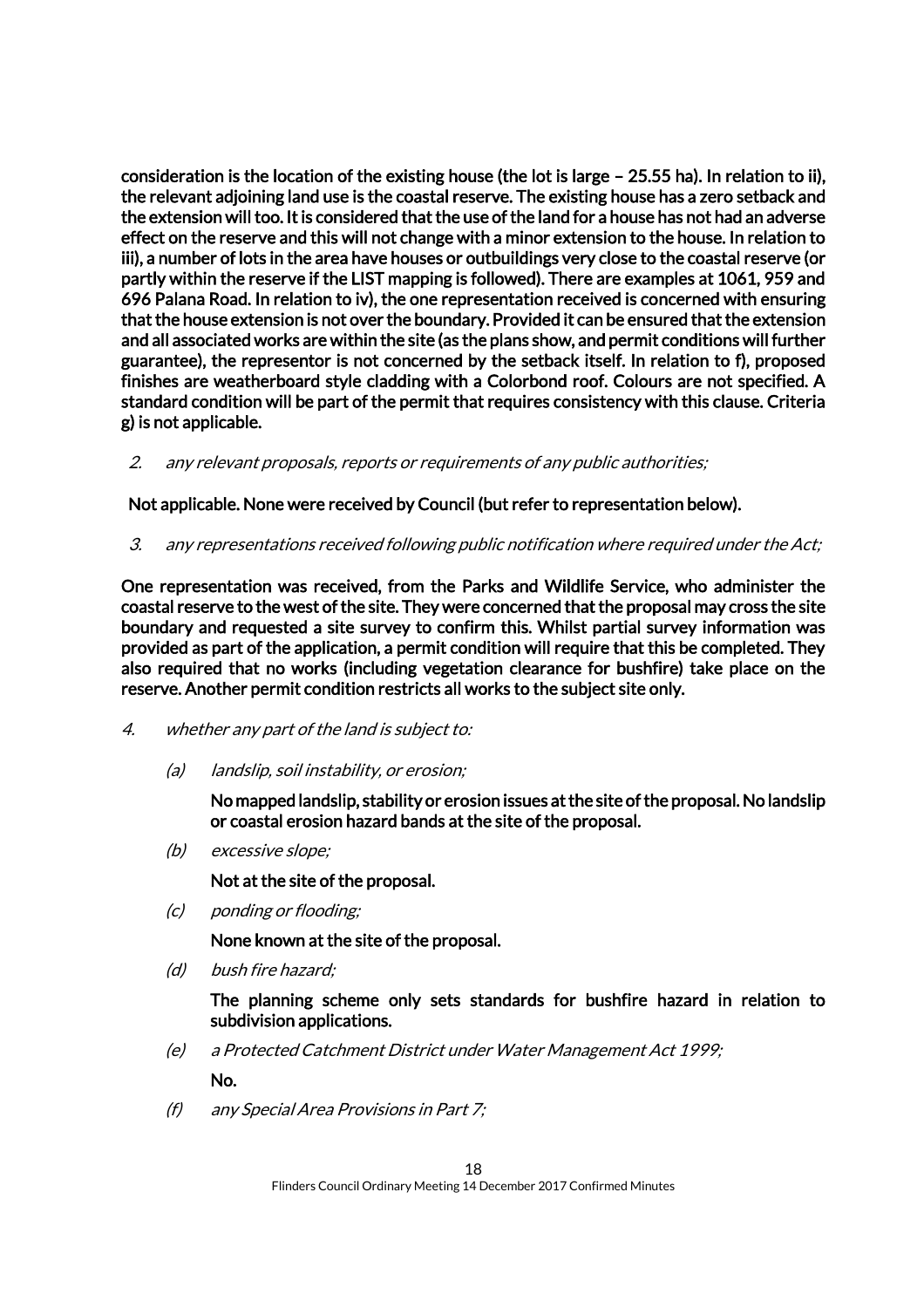The proposal is within the Shorelines, Waterbodies and Watercourses Special Area. An assessment against this is provided at Part 7 of this report.

(g) pollution; and

#### None known.

- (h) other hazards to safety or health. None known.
- 5. whether the proposed use or development is satisfactory in terms of its siting, size or appearance and levels of emissions in relation to:
	- (a) existing site features;

Existing site features where the proposal is located are the topography, the coastline and vegetation. The proposal is satisfactory in terms of its size and appearance (see below).

(b) adjoining land;

The closest adjoining land is the coastal reserve. The house is currently built to the boundary with the reserve and the extensions will be too. When viewed from the beach, a slightly 'wider' building will be visible. Viewed directly front-on, the width of the building increases from 15m to 20m. In the context of the subject site's 1.24km boundary with the reserve, this is not considered unreasonable. A permit condition will ensure the finishes are non-reflective and harmonise with the natural landscape.

(c) the streetscape and/or landscape;

The building is a substantial distance from Hammond Road (120m) and Palana Road (230m). The landscape is taken as being the site as viewed from adjoining land, including the beach. An assessment of this is made above at b).

(d) the natural environment;

Aspects of the natural environment such as landscape views, erosion and pollution are addressed in other more specific sections of this report.

(e) items of historic, architectural or scientific interest;

#### None known.

(f) buffer zones, attenuation areas

None applicable.

(g) easements;

#### None applicable.

(h) a water supply for fire-fighting purposes;

#### Not applicable.

(i) any received pollution;

#### None known.

Flinders Council Ordinary Meeting 14 December 2017 Confirmed Minutes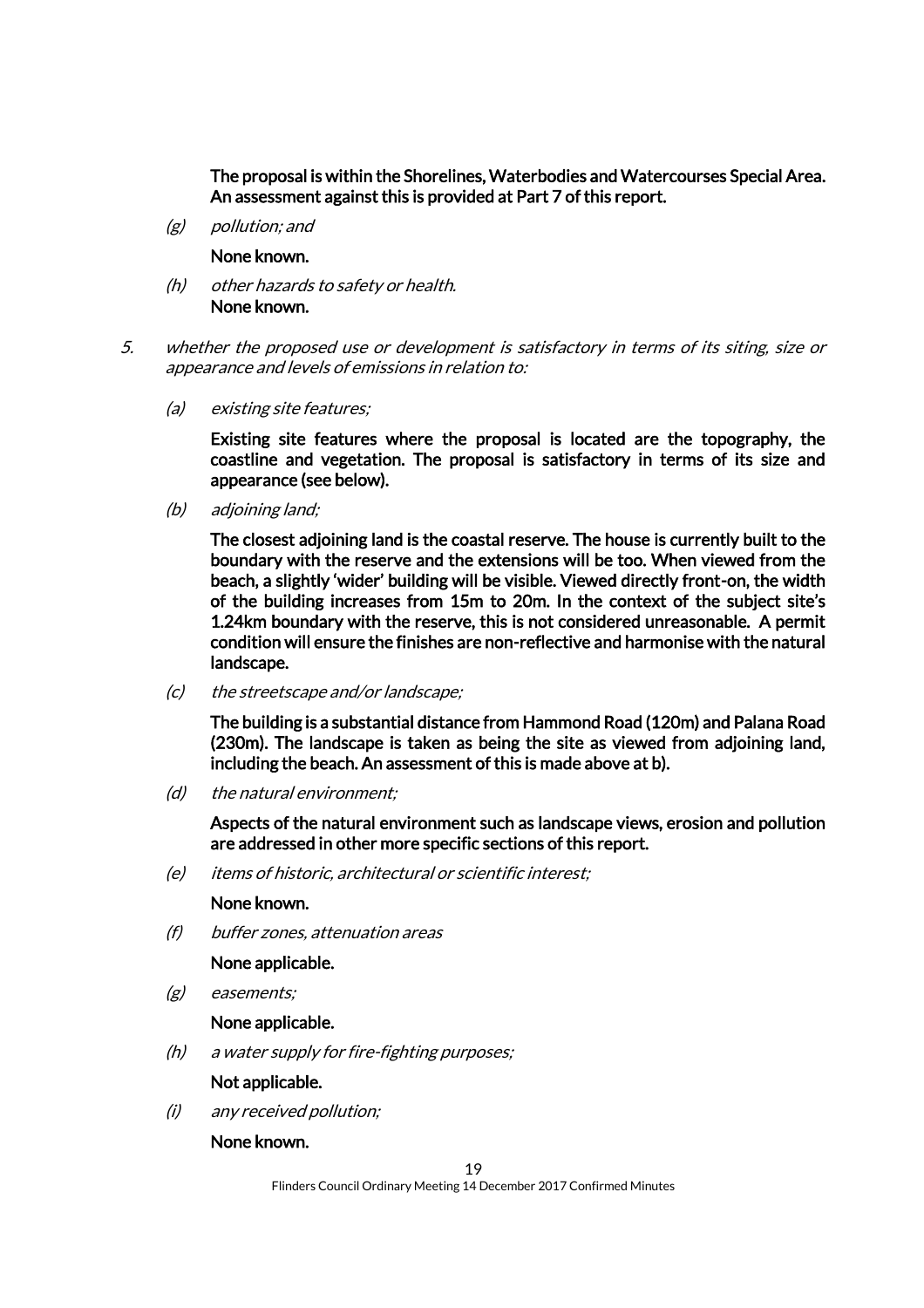(j) the escape of pollutants into storm drains and watercourses: and

### An existing septic tank serves the proposal.

(k) isolation, separation from other lands.

### Please refer to (b).

6. whether the proposed use or development will be supplied with an adequate level of infrastructure and services, and if there is any necessity to improve deficient access, roads or road junctions, water, sewerage, electricity or transport services and the like, without detriment to existing users;

No improvement needs to be made to any roads, road junctions or water, sewerage, electricity or transportation services. It is therefore concluded that the proposal will be supplied with an adequate level of infrastructure and services.

7. whether the proposed use or development would adversely affect the existing and possible future use or development of adjacent land, and vice versa;

The house already has a zero setback to the coastal reserve and the extension will match this. The existing setback does not adversely affect the existing use or development of adjacent land, and vice versa and it is not considered that this will be the case in the future.

8. the provision of adequate landscaping, amenity facilities and illumination, and the treatment of the site generally;

It is the intent of the proposal to sit within the existing natural vegetation and not require removal of it. No additional landscaping is proposed. It is understood that illumination will be limited to normal indoor lighting as per the existing house.

9. the sight distances available to and from proposed point(s) of access, together with an estimate of the speed of passing traffic;

### The existing access to the property will be used.

10. the design and siting of the proposal to enable reduction in energy consumption through alternative energy use or reduction in demand; and

The proposal is a modern, energy efficient design. It is oriented for solar gain. All new buildings are required to achieve a six star energy rating by the National Construction Code.

11. the safety and well-being of the general public.

Generally this is the role of the National Construction Code and health and safety requirements. The proposal does not pose a risk to the safety or wellbeing of the public.

12. Any other matter which Council is of the opinion is relevant to the particular application.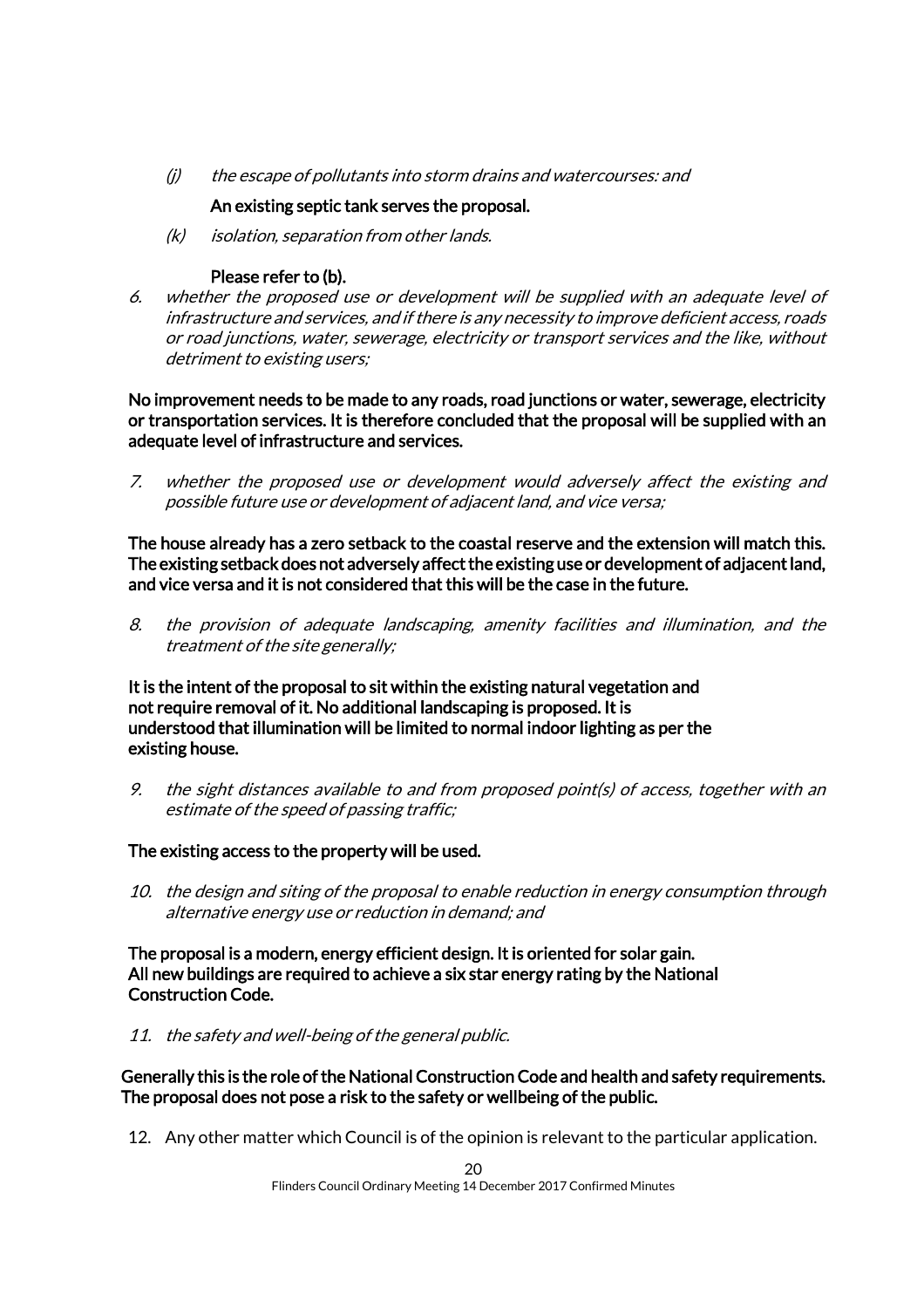### None stated.

### In conclusion, the proposal is consistent with the consideration clauses 1-12 under Part 3.10.

### Part 6 – Use and Development Principles

This part of the planning scheme provides general principles that development must be consistent with. Some of them are not relevant to this application (for example those concerned with subdivision or quarrying). Those that are relevant are addressed in more specific parts of this report (and therefore are not repeated here). It is concluded that the proposal is consistent with the use and development principles.

### Part 7 Special Area Provisions

The location of the proposal is within the *Shorelines, Water Bodies and Watercourses Special* Area.

Assessment must consider the following clause:

- 7.5.3 In considering an application for Use or Development in Shorelines, Water Bodies and Watercourses and whether to impose conditions Council shall consider the following matters:
	- (a) The siting, orientation, setback, bulk, form, height, scale, materials and external finishes of buildings and structures
	- (b) The impact upon water quality, foreshore or streamside vegetation and wildlife habitat of building, clearing, excavation, effluent disposal, access construction, fences, firebreaks or the deposition of fill;
	- (c) Whether land should be acquired by Council as a condition of subdivision or otherwise, to protect the items listed in Schedule 3;
	- (d) Whether additional fencing or any other special works or practices are required to protect the items listed in Schedule 3;
	- (e) The design, content and location of signage and interpretative displays.

COMMENT: The proposal is approximately 49m from the coastline, as mapped by the LIST (this is likely accurate as it relies only on plotted mapping, not the aerial photo). In relation to a), a small (33.84m<sup>2</sup>,) extension to the floor area of the house is proposed, along with ground floor decking. It is located no closer to the shoreline than the existing house. A permit condition will ensure the finishes are non-reflective and harmonise with the natural landscape. In relation to b), no clearing or major excavation is required. Wastewater disposal is to remain unchanged. No changes to access, no fences or firebreaks required and no filling is proposed. Criteria c) is not applicable. In relation to d), it is not considered that fencing is necessary as the existing setback of the house is as per that proposed. Criteria e) is not applicable. STATUTORY REQUIREMENT:

The application was advertised for 14 days in accordance with the Act. One representation was received.

#### POLICY/STRATEGIC IMPLICATIONS: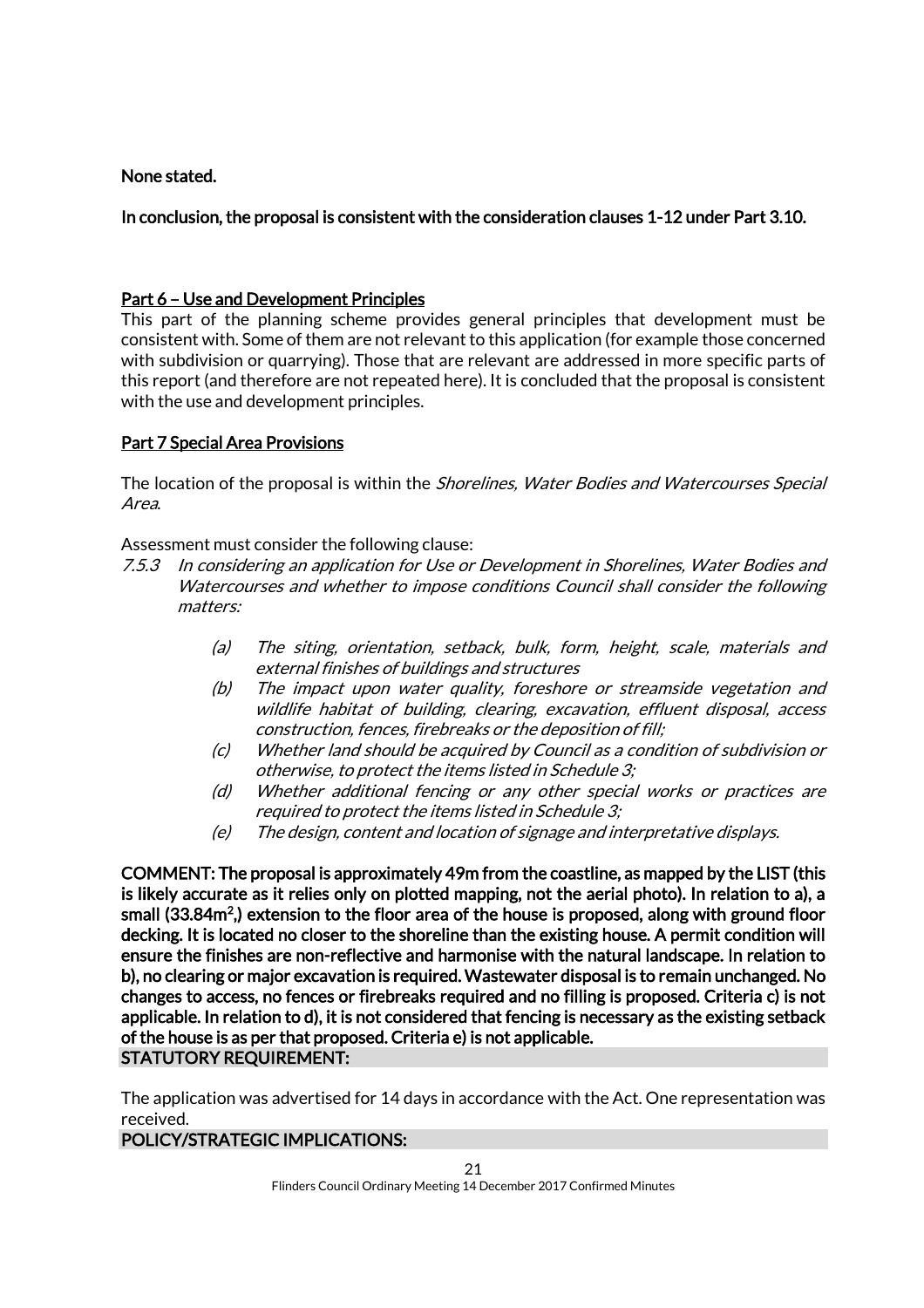These are limited. The proposal is for an extension to an existing house.

### BUDGET AND FINANCIAL IMPLICATIONS:

Financial impacts are normally limited to the application process and any appeal that may be lodged against the planning authority's decision, provided statutory obligations are met.

### OFFICER'S RECOMMENDATION:

COMMENT: Central to this application has been doubt as to whether or not the existing house and/or the proposed extension are within the subject site. It should be noted that the design of the extension is such that, if the existing house is within the site, then the extension is too.

The LIST mapping shows the existing house straddling the boundary with the coastal reserve. The alignment on the LIST between the aerial photo and the boundary may or may not be accurate.

The application plans, including an identification survey done by Cohen and Associates Surveyors show the existing house and the extension being within the subject site. The caveat to this is that neither is based on an actual surveyed boundary line (the house has been surveyed, but this is clearly less useful without the boundary being surveyed too).

In virtually all applications, the planning authority assumes that the proposal will be built in accordance with the endorsed plans (i.e, within the boundary). This is reasonable. If the proposal is not built in accordance with the plans, then enforcement actions is commenced. However, given the very slim margin for error in this case, and the seed of doubt sown by the LIST mapping, additional conditions are imposed, to ensure that the extension and all associated works are constructed only on the subject site.

On this basis, it is my recommendation that the application for a house extension in the rural zone and within the shorelines, waterbodies and watercourses special area BY Adams Building Design AT 957 Palana Road, Whitemark (CT:144341/1) be APPROVED SUBJECT TO THE FOLLOWING CONDITIONS:

### ENDORSED PLANS

1. The development must be in accordance with the endorsed plans by Adams Building Design dated 18/10/17 (Project 020517) and by Cohen & Associates dated 14/7/17 (Ref: 37-64 / 7348) to the satisfaction of Council. Any other proposed development and/or use will require a separate application to and assessment by the Council.

### AMENDED PLAN REQUIRED

2. Prior to the commencement of the development, an amended Identification Survey plan must be submitted to Council for approval. Once approved, the plan will form part of the permit. The plan must show the surveyed location of the existing house and the surveyed location of the west boundary of the site (not the approximate location).

### APPROVED SITE

3. All works must be located within the subject site (CT:144341/1, 957 Palana Road. Whitemark).

### **COLOURS**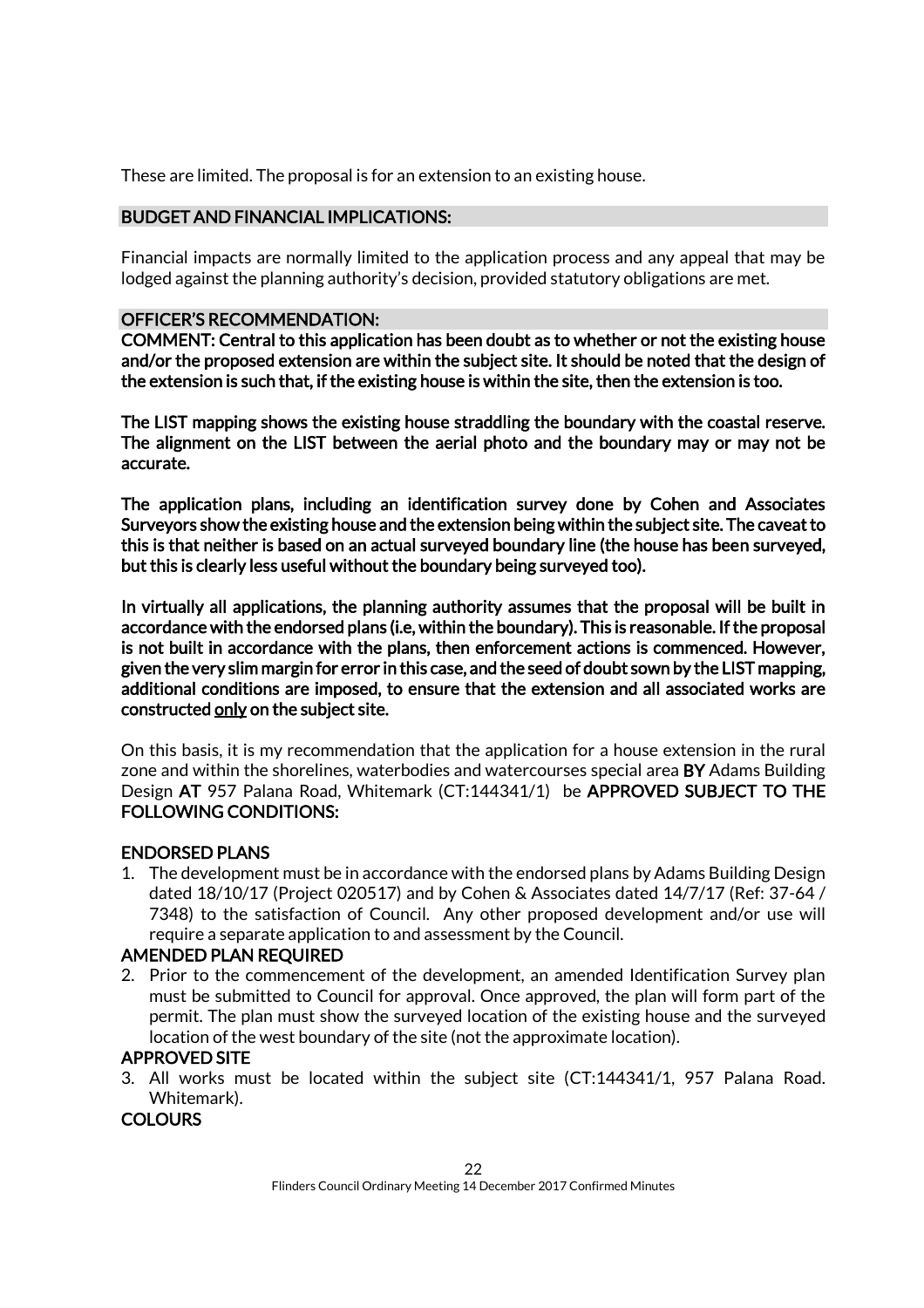4. The exterior walls and roof of the house extension must be finished in non-reflective colours that harmonise with the natural landscape.

#### **Notes**

- 1. This permit was issued based on the proposal documents submitted for (DA2017/038). You should contact Council with any other use or developments, as they may require the separate approval of Council.
- 2. Council will undertake periodic reviews of approved developments to ensure compliance with Planning Permit conditions.
- 3. This permit is granted pursuant to the Land Use Planning and Approvals Act 1993 and does not constitute any other approval required under any other Act or Regulation.
- 4. This permit is valid for two (2) years only from the date of approval and will thereafter lapse if the development is not substantially commenced. An extension may be granted subject to the provisions of the Land Use Planning and Approvals Act 1993 as amended, by a request to Council.
- 5. Where any other approvals under this Act or any other Act are required for the proposed use or development to which this permit relates, the permit does not take effect until those approvals have been granted.
- 6. This permit takes effect 14 days after the date of Council's notice of determination or at such time as any appeal to the Resource Management and Planning Appeal Tribunal is abandoned or determined. If an applicant is the only person with a right of appeal pursuant to section 61 of the Land Use Planning and Approvals Act 1993 and wishes to commence the use or development for which the permit has been granted within that 14 day period, the Council must be so notified in writing. A copy of Council's Notice to Waive Right of Appeal is attached.

#### DECISION:

#### 290.12.2017 Moved: Cr G Willis Seconded: Cr P Rhodes

That the Council approves the application for a house extension in the rural zone and within the shorelines, waterbodies and watercourses special area BY Adams Building Design AT 957 Palana Road, Whitemark (CT:144341/1) be APPROVED SUBJECT TO THE FOLLOWING CONDITIONS:

#### ENDORSED PLANS

1. The development must be in accordance with the endorsed plans by Adams Building Design dated 18/10/17 (Project 020517) and by Cohen & Associates dated 14/7/17 (Ref: 37-64 / 7348) to the satisfaction of Council. Any other proposed development and/or use will require a separate application to and assessment by the Council.

#### AMENDED PLAN REQUIRED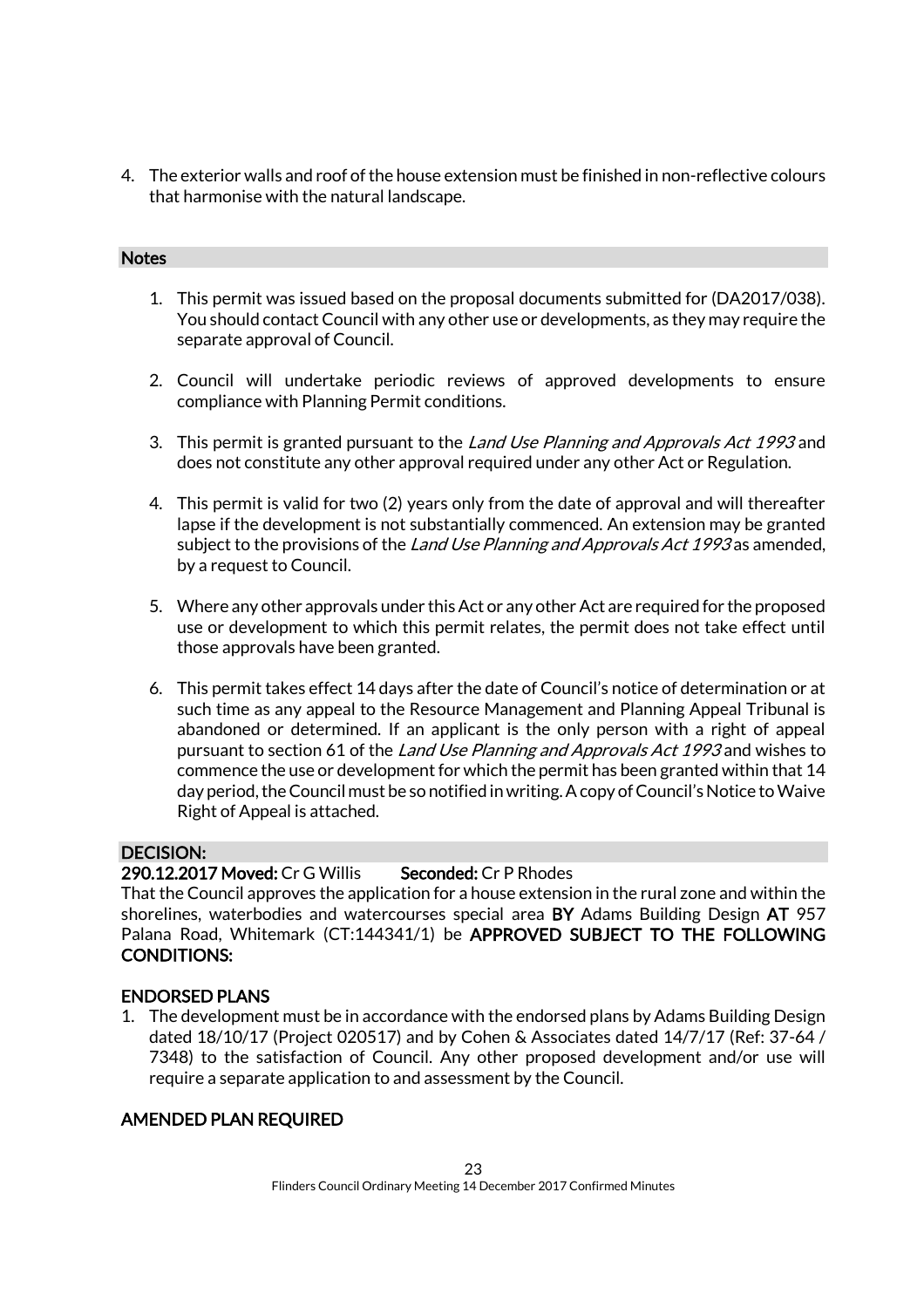2. Prior to the commencement of the development, an amended Identification Survey plan must be submitted to Council for approval. Once approved, the plan will form part of the permit. The plan must show the surveyed location of the existing house and the surveyed location of the west boundary of the site (not the approximate location).

### APPROVED SITE

3. All works must be located within the subject site (CT:144341/1, 957 Palana Road. Whitemark).

### **COLOURS**

4. The exterior walls and roof of the house extension must be finished in non-reflective colours that harmonise with the natural landscape.

#### **Notes**

- 1. This permit was issued based on the proposal documents submitted for (DA2017/038). You should contact Council with any other use or developments, as they may require the separate approval of Council.
- 2. Council will undertake periodic reviews of approved developments to ensure compliance with Planning Permit conditions.
- 3. This permit is granted pursuant to the *Land Use Planning and Approvals Act 1993* and does not constitute any other approval required under any other Act or Regulation.
- 4. This permit is valid for two (2) years only from the date of approval and will thereafter lapse if the development is not substantially commenced. An extension may be granted subject to the provisions of the Land Use Planning and Approvals Act 1993 as amended, by a request to Council.
- 5. Where any other approvals under this Act or any other Act are required for the proposed use or development to which this permit relates, the permit does not take effect until those approvals have been granted.
- 6. This permit takes effect 14 days after the date of Council's notice of determination or at such time as any appeal to the Resource Management and Planning Appeal Tribunal is abandoned or determined. If an applicant is the only person with a right of appeal pursuant to section 61 of the Land Use Planning and Approvals Act 1993 and wishes to commence the use or development for which the permit has been granted within that 14 day period, the Council must be so notified in writing. A copy of Council's Notice to Waive Right of Appeal is attached.

### CARRIED UNANIMOUSLY (7-0)

For: Mayor Carol Cox, Deputy Mayor Marc Cobham, Cr Chris Rhodes, Cr Peter Rhodes, Cr Ken Stockton, Cr David Williams and Cr Gerald Willis.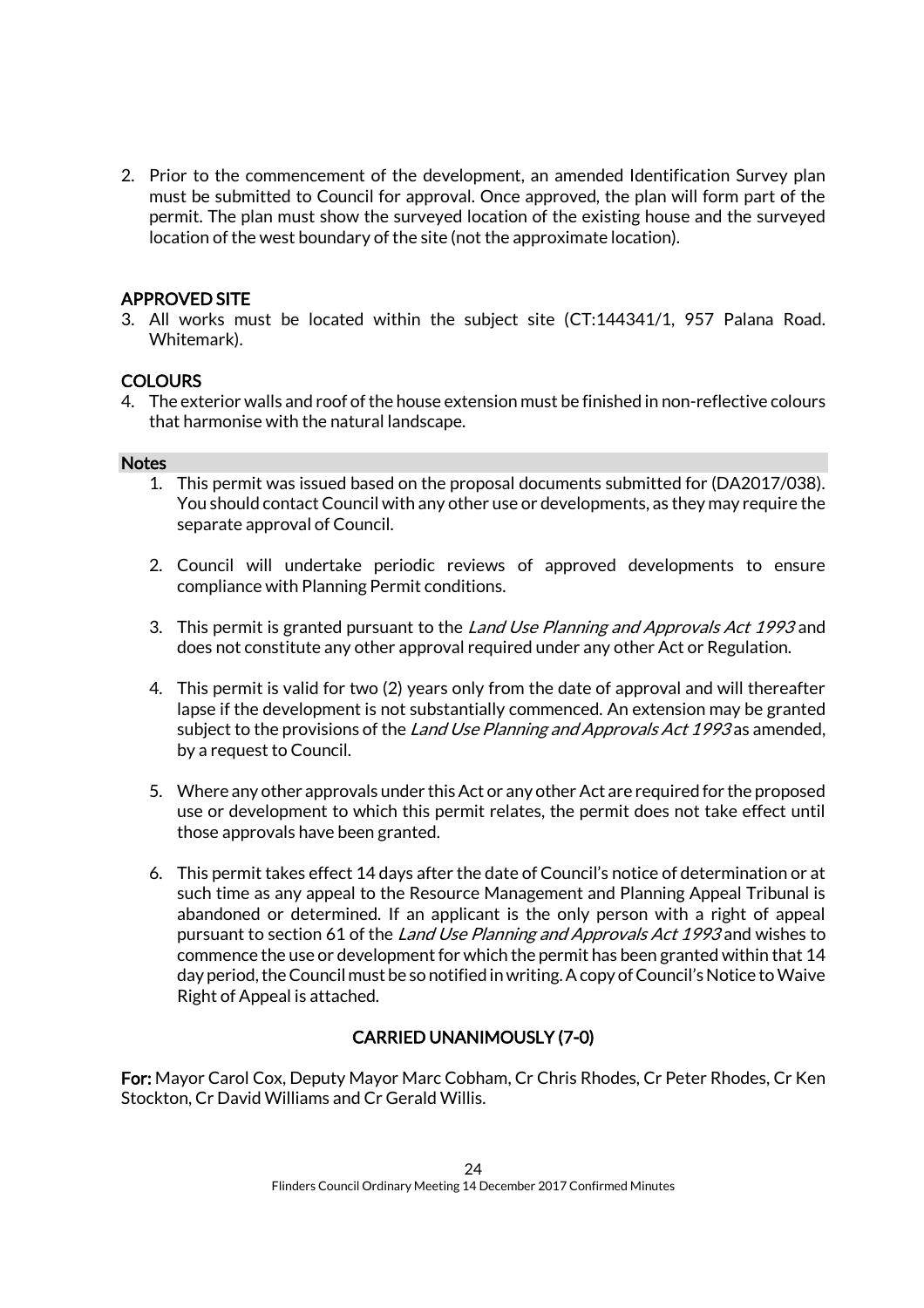At 1.29pm, Mayor Carol Cox announced that the Council will now conclude its meeting as a Planning Authority under Regulation 25 of the Local Government (Meeting Procedures) Regulations 2015.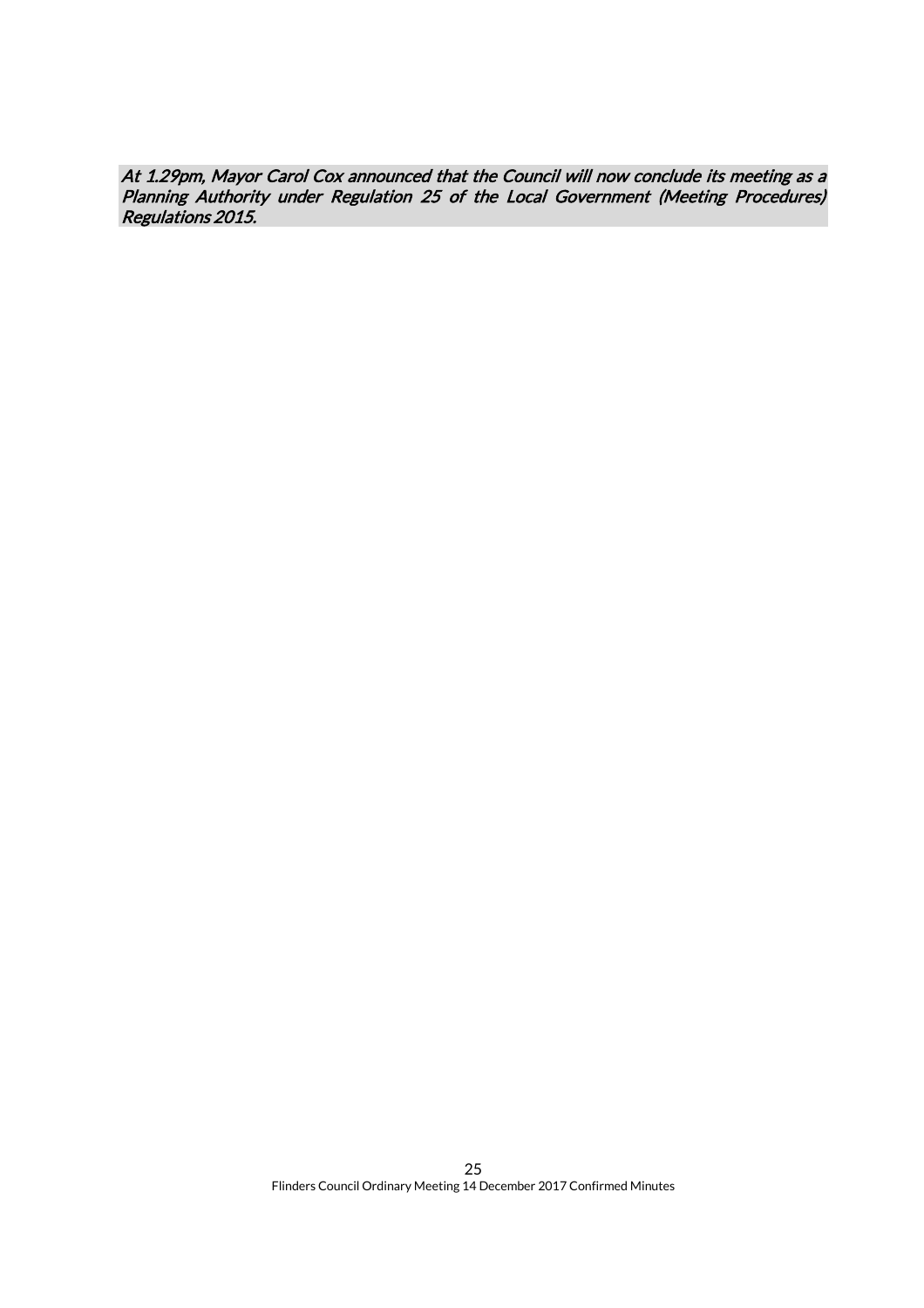#### Item A2: Development Application Report

| <b>ACTION</b>            | Information                                         |
|--------------------------|-----------------------------------------------------|
| <b>PROPONENT</b>         | <b>Council Officer</b>                              |
| <b>OFFICER</b>           | Jacci Viney, Development Services Coordinator       |
| <b>FILE REFERENCE</b>    | PLN/0105                                            |
| <b>ASSOCIATED PAPERS</b> | Annexure 5: Planner's Information Report - November |
|                          | 2017                                                |

#### INTRODUCTION:

The purpose of this report is to provide Councillors with an update of the applications which have been dealt with by the Planning Department for the month of November as per the council motion 249.09.2015, passed at the 24<sup>th</sup> September 2015 Council Meeting.

Council has requested that the planning consultancy service (West Tamar Council) provide this detail to Council on a monthly basis.

Permitted applications are assessed under s58 of the Land Use Planning and Approvals Act 1993 and as such are not advertised nor are the applicant's details made public. Applicants retain the right to privacy having met all development and use standards applicable within the current planning scheme. Applications made under this section must be granted a permit, with or without conditions.

The numbering of applications relates to the allocation provided by the 'Regulatory Applications' (RegApps) electronic filing system. Numbers are allocated in order to Planning (DA), Building (BA) and Plumbing (PA) applications. This may mean that planning numbers are not sequential.

#### PREVIOUS COUNCIL CONSIDERATION:

Some items may have been considered at meetings of Council while the remainders have been approved under delegation by the General Manager.

#### OFFICER'S REPORT:

Refer to Annexure 5 Planner's Information Report – November 2017, provided by West Tamar Council.

#### VOTING REQUIREMENTS:

Simple Majority

#### OFFICER'S RECOMMENDATION:

That the Planner's Information Report – November 2017 be received.

#### DECISION:

291.12.2017 Moved: Deputy Mayor M Cobham Seconded: Cr G Willis That the Planner's Information Report – November 2017 be received.

### CARRIED UNANIMOUSLY (7-0)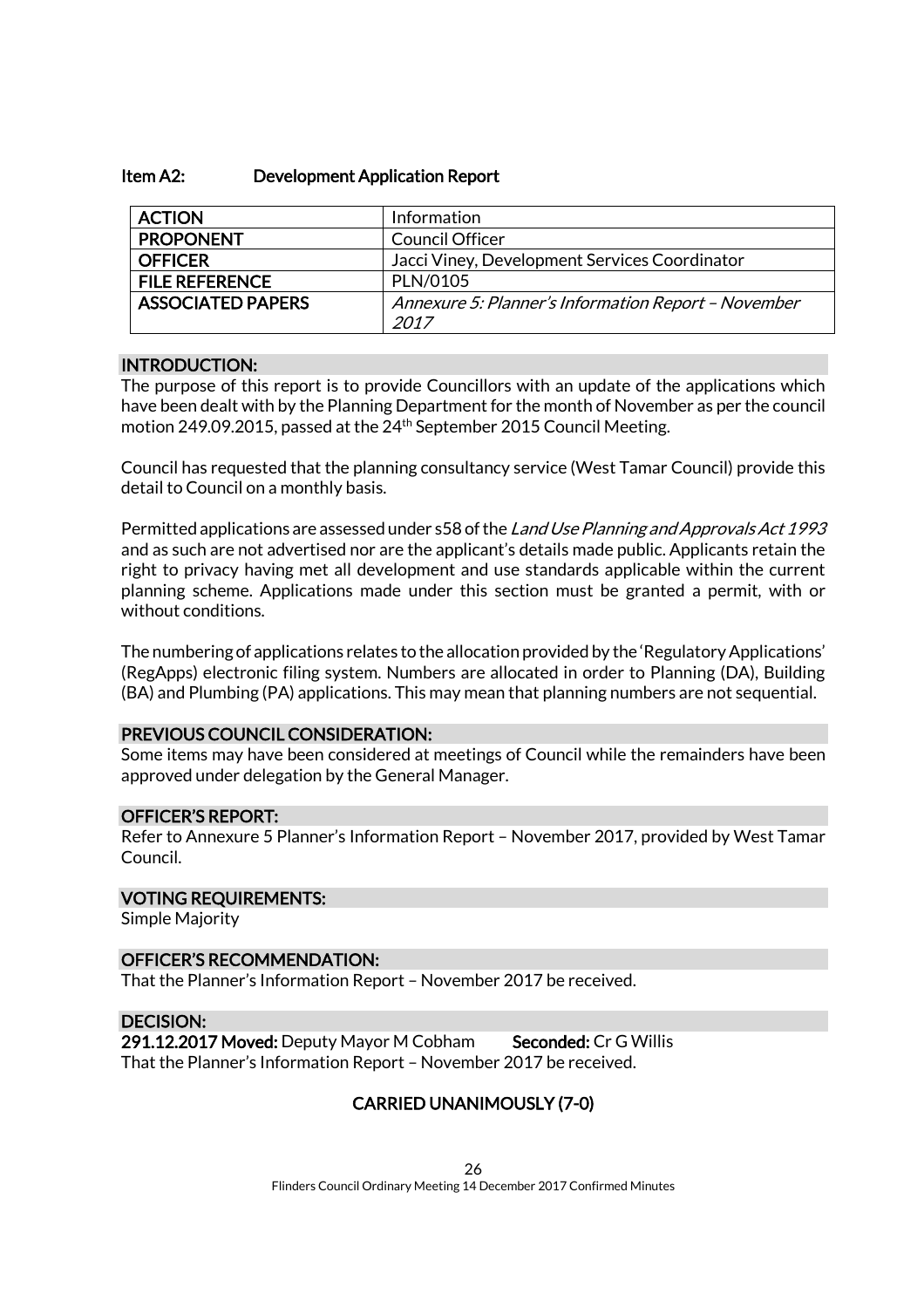For: Mayor Carol Cox, Deputy Mayor Marc Cobham, Cr Chris Rhodes, Cr Peter Rhodes, Cr Ken Stockton, Cr David Williams and Cr Gerald Willis.

Jacci Viney, Development Services Coordinator, left the meeting at 1.30pm.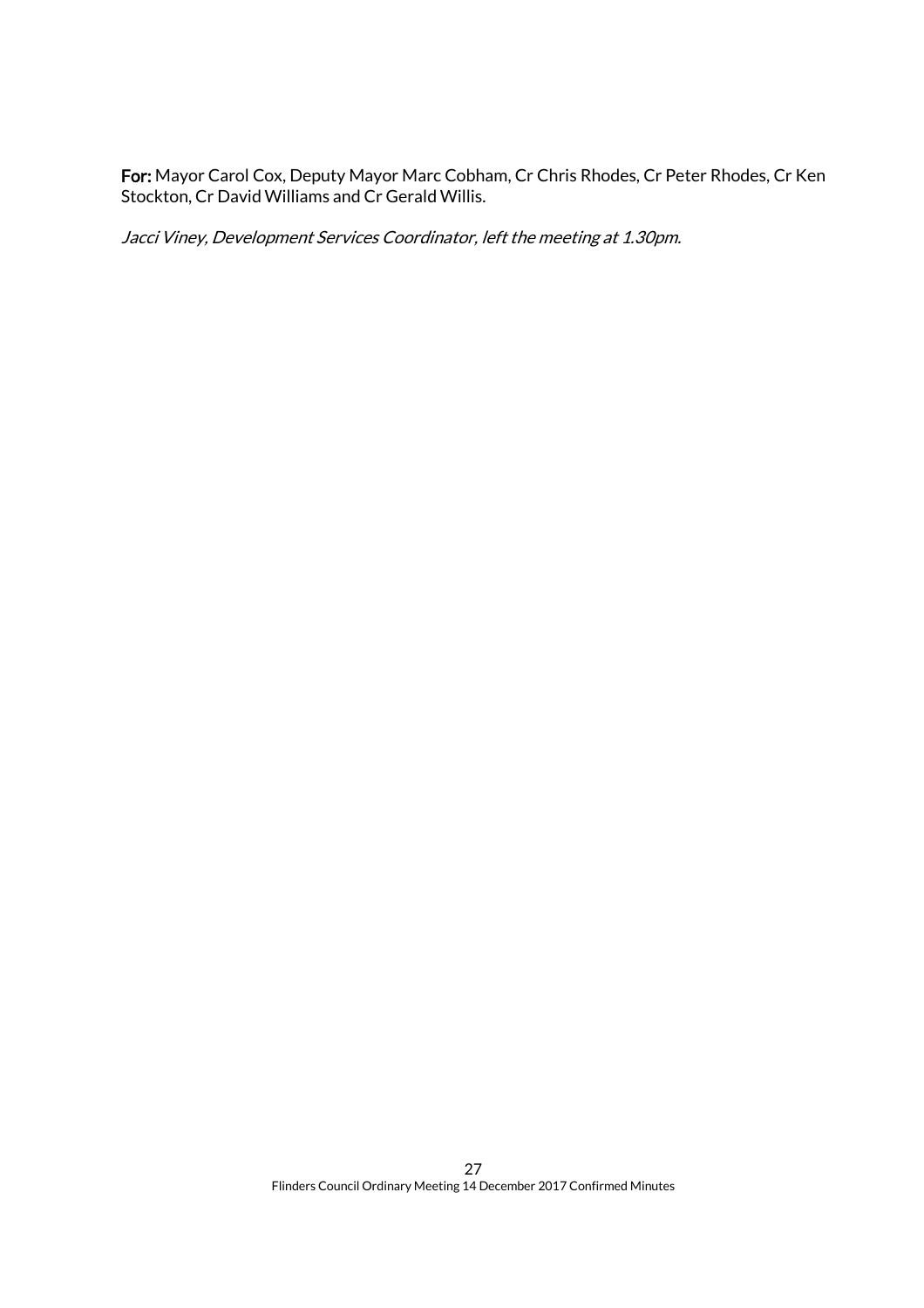### B. NOTION OF MOTION

#### Item B1: Notice of Motion from Deputy Mayor Marc Cobham - Badger Corner Boat Ramp

| <b>ACTION</b>            | <b>Decision</b>                                  |
|--------------------------|--------------------------------------------------|
| <b>PROPONENT</b>         | Deputy Mayor, Marc Cobham                        |
| <b>OFFICER</b>           | General Manager, Bill Boehm                      |
| <b>FILE REFERENCE</b>    | REA/0201, ASM/0100                               |
| <b>ASSOCIATED PAPERS</b> | Annexure 6: Extract from Flinders Island         |
|                          | Recreational and Community Facilities Assessment |
|                          | and Infrastructure Plan - June 2014              |

#### NOTICE OF MOTION:

- 1. That Council actively pursue acquiring a Crown Land lease over the relevant section of land that will allow legal public access of the area that historically has been known as Badger Corner boat ramp.
- 2. That Council sets aside sufficient funds in the budget equivalent to 50% of the value of the proposed facility as per the Marine and Safety Tasmania's (MAST) recreational boating fund guidelines.
- 3. That Council, via the relevant application process, actively pursues a co-funded grant via MAST's recreational boating fund prior to 31<sup>st</sup> March 2018.

#### COUNCILLOR'S REPORT:

At the March 2017 Ordinary Meeting of Council, Council resolved to apply to the MAST recreational boating fund for a co-funded grant to construct a boat ramp at Badger Corner.

"That Council resolves to proceed with an application for Marine and Safety Tasmania (MAST) funding on the desired basic option as identified; namely regrade and surface existing track entrance and construct floating or ridged walkway with small 4-5m right angle section and that MAST supply and fund an engineer to compile a report on a most appropriate infrastructure for the site and that Council contributes a maximum of \$45,000 towards the completion of the project on a dollar for dollar basis."

The application was submitted before  $31<sup>st</sup>$  March 2017 however was unsuccessful. I now strongly urge Council to consider reapplying to MAST for funding for the Badger Corner boat ramp.

In mid-2010 Council was sent a petition from 105 community members re the issue of improving the boat launching "facility" located at Coast Rd, Badger Corner. Whilst the issue has been informally raised at several workshops since that time and my understanding was that the issue of getting a Crown Land Lease on the relevant land was "flagged" approximately 2 years ago, for whatever reason no action has occurred and it is time to progress the matter.

Historically (i.e. in excess of 50 years ago), a previous leaseholder established a basic ramp. The current basic boat launching ramp was established and funded by community members/recreational boat users over 25 years ago. At peak times anecdotal evidence is that there can be up to 25 vehicles and boat trailers parked adjacent to the facility.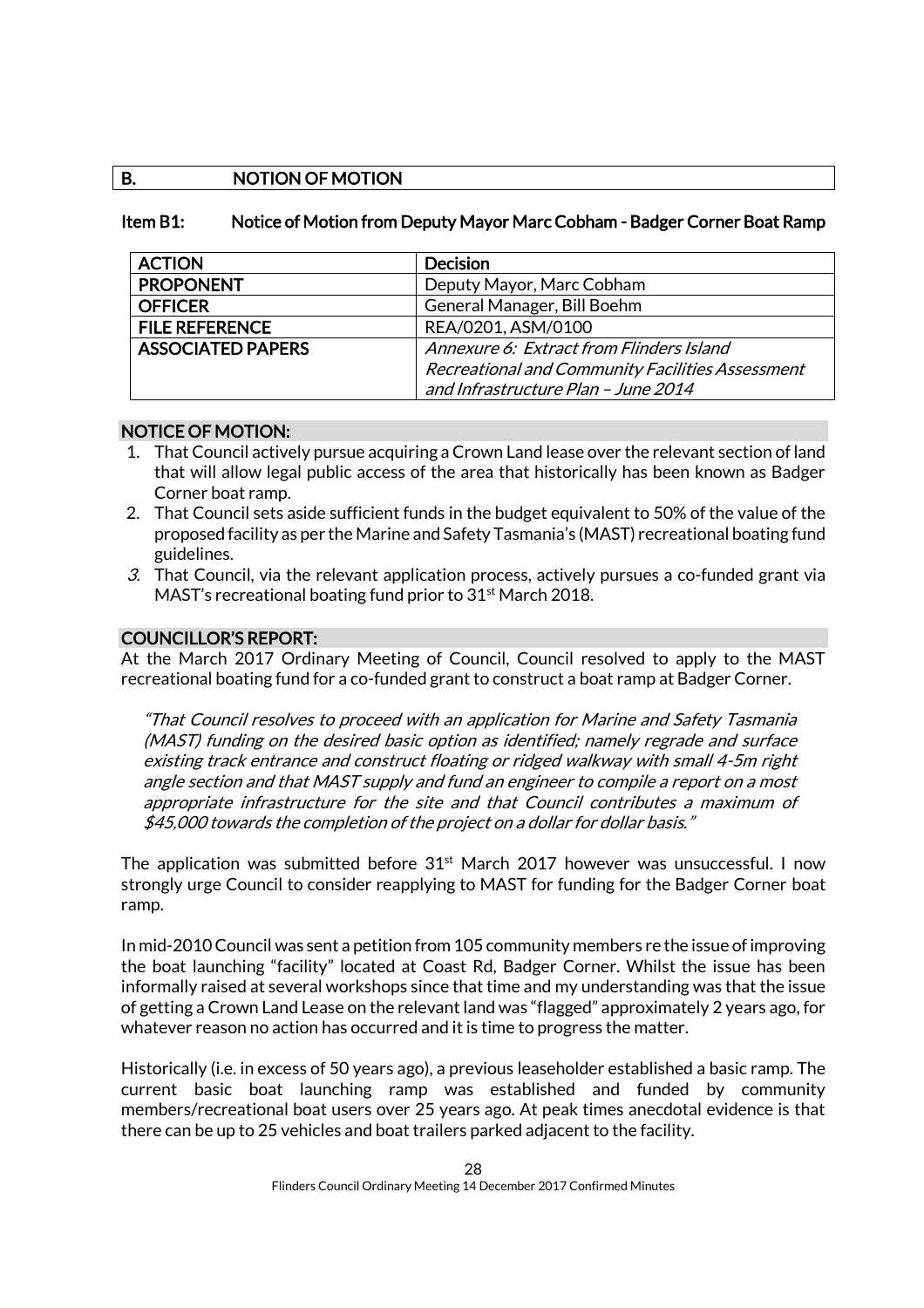Whilst Badger Corner is only several kilometres from the Lady Barron boat ramp my understanding is that since the upgrading of the port facility the boat ramp is not as accessible as the ramp at Badger Corner and there is insufficient parking space available.

A facility similar to the renovated Whitemark boat launching facility is required i.e. suitable concrete ramp and small jetty. Additionally a pontoon at the end of the jetty has been suggested.

In summary my understanding of what is required is:

- replacement of existing ramp;
- new ramp to be 5 metres in width;
- extend the ramp approximately 4 metres toward the road;
- raise the middle section with rock fill to reach 1.3 metres above current level at 14 metres from top of extended ramp i.e. creating greater slope towards the water;
- excavate seabed away from foot of the ramp; and
- construct a pontoon with walkway on south-eastern (Lady Barron) side of ramp.
- Any additional requirements as provided in the MAST application submitted for the 2017 funding round.

A community meeting held on-site with interested users was undertaken in early 2017 as a way of determining what is required for the facility.

The Furneaux Islands Community has the highest percentage of recreational boating registrations and licences per head of population in Tasmania. Currently Flinders Island has "established" boat launching facilities at Palana, Settlement Point, Whitemark and Lady Barron.

Badger Corner ramp is used by both recreational and some professional users. It provides direct access to Cape Barren Island especially during times of less than ideal weather; access to many of the outer islands in the Furneaux Group; is heavily utilised during mutton bird season and is also used by rate paying leaseholders of the outer islands.

Undertaking the necessary work at Badger Corner will provide a crucial infrastructure upgrade to enhance the experience of recreational and other boat users in the Furneaux Islands Community.

Whilst the above Notice of Motion contains a tight timeframe, any further delays in progressing with this issue will result in considerable delays given the application process from the MAST website as below:

"Applications are invited from 1 July 2017 and can be submitted at any time throughout the year. However, to fit each year's budget cycle applications received before 31 March will be considered in May of that year. Applications received after 31 March will not be considered until May the following year".

I recommend to Council that another application to MAST be submitted.

|  |  |  | <b>PREVIOUS COUNCIL CONSIDERATION:</b> |
|--|--|--|----------------------------------------|
|--|--|--|----------------------------------------|

| 15.12.16 | 319.12.2016 |
|----------|-------------|
| 23.03.17 | 54.03.2017  |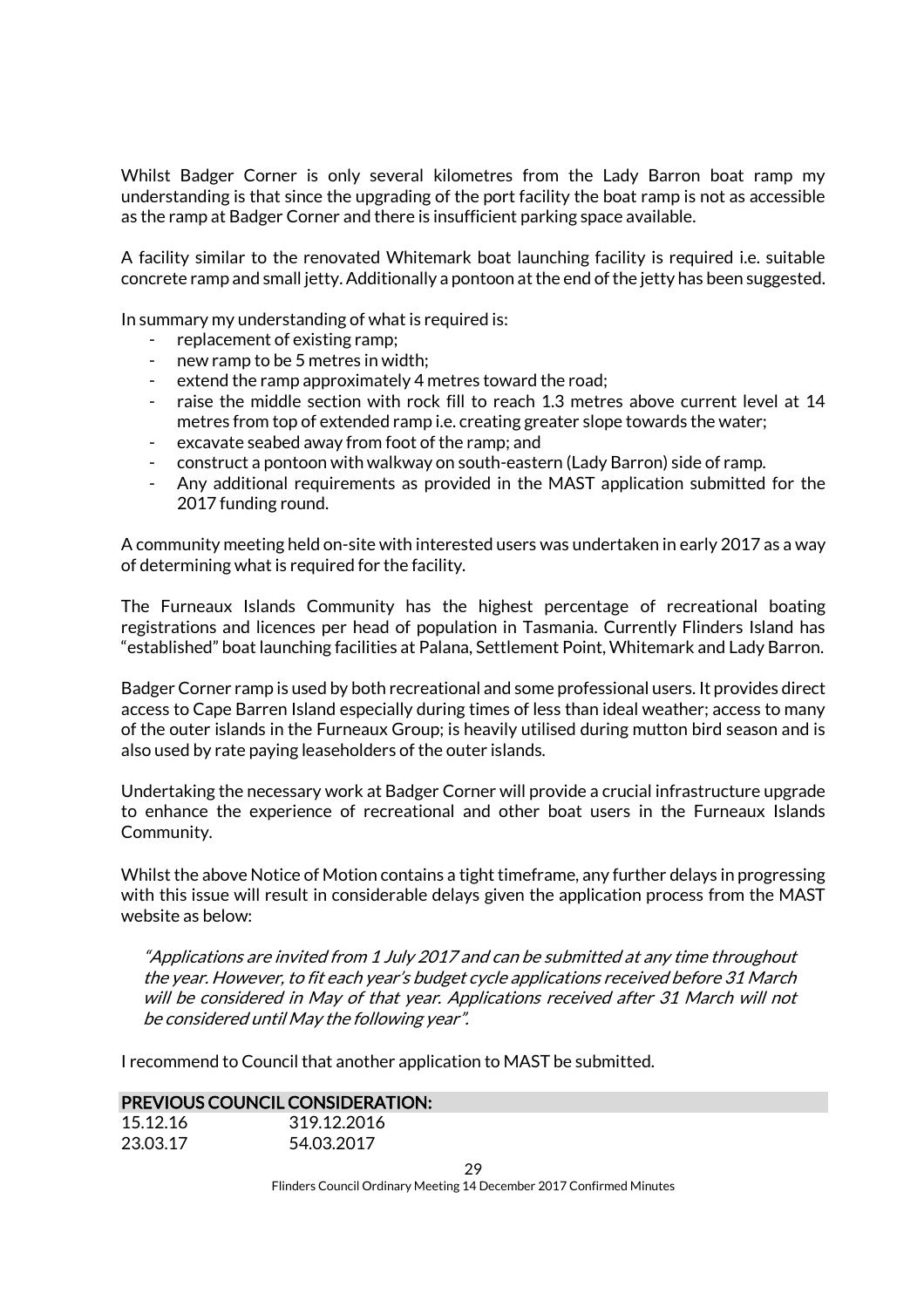### OFFICER'S REPORT:

The Flinders Island Recreational and Community Facilities Assessment and Infrastructure Plan – June 2014 identified that the Badger Corner Boat Ramp was deemed an important facility by the Flinders Island Community. Annexure 6 is a copy of the extract from this report.

Since this time, ahead of Council's unsuccessful 2017 attempt to gain funding from MAST, some preliminary discussions have been held with Crown Lands concerning potential land ownership and a formal written application undertaken on the understanding that it could be withdrawn if the MAST Funding application was not successful. As it stands now the asset is not under Council's asset base and hence not Council's responsibility.

In addition, there have been significant proactive discussions with TasPorts concerning the relocation of the existing Lady Barron Boat Ramp towards the Lady Baron Slipway area so as to free up space at the Lady Barron Port. The proposed Safe Harbour Project at Lady Barron also includes provisions for a boat ramp and forms part of this proposal. Council contribution may be required for part of these elements but in any event, there is a need to have ample boat launching facilities, as well as parking and other amenities available.

The issue of potentially having two boat launching facilities to upgrade and maintain also needs to be considered, given the relative importance of the Lady Barron and Badger Corner facilities going forward and the relative location approximately only some 7-8km apart. The timing of any potential application to MAST may also be relevant.

### STATUTORY REQUIREMENTS:

Local Government Act 1993

### POLICY/STRATEGIC IMPLICATIONS:

- 2. Infrastructure and Services
	- 2.1 Plan, deliver and operate community infrastructure to provide levels of service that align with community needs and demand.

2.1.1 Recreational and community facilities upgraded as recommended by the Recreational and Community Facilities Assessment and Infrastructure Plan.

3. Access and Connectivity

3.1 Maintain or better the standard of sea access to the Islands.

#### BUDGET AND FINANCIAL IMPLICATIONS:

Under the Notice of Motion based on an estimated cost of \$100,000, Council would be required to provide a \$50,000 Capital Contribution. The asset would than become Council's and be required to be maintained, depreciated and eventually replaced at the end of its useful life.

#### RISK/LIABILITY:

Council has no liability as the Badger Corner Boat Ramp is not Council's Asset. From a local Badger Corner community perspective, there would expect to be some adverse community reaction if Council does not proceed with the application; although this may be less if the matter was deferred to a later round of funding.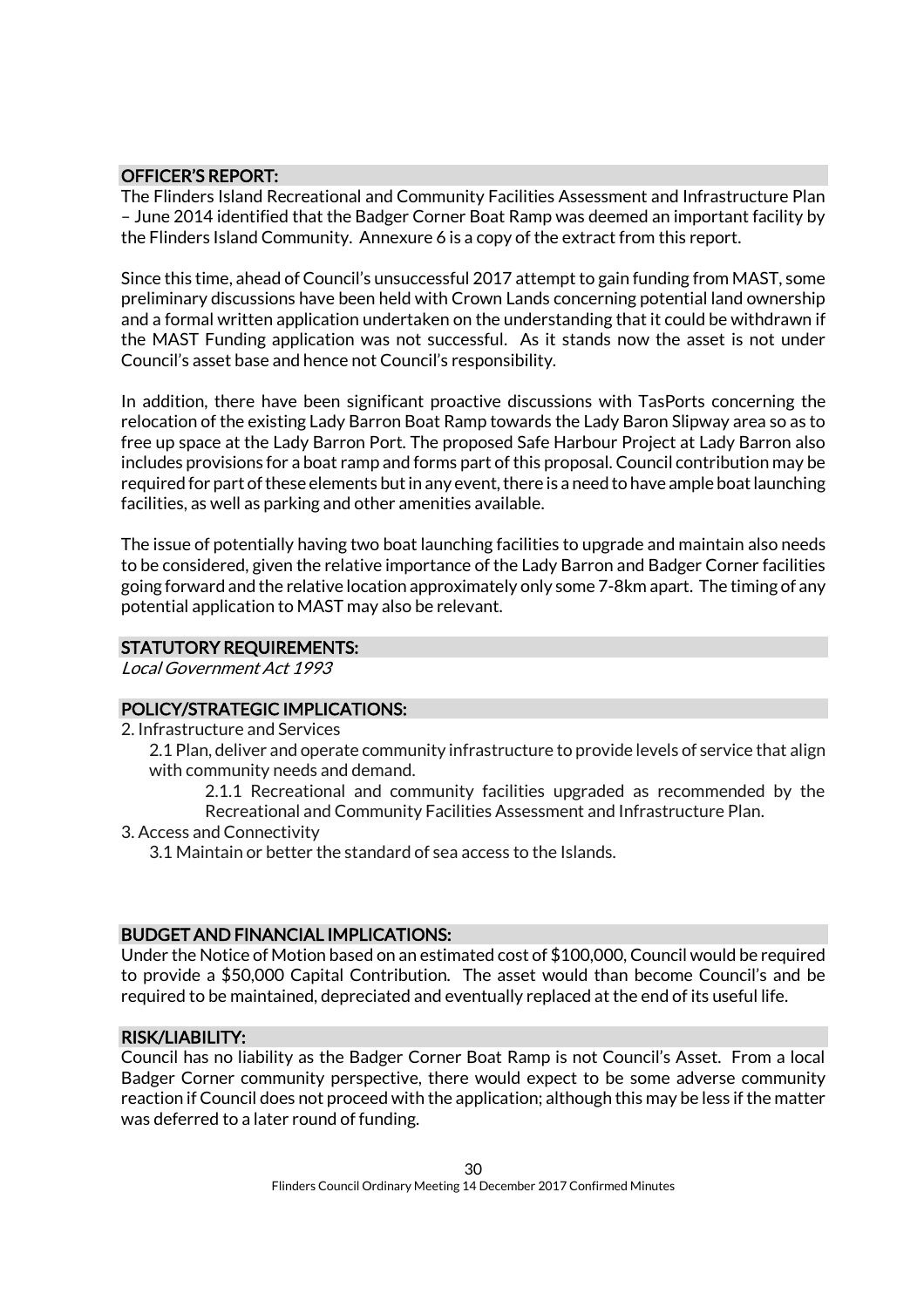### VOTING REQUIREMENTS:

Simple Majority

### OFFICER'S RECOMMENDATION:

For Council decision

### DECISION:

Moved: Deputy Mayor M Cobham Seconded: Cr D Williams

- 1. That Council actively pursue acquiring a Crown Land lease over the relevant section of land that will allow legal public access of the area that historically has been known as Badger Corner boat ramp.
- 2. That Council sets aside sufficient funds in the budget equivalent to 50% of the value of the proposed facility as per the Marine and Safety Tasmania's (MAST) recreational boating fund guidelines.
- 3. That Council, via the relevant application process, actively pursues a co-funded grant via MAST's recreational boating fund prior to 31<sup>st</sup> March 2018.

### AMENDMENT

Moved: Cr G Willis

- 1. That Council actively pursue acquiring a Crown Land lease over the relevant section of land that will allow legal public access of the area that historically has been known as Badger Corner boat ramp.
- 2. That Council sets aside \$10,000 in the budget to be used to provide suitable temporary mooring for vessels whilst vehicles and trailers access the ramp.

Lapsed for want of a seconder.

Mayor Carol Cox passed the chair to Deputy Mayor M Cobham at 1.40pm.

#### AMENDMENT

292.12.2017 Moved: Mayor C Cox Seconded: Cr P Rhodes

That Council sets aside, on a one to one basis, up to \$45,000 of the value of the proposed facility as per the Marine and Safety Tasmania's(MAST) recreational boating fund guidelines.

# CARRIED UNANIMOUSLY (7-0)

For: Mayor Carol Cox, Deputy Mayor Marc Cobham, Cr Chris Rhodes, Cr Peter Rhodes, Cr Ken Stockton, Cr David Williams and Cr Gerald Willis.

Deputy Mayor M Cobham passed the chair to Mayor Carol Cox at 1.42pm.

### **SUBSTANTIVE**

293.12.2017 Moved: Deputy Mayor M Cobham Seconded: Cr D Williams

1. That Council actively pursue acquiring a Crown Land lease over the relevant section of land that will allow legal public access of the area that historically has been known as Badger Corner boat ramp.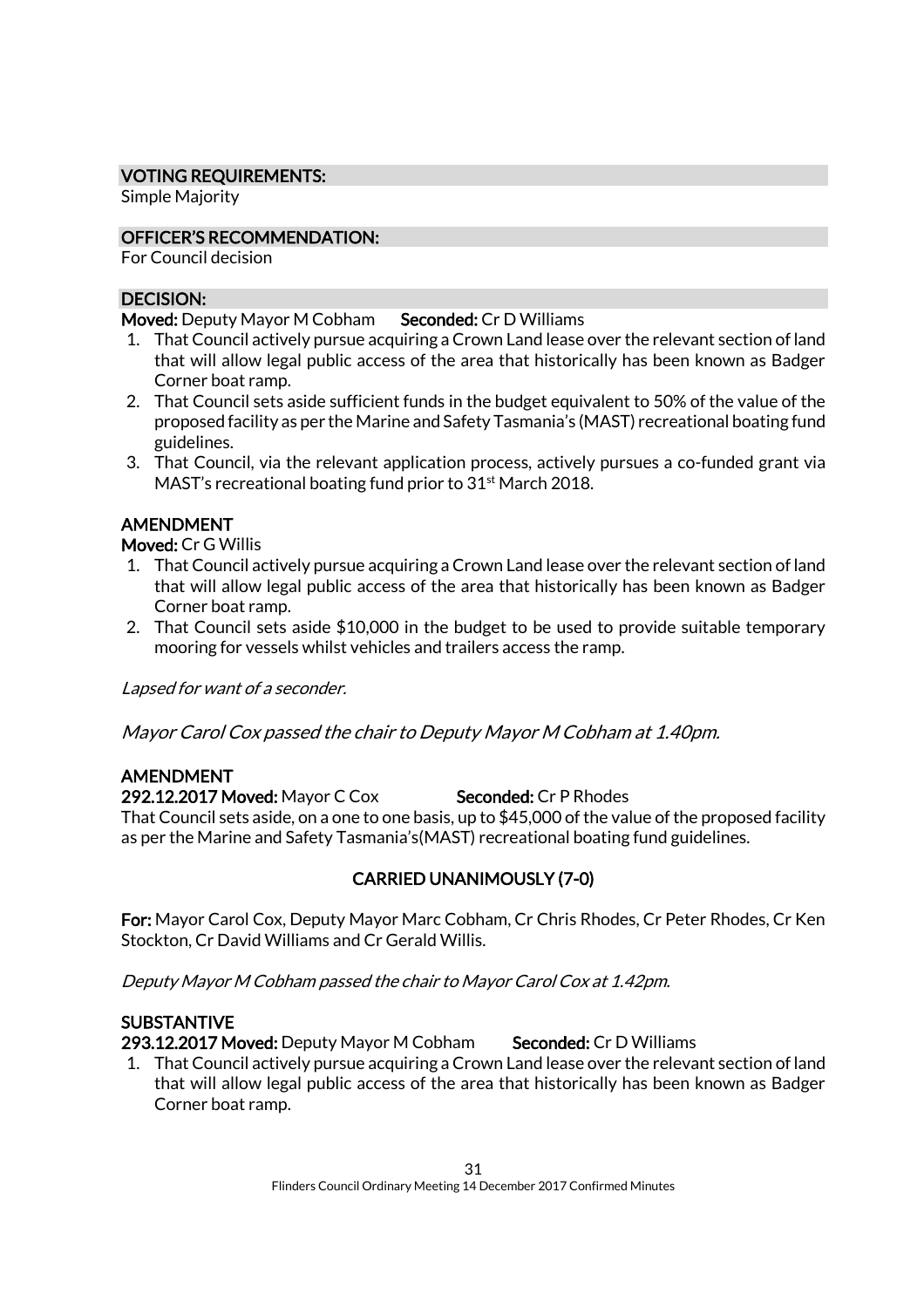- 2. That Council sets aside, on a one to one basis, up to \$45,000 of the value of the proposed facility as per the Marine and Safety Tasmania's(MAST) recreational boating fund guidelines.
- 3. That Council, via the relevant application process, actively pursues a co-funded grant via MAST's recreational boating fund prior to 31st March 2018.

### CARRIED (6-1)

For: Deputy Mayor Marc Cobham, Cr Chris Rhodes, Cr Peter Rhodes, Cr Ken Stockton, Cr David Williams and Cr Gerald Willis. Against: Mayor Carol Cox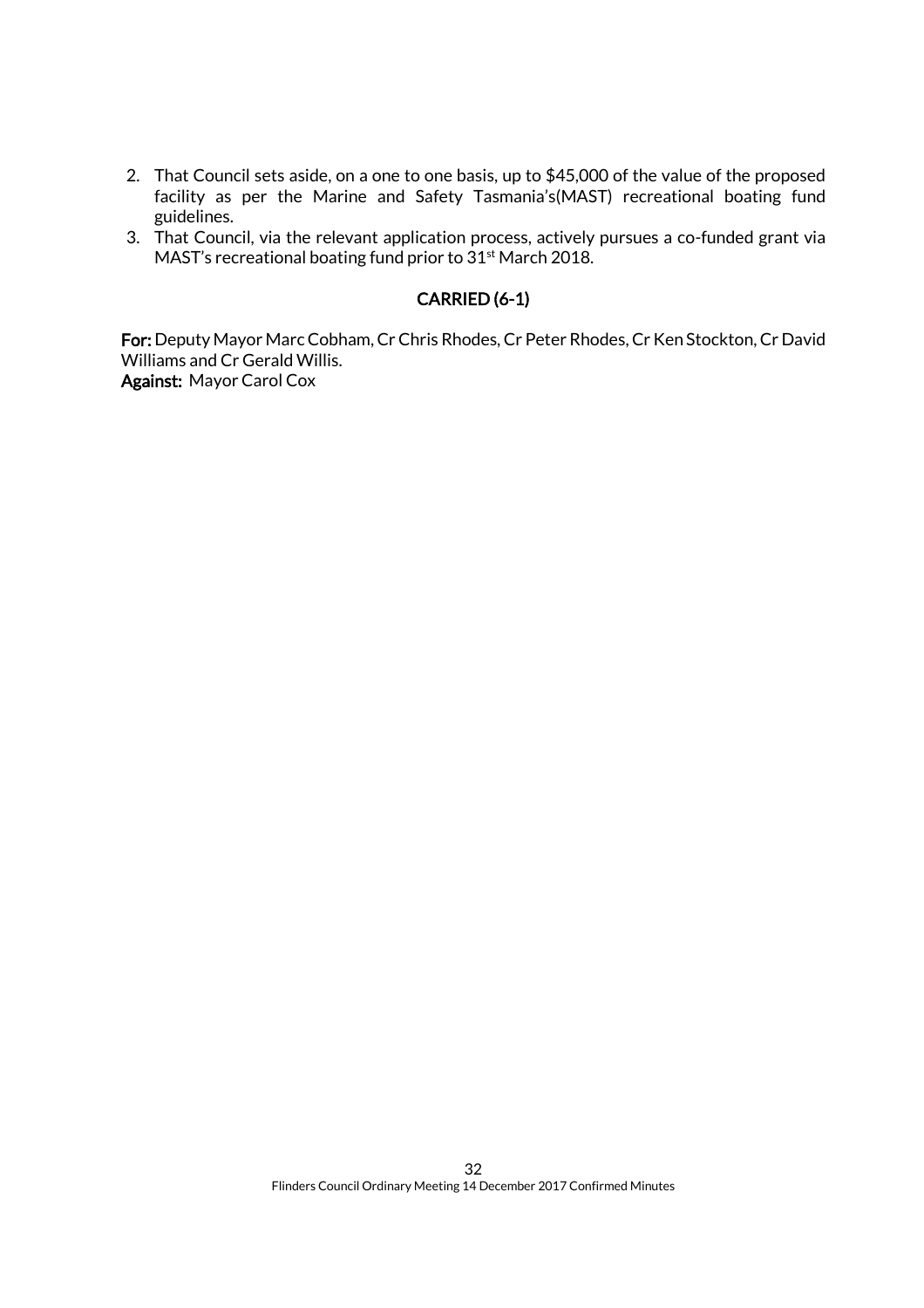### Item B2: Notice of Motion from Deputy Mayor Marc Cobham – Whitemark Community Gym Special Committee Recommendations

| <b>ACTION</b>            | Decision                    |
|--------------------------|-----------------------------|
| <b>PROPONENT</b>         | Deputy Mayor, Marc Cobham   |
| <b>OFFICER</b>           | General Manager, Bill Boehm |
| <b>FILE REFERENCE</b>    | CDV/0701                    |
| <b>ASSOCIATED PAPERS</b> | Nil                         |

#### NOTICE OF MOTION:

That Council adopts the following recommendations put forward by the Whitemark Community Gym Special Committee of Flinders Council:

- 1. That a letter be written to the Secretary of Flinders Lions Club requesting that they nominate a representative to attend committee meetings when required.
- 2. That Council assumes responsibility for regular cleaning of the Whitemark Gym space and that Council purchases the necessary cleaning equipment and related supplies. The funding for these items to come out of general expenses.
- 3. That Council purchases two floor mounted "industrial" style fans for use in the warmer months.
- 4. That Council writes to the Secretary of Flinders Lions Club clarifying the current situation re their use of council funds via a successful Community Grant in 2017 and the proposed location of the funded air conditioner.
- 5. That Council purchases a Work Out Buddy "App Registration" for a trial period of 12months at a cost of approx. \$50.00 to assist members of both community gyms to find workout buddies.

#### COUNCILLOR'S REPORT:

The minutes of the inaugural meeting of the Whitemark Gym Special Committee of Council are included in this agenda and provide an update of what the committee is undertaking. The items mentioned in the Notice of Motion were voted on at this meeting and the Committee now seeks Council endorsement. Adoption of these few matters will assist in the future use and operation of the Whitemark Community Gym.

### PREVIOUS COUNCIL CONSIDERATION:

Nil

#### OFFICER'S REPORT:

This follows the first meeting of the Whitemark Community Gym Special Subcommittee. The recommended actions are considered appropriate. Arrangements for a lease and purchase of equipment are in progress.

# STATUTORY REQUIREMENTS:

Nil

### POLICY/STRATEGIC IMPLICATIONS: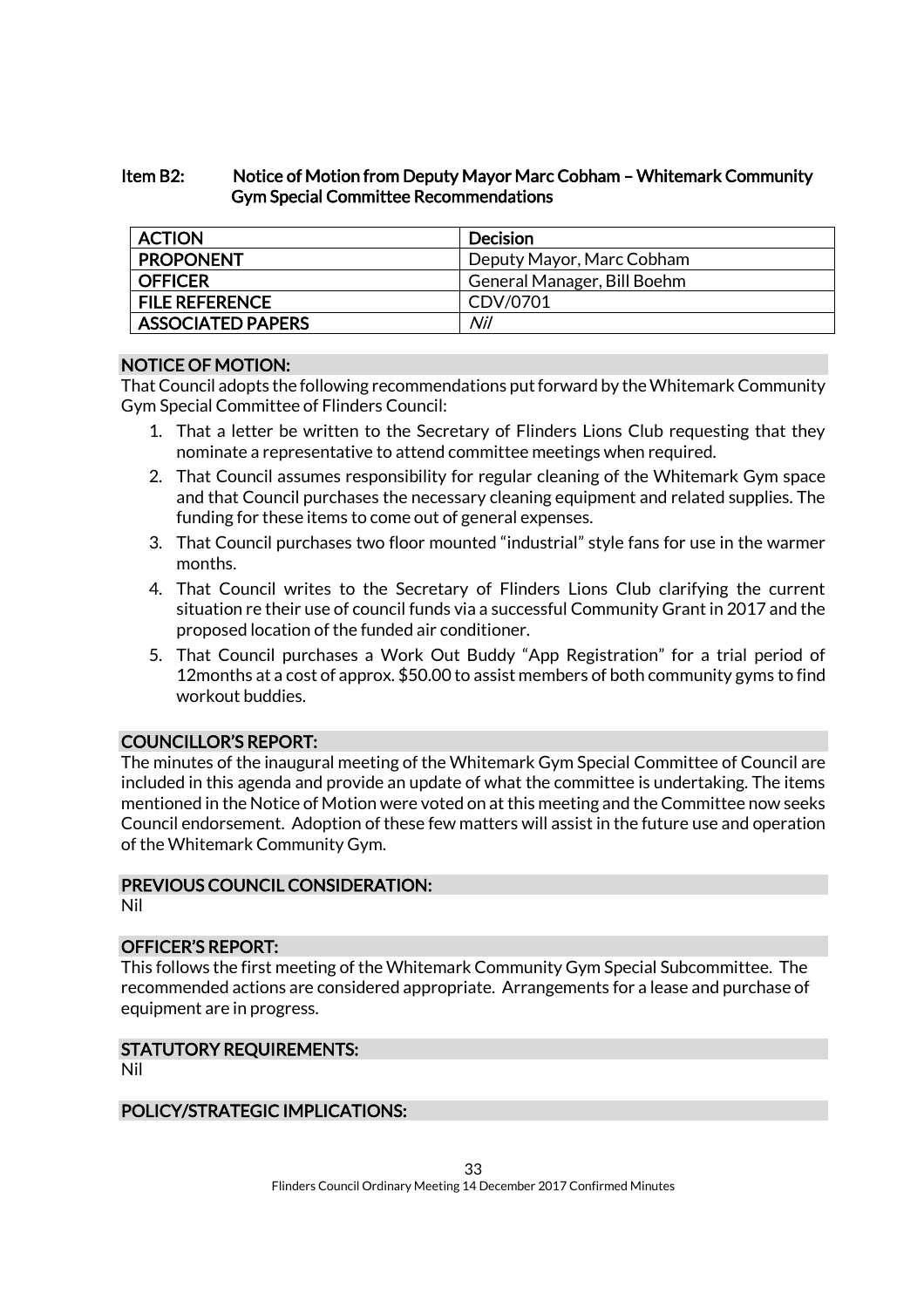- 5.0 Livability Protect, improve and promote the safety, creativity, health and wellbeing of the Islands' communities.
	- 5.1 Improve the health and wellbeing of the Island communities through leadership and coordination.
		- 5.1.2 Rural Primary Health Service program funding is administered for delivery of health services to the community.
			- 5.1.2.1 Facilitate and deliver the Rural Primary Health Service Program.

#### BUDGET AND FINANCIAL IMPLICATIONS:

As yet there has been no formal budget allocation to operate the Whitemark Community Gym as such, but in endorsing the establishment of the operation, a full operational budget was provided to Council. This aspect, formal budget allocation and cost centre, will be formally reviewed at the half yearly budget review.

#### RISK/LIABILITY:

Minimal. Council has already accepted operational responsibility and arranged appropriate insurance.

### VOTING REQUIREMENTS:

Simple Majority

### OFFICER'S RECOMMENDATION:

That the Notice of Motion be adopted as proposed.

#### DECISION:

Moved: Deputy Mayor M Cobham Seconded: Cr D Williams

That Council adopts the following recommendations put forward by the Whitemark Community Gym Special Committee of Flinders Council:

- 1. That a letter be written to the Secretary of Flinders Lions Club requesting that they nominate a representative to attend committee meetings when required.
- 2. That Council assumes responsibility for regular cleaning of the Whitemark Gym space and that Council purchases the necessary cleaning equipment and related supplies. The funding for these items to come out of general expenses.
- 3. That Council purchases two floor mounted "industrial" style fans for use in the warmer months.
- 4. That Council writes to the Secretary of Flinders Lions Club clarifying the current situation re their use of council funds via a successful Community Grant in 2017 and the proposed location of the funded air conditioner.
- 5. That Council purchases a Work Out Buddy "App Registration" for a trial period of 12 months at a cost of approximately \$50.00 to assist members of both community gyms to find workout buddies.

Note: Cr K Stockton, as a member of the Flinders Lions Club, registered his potential conflict of interest.

AMENDMENT 294.12.2017 Moved: Cr G Willis Seconded: Cr K Stockton

 $34$ 

Flinders Council Ordinary Meeting 14 December 2017 Confirmed Minutes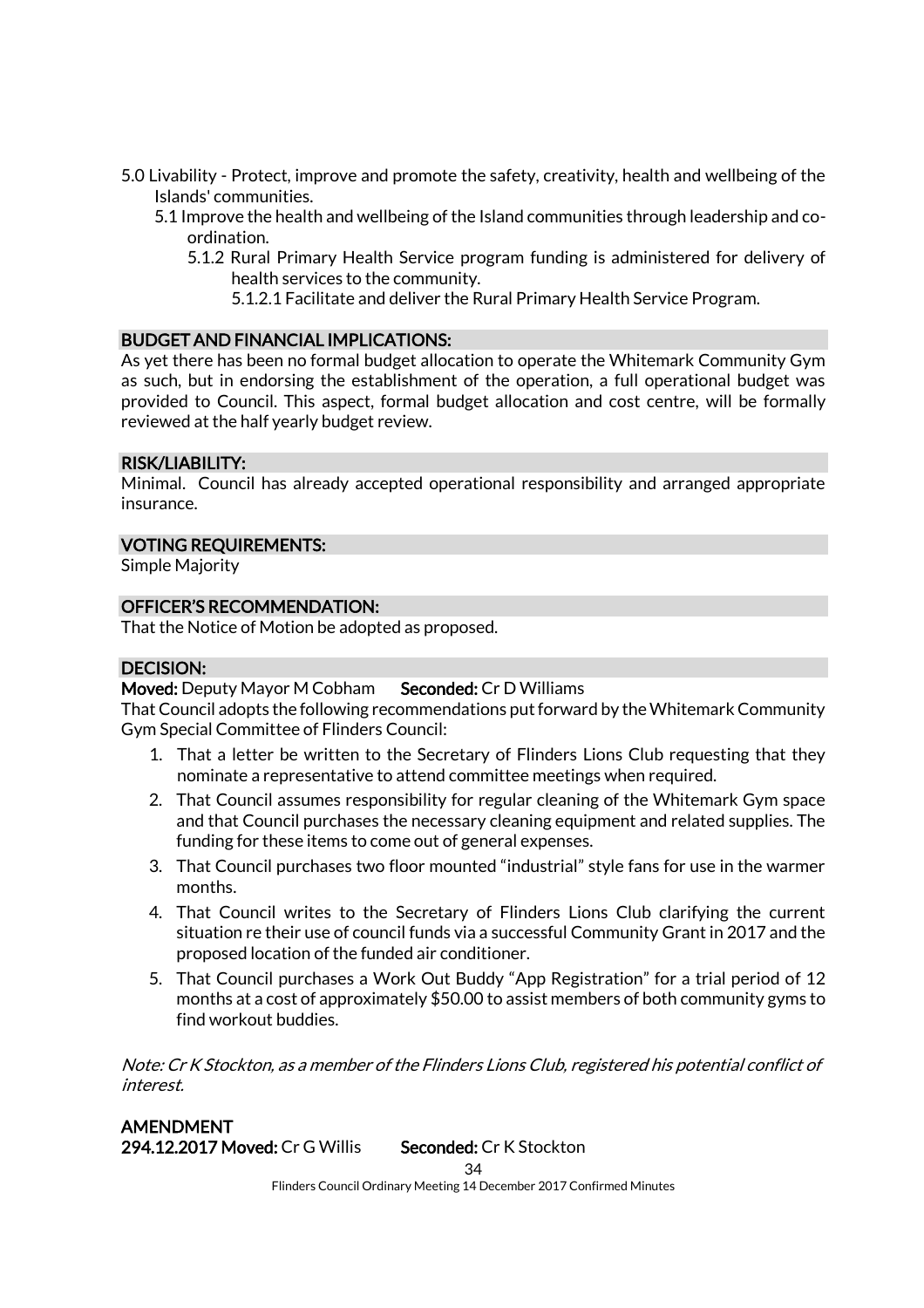That Council adopts the following recommendations put forward by the Whitemark Community Gym Special Committee of Flinders Council:

- 1. That a letter be written to the Secretary of Flinders Island Lions Club requesting that they nominate a representative to attend committee meetings when required.
- 2. That Council assumes responsibility for regular cleaning of the Whitemark Gym space and that Council purchases the necessary cleaning equipment and related supplies.
- 3. That Council purchases two floor mounted "industrial" style fans for use in the warmer months.
- 4. That Council writes to the Secretary of Flinders Island Lions Club clarifying the current situation re their use of council funds via a successful Community Grant in 2017 and the proposed location of the funded air conditioner.
- 5. That Council purchases a Work Out Buddy "App Registration" for a trial period of 12 months at a cost to Council of approximately \$50.00, to assist members of both community gyms to find workout buddies.

# CARRIED (6-1)

For:Mayor Carol Cox, Deputy Mayor Marc Cobham, Cr Chris Rhodes, Cr Ken Stockton, Cr David Williams and Cr Gerald Willis.

Against: Cr Peter Rhodes (Abstained)

# **SUBSTANTIVE**

### 295.12.2017 Moved: Deputy Mayor M Cobham Seconded: Cr D Williams

That Council adopts the following recommendations put forward by the Whitemark Community Gym Special Committee of Flinders Council:

- 1. That a letter be written to the Secretary of Flinders Island Lions Club requesting that they nominate a representative to attend committee meetings when required.
- 2. That Council assumes responsibility for regular cleaning of the Whitemark Gym space and that Council purchases the necessary cleaning equipment and related supplies.
- 3. That Council purchases two floor mounted "industrial" style fans for use in the warmer months.
- 4. That Council writes to the Secretary of Flinders Island Lions Club clarifying the current situation re their use of council funds via a successful Community Grant in 2017 and the proposed location of the funded air conditioner.
- 5. That Council purchases a Work Out Buddy "App Registration" for a trial period of 12 months at a cost to Council of approximately \$50.00, to assist members of both community gyms to find workout buddies.

# CARRIED (6-1)

For:Mayor Carol Cox, Deputy Mayor Marc Cobham, Cr Chris Rhodes, Cr Ken Stockton, Cr David Williams and Cr Gerald Willis.

Against: Cr Peter Rhodes (Abstained)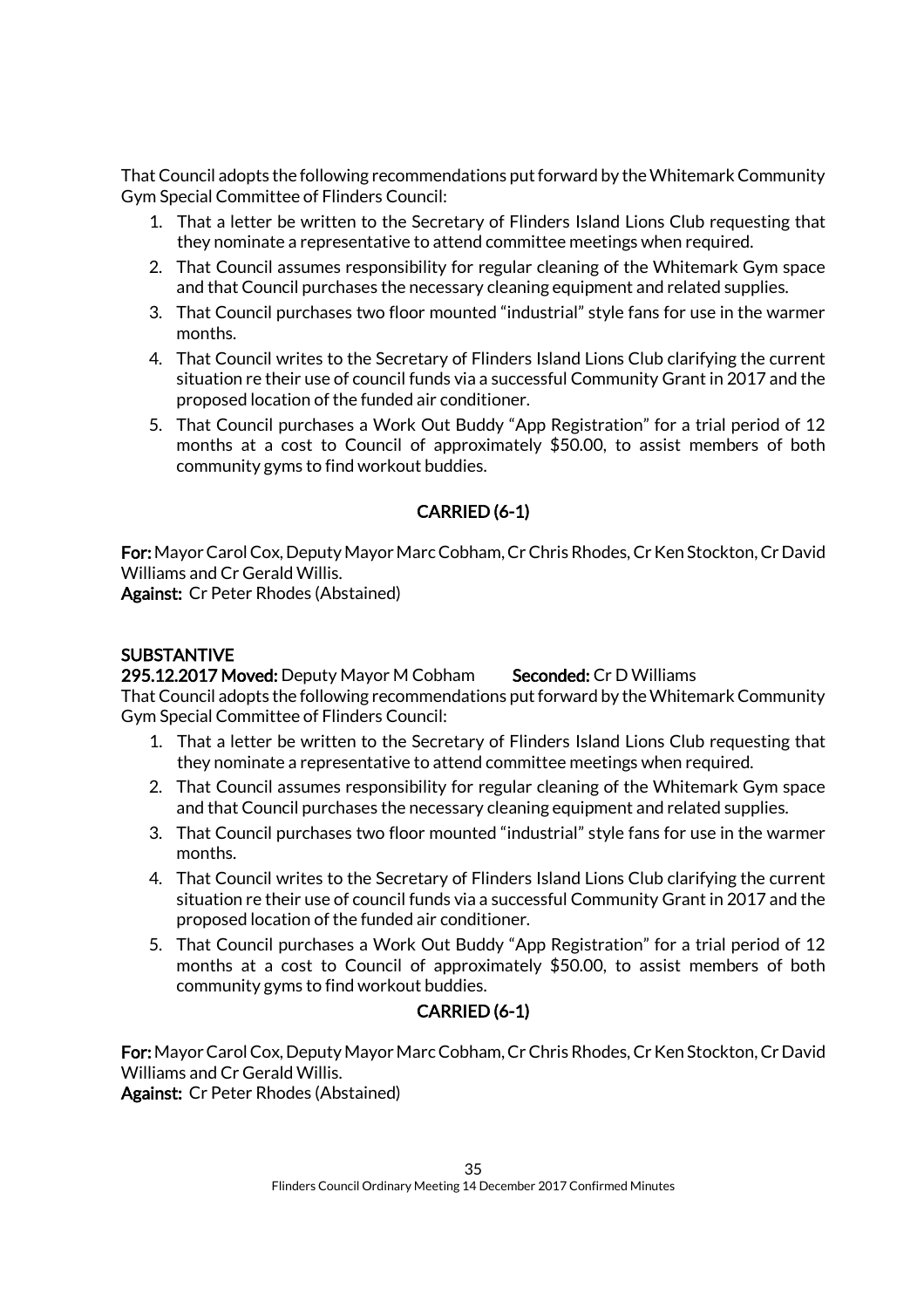#### C **GOVERNANCE**

| Office Closure - Christmas Season 2017/2018<br>Item $C1$ : |  |
|------------------------------------------------------------|--|
|------------------------------------------------------------|--|

| <b>ACTION</b>            | <b>Information</b>          |
|--------------------------|-----------------------------|
| <b>PROPONENT</b>         | Council Officer             |
| <b>OFFICER</b>           | Bill Boehm, General Manager |
| <b>FILE REFERENCE</b>    | COU/0600                    |
| <b>ASSOCIATED PAPERS</b> | Nil                         |

#### **INTRODUCTION**

The festive season associated with Christmas and the New Year's celebrations is soon to commence. In the past, Council has closed its offices over the period between Christmas and the New Year as only limited (if any) transactions occur. Staff are available if any emergency situations arise. This is a common practice for Tasmanian Councils.

This report provides a specific update for the 2017/18 Christmas to New Year Period.

#### PREVIOUS COUNCIL CONSIDERATION:

**Annually** 

#### OFFICER'S REPORT:

Public holidays are scheduled on Monday 25<sup>th</sup> December (Christmas Day), Tuesday 26<sup>th</sup> December 2017 (Boxing Day) and Monday 1<sup>st</sup> January 2018 (New Year's Day).

Council will close its offices for the Christmas and the New Year season from 22nd December 2017 to 1<sup>st</sup> January inclusive, reopening the office on  $2<sup>nd</sup>$  January 2018. Staff members have expressed a desire to close the Friday before Christmas to allow for arrangements to be made prior to the holiday season. Arrangements are in place to ensure that appropriate leave and/or accrued rostered days off are taken for Friday 22<sup>nd</sup> December 2017.

The 2016-2019 Enterprise Bargaining Agreement provides the three work days between the Christmas and New Year public holidays as paid grace days to all ongoing and fixed-term employees that would normally attend on those days. Employees who may be required to attend to duties in this period will have an additional rostered day off or annual leave day added to their balance for each day worked.

Council Staff will, as always, ensure that sufficient visitor information material is available at selected business houses during this period.

#### VOTING REQUIREMENTS:

Simple Majority

### OFFICER'S RECOMMENDATION:

That Council notes that the Council Offices will be closed from close of business 21<sup>st</sup> December 2017 and will reopen on the 2<sup>nd</sup> January 2018.

### DECISION:

296.12.2017 Moved: Cr G Willis Seconded: Cr D Williams

36

Flinders Council Ordinary Meeting 14 December 2017 Confirmed Minutes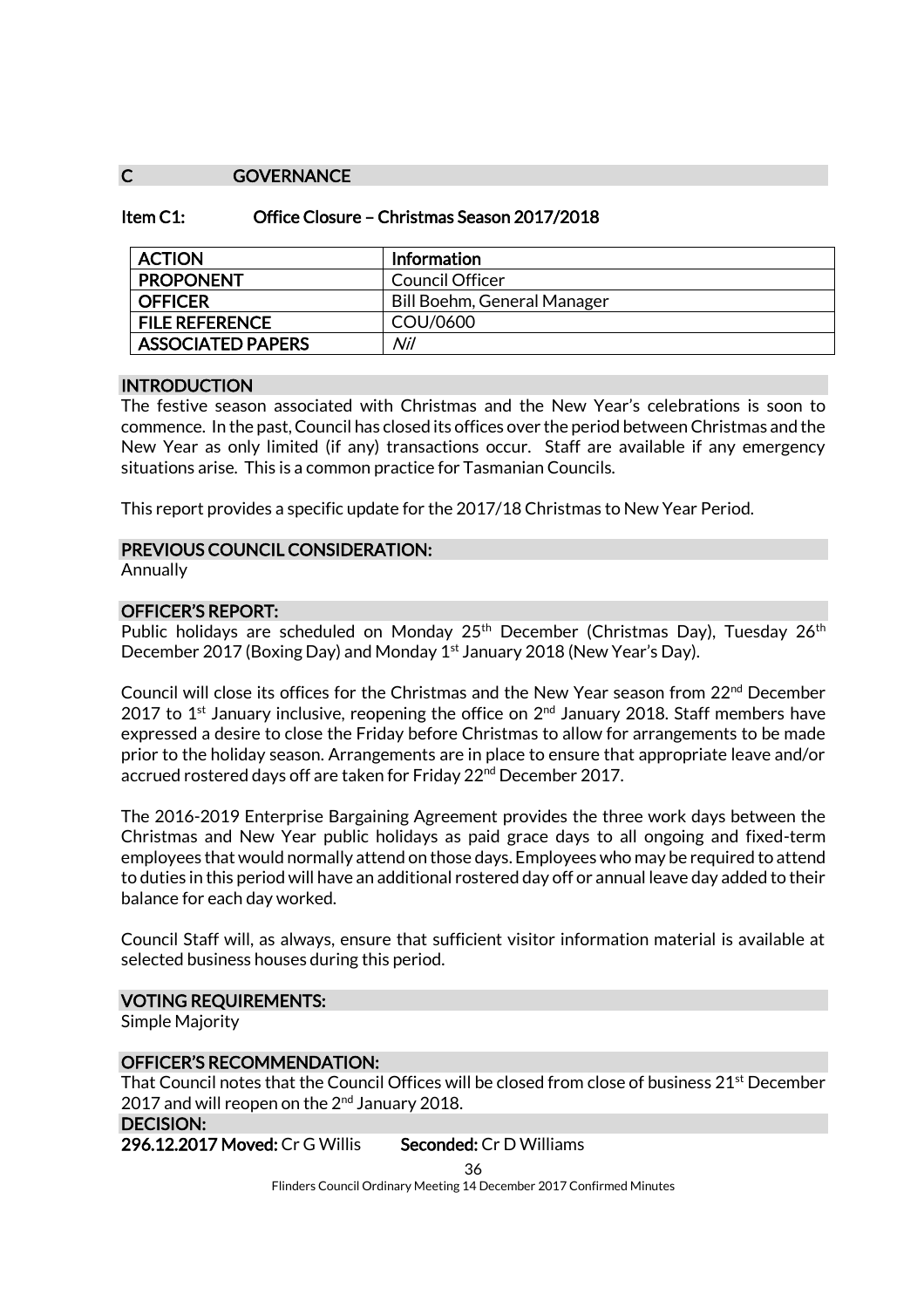That Council notes that the Council Offices will be closed from close of business 21<sup>st</sup> December 2017 and will reopen on the 2<sup>nd</sup> January 2018.

# CARRIED UNANIMOUSLY (7-0)

For: Mayor Carol Cox, Deputy Mayor Marc Cobham, Cr Chris Rhodes, Cr Peter Rhodes, Cr Ken Stockton, Cr David Williams and Cr Gerald Willis.

Note: Cr Gerald Willis thanked the staff for the year's work and wished all staff a very merry Christmas and a safe and happy New Year.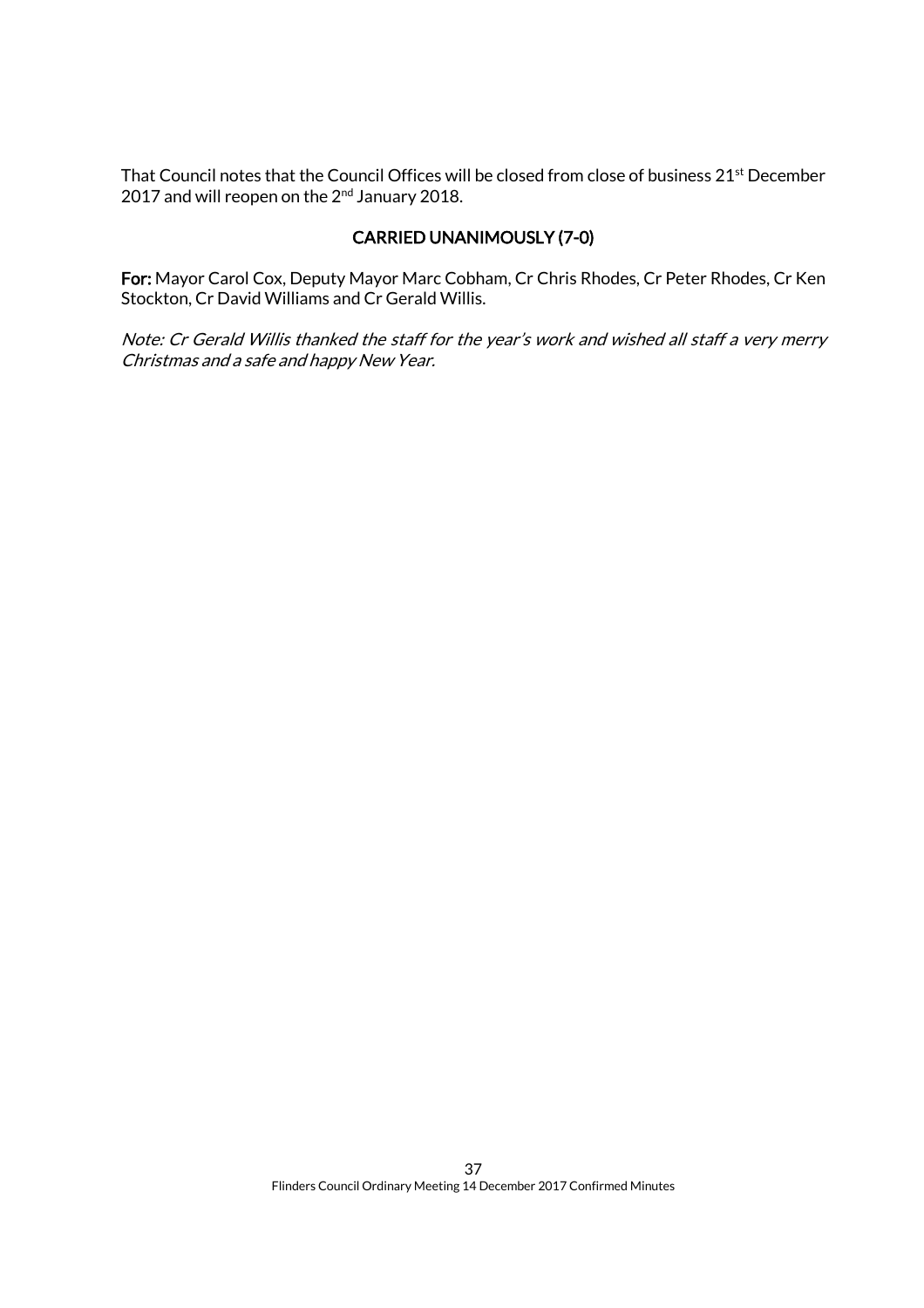#### Item C2: Exemption from Pecuniary Interest for Council Special Committee Members

| <b>ACTION</b>            | Decision                    |
|--------------------------|-----------------------------|
| <b>PROPONENT</b>         | Council Officer             |
| <b>OFFICER</b>           | Bill Boehm, General Manager |
| <b>FILE REFERENCE</b>    | COU/0600                    |
| <b>ASSOCIATED PAPERS</b> | Nil                         |

### INTRODUCTION:

Flinders Council currently has a number of special committees that were established to allow communication, discussion and community input into decision-making on specific areas or activities of community and Council importance.

Special Committees include community members who are often nominated for membership due to their expertise in an activity and their involvement in the activity could be perceived as a pecuniary interest. Under the Local Government Act 1993 councils are able to provide exemption for community committee members for a period of 12 months.

### PREVIOUS COUNCIL CONSIDERATION:

| Council Workshop | $1st$ December 2016            |
|------------------|--------------------------------|
| 326.12.2016      | $15^{\text{th}}$ December 2016 |

### OFFICER'S REPORT:

The membership of all Special Committees also includes community members who are often nominated for membership due to their expertise in a business, community group or activity specifically related to the Special Committee. Under the *Local Government Act 1993*, this expertise could be perceived as a potential pecuniary interest in which case the committee member would not be entitled to vote on matters being dealt with by the committee.

Section 52(3) of Part 5 of the *Local Government Act 1993* enables a council to exempt community members who are Special Committee members from pecuniary interest for a period of 12 months if the community member has a potential pecuniary interest in a matter only because of being appointed as a member due to expertise arising from direct involvement in an activity that gives rise to that potential pecuniary interest.

Providing community members on Special Committees with exemption from pecuniary interest supports their right to vote on matters being dealt with that might otherwise appear as though an interest should be declared.

Council resolved to grant exemption from pecuniary interest for Special Committee community members for a period of 12 months at the December 2016 Council Meeting and it is again time to consider this matter.

#### STATUTORY REQUIREMENT:

Local Government Act 1993

### POLICY/STRATEGIC IMPLICATIONS:

4. Strategic, Efficient and Effective Organisation - Responding to risks and opportunities.

38 Flinders Council Ordinary Meeting 14 December 2017 Confirmed Minutes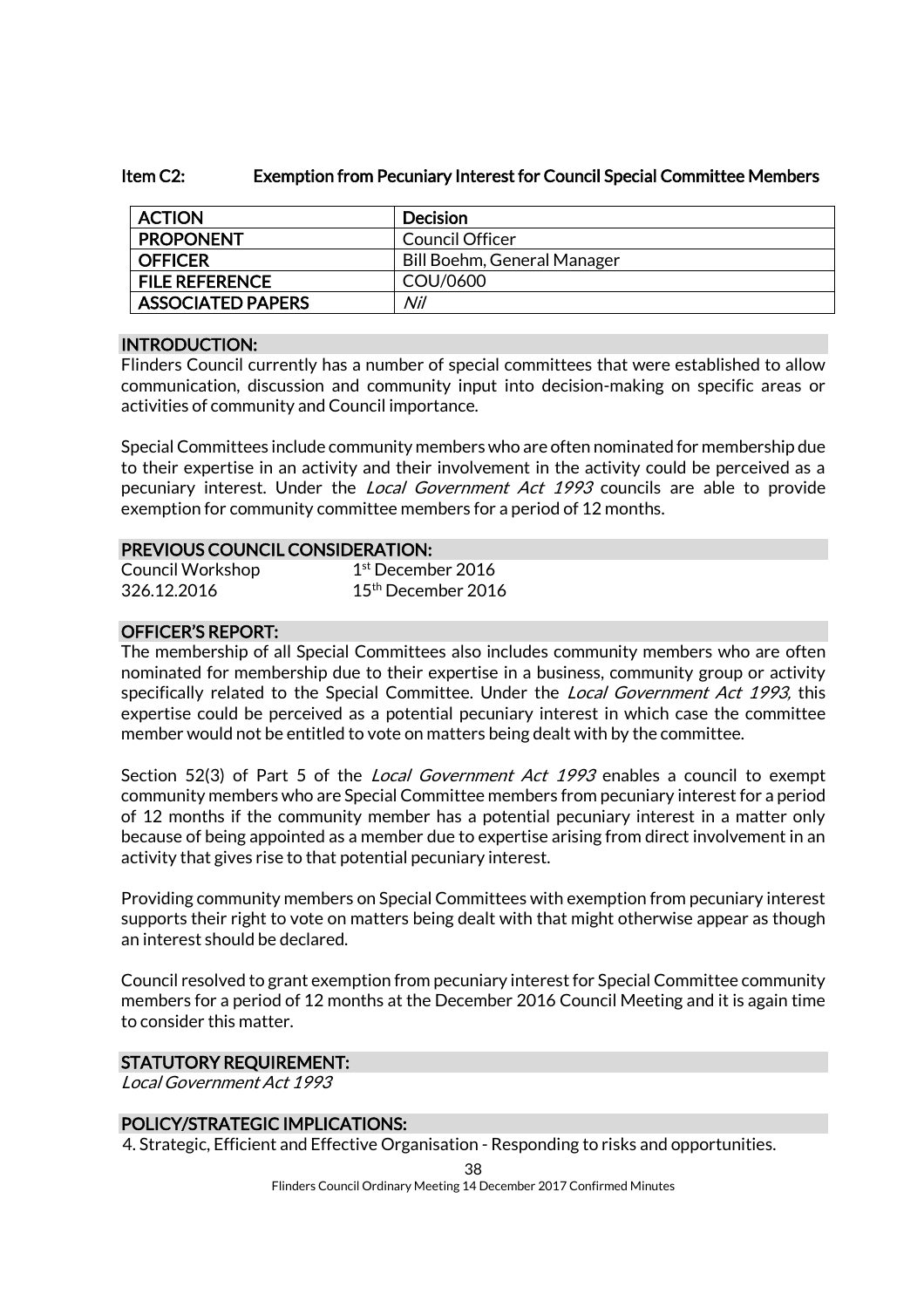# BUDGET AND FINANCIAL IMPLICATIONS:

Nil

### RISK/LIABILITY:

Nil

### VOTING REQUIREMENTS:

Absolute Majority

#### OFFICER'S RECOMMENDATION:

- 1. That Council agrees to grant exemption from pecuniary interest to the community members appointed to all of its Special Committees for a period of 12 months.
- 2. That Council again considers the pecuniary interest of community members on its Special Committees at the December 2018 Ordinary Meeting of Council.

### DECISION:

297.12.2017 Moved: Deputy Mayor M Cobham Seconded: Cr K Stockton

- 1. That Council agrees to grant exemption from pecuniary interest to the community members appointed to all of its Special Committees for a period of 12 months.
- 2. That Council again considers the pecuniary interest of community members on its Special Committees at the December 2018 Ordinary Meeting of Council.

# CARRIED UNANIMOUSLY (7-0)

For: Mayor Carol Cox, Deputy Mayor Marc Cobham, Cr Chris Rhodes, Cr Peter Rhodes, Cr Ken Stockton, Cr David Williams and Cr Gerald Willis.

Mayor Carol Cox called a break in the meeting at 2.13pm and resumed the meeting at 2.25pm.

### Item C3: Flying of Flags at Council Property Policy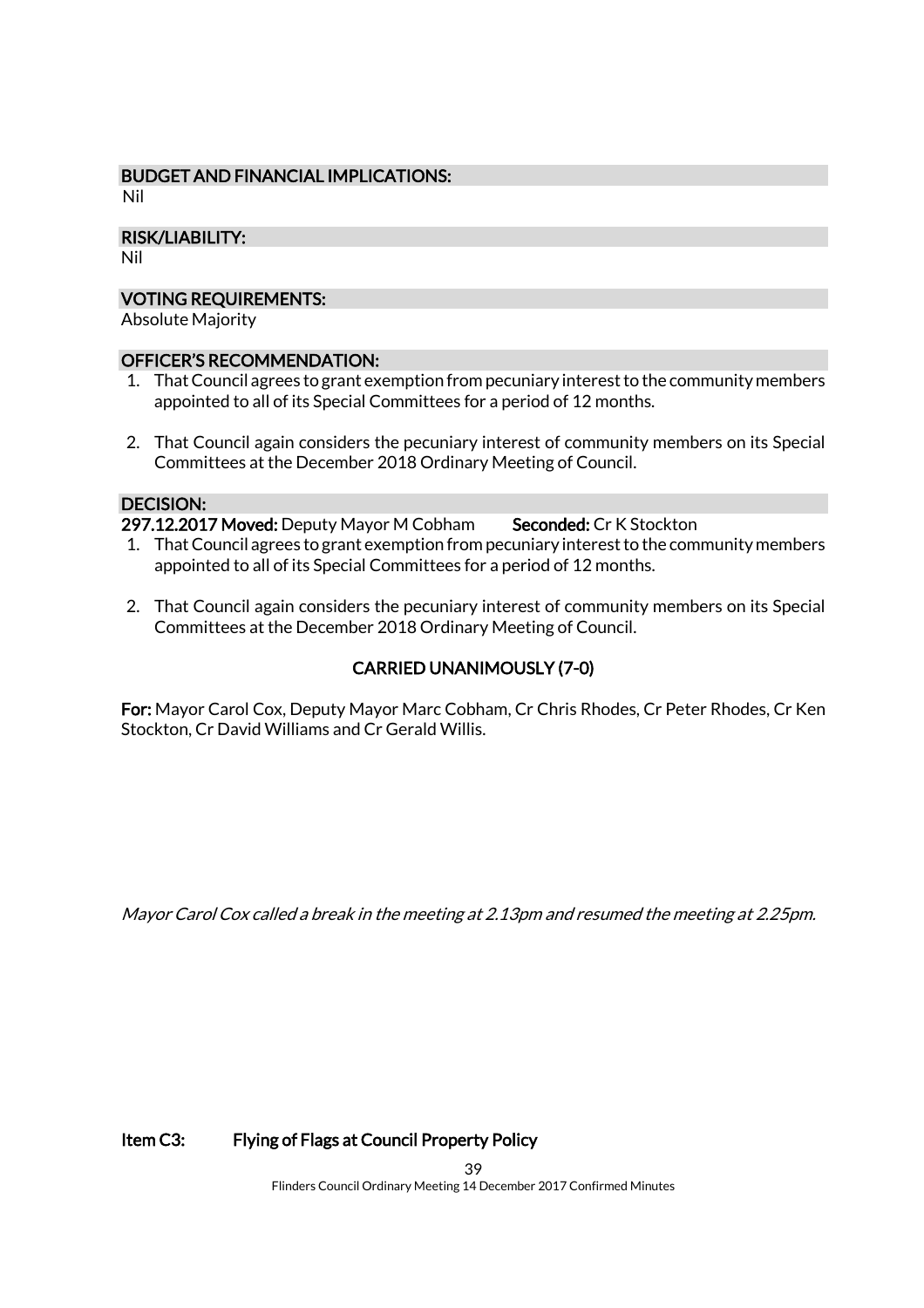| <b>ACTION</b>            | <b>Decision</b>                  |
|--------------------------|----------------------------------|
| <b>PROPONENT</b>         | Council Officer                  |
| <b>OFFICER</b>           | Bill Boehm, General Manager      |
| <b>FILE REFERENCE</b>    | CUL/0102                         |
| <b>ASSOCIATED PAPERS</b> | Annexure 7: Ratepayer submission |

#### INTRODUCTION:

Council's Policy Manual is an important document of Council as it provides direction to Staff, Management and Councillors. Many of the policies are required by, or relate to, legislation and in most instances help manage Council's exposure to risk.

### PREVIOUS COUNCIL CONSIDERATION:

| 225.09.96               | 10          |
|-------------------------|-------------|
| 301.12.01               | 1:          |
| 368.11.10               | 11          |
| 181.06.2011             | 1           |
| <b>Council Workshop</b> | $2^{\circ}$ |
| 254.10.2017             | 1:          |

0<sup>th</sup> September 1996 3<sup>th</sup> December 2001 8<sup>th</sup> November 2010  $6^{\rm th}$  June 2011 8<sup>th</sup> September 2017 2<sup>th</sup> October 2017

#### OFFICER'S REPORT:

Council has a policy that states that policies should be reviewed at least every four (4) years by the then elected members.

Council has two flag poles located at the Council Office which fly the Australian and Aboriginal flags during office hours. Following enquiries regarding the flying of flags on the day of local funerals, it came to the attention of staff that the Flying of Flags at Council Property Policy did not include a definitive recommended course of action in this event.

The Flying of Flags at Council Property Policy has therefore been reviewed to address this element. In doing so it was found that when flying flags generally, all appropriate protocols are to be followed. Council's existing policy was silent in this regard.

A review of the Department of the Prime Minister and Cabinet's booklet 'Australian flags – Part 2: The protocols for the appropriate use and the flying of the flag' was undertaken. It is well understood that the Australian Flag can only be flown in accordance with these protocols with limited discretion. In the case of a death in the community some discretion is however afforded to Council as stated in the booklet:

#### "Flags in any locality may be flown at half-mast on the death of a local citizen or on the day, or part of the day, of their funeral. "

The policy has been updated to reflect this aspect with the preferred stance of flying the flags outside the council office building at half-mast on the day of a funeral of a resident.

This policy was tabled at the  $12<sup>th</sup>$  October Ordinary Meeting of Council and one submission (Annexure 7) has subsequently been received. In essence, it seeks clarification that the wishes of the family of the deceased person as regarding flying of the flag at half-mast are taken into consideration.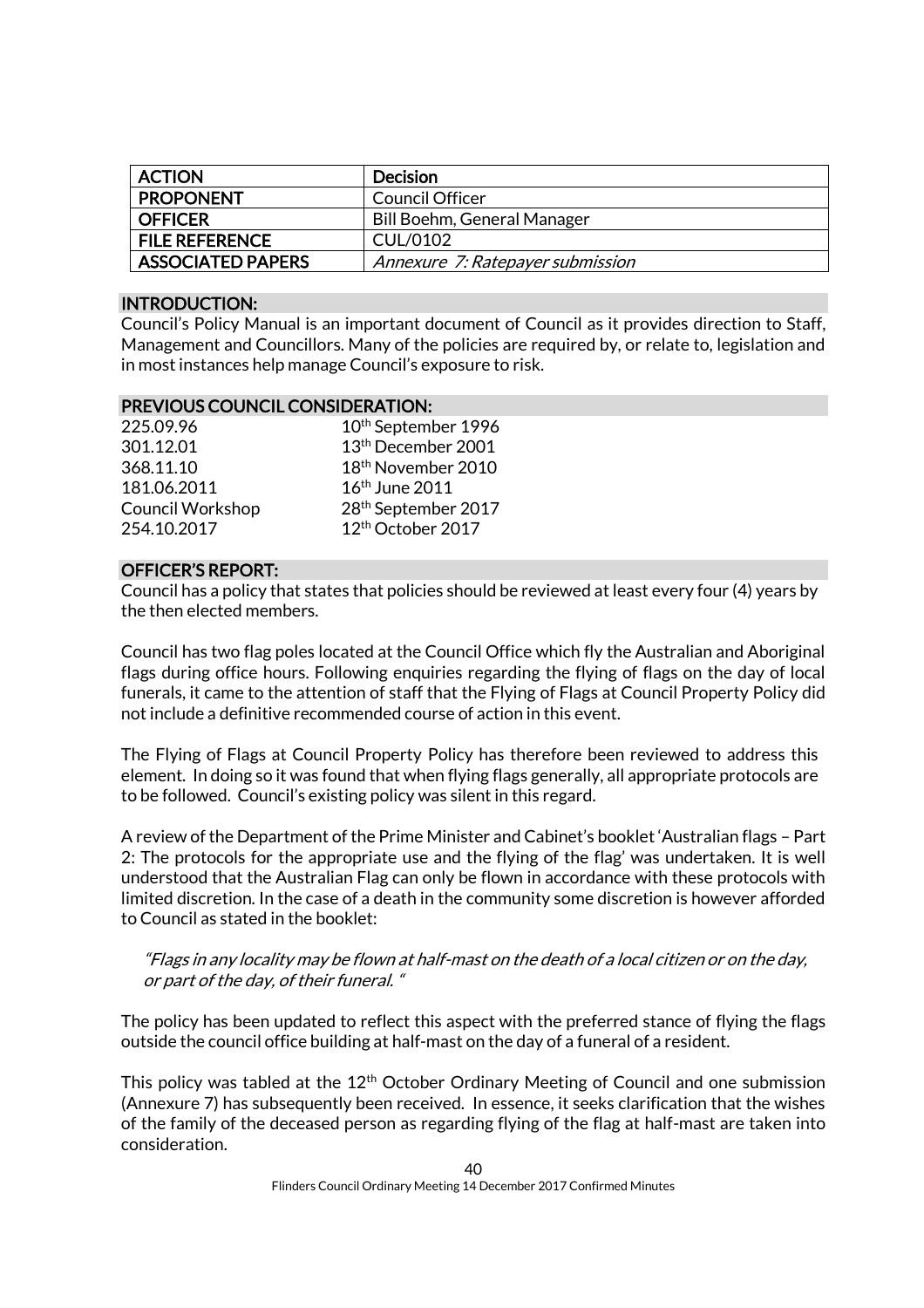This submission needs to be considered and a decision taken to either amend or not amend this policy.

### STATUTORY REQUIREMENT:

Local Government Act 1993

### POLICY/STRATEGIC IMPLICATIONS:

4. Strategic, Efficient and Effective Organisation - Responding to risks and opportunities. 4.3 Ensure Council meets its statutory obligations and manages corporate and community risk.

4.3.9 Maintain Council's Policy Manual and Instrument of Delegation.

### RISK/LIABILITY:

Adoption of this policy and ensuring that Management, Staff and Councillors are aware of and follow this policy will help to reduce Council's exposure to risk in this area.

#### VOTING REQUIREMENTS:

Simple Majority

#### OFFICER'S RECOMMENDATION:

Council's decision to adopt the Flying of Flags at Council Property Policy or amend in light of the one submission received.

### DECISION:

#### 298.12.2017 Moved: Cr D Williams Seconded: Cr G Willis

That the Flying of Flags at Council Property Policy with amendments be adopted.

### CARRIED UNANIMOUSLY (7-0)

For: Mayor Carol Cox, Deputy Mayor Marc Cobham, Cr Chris Rhodes, Cr Peter Rhodes, Cr Ken Stockton, Cr David Williams and Cr Gerald Willis.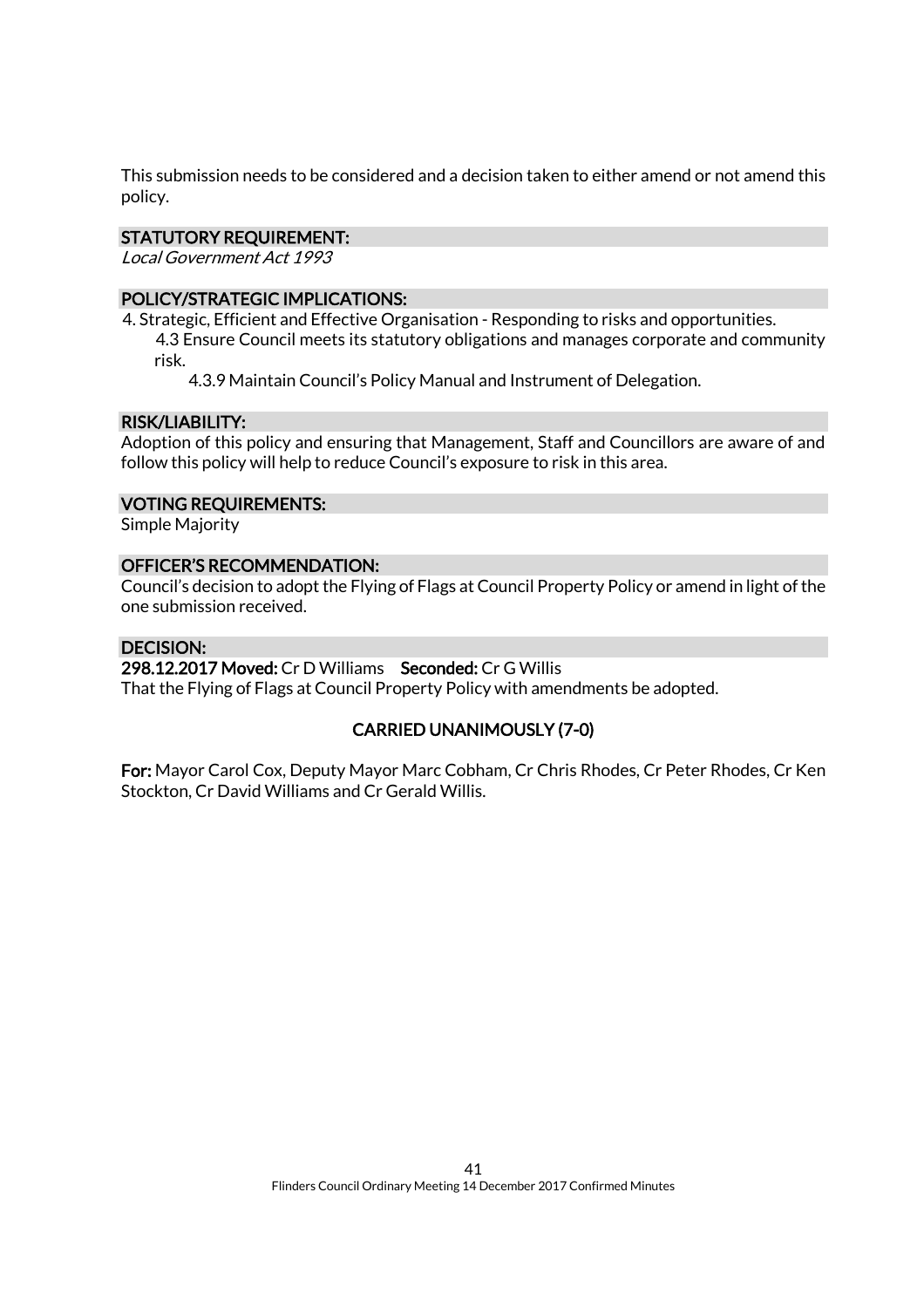#### Item C4: Investment Portfolio Report as at 15 November 2017

| <b>ACTION</b>            | Information                                          |
|--------------------------|------------------------------------------------------|
| <b>PROPONENT</b>         | <b>Council Officer</b>                               |
| <b>OFFICER</b>           | General Manager, Bill Boehm                          |
| <b>FILE REFERENCE</b>    | FIN/0100                                             |
| <b>ASSOCIATED PAPERS</b> | Annexure 8: Investment Summary 30 September 2017 and |
|                          | Managed Investment Portfolio 15 November 2017        |

#### INTRODUCTION:

Presented to Council is the Investment Summary Report for the period commencing 1 July 2017 ending 1 September 2017 and a summary of Managed Investments as at 15 November 2017.

#### PREVIOUS COUNCIL CONSIDERATION:

Council considers the Investment Portfolio Report on a quarterly basis.

### OFFICER'S REPORT:

The attached summary is consistent with previous reports, however, it is considered that further information be obtained with a view to exploring what other information the Council may wish to see apply in the future moving forward.

#### STATUTORY REQUIREMENT:

Local Government Act 1993

#### POLICY/STRATEGIC IMPLICATIONS:

4.0 Strategic, Efficient and Effective Organisation - Responding to risks and opportunities. 4.3 Ensure Council meets its statutory obligations and manages corporate and community risk.

#### BUDGET AND FINANCIAL IMPLICATIONS:

Annual Plan – all areas.

#### RISK/LIABILITY:

No foreseen risks or legal obligations identified as a result of the Investment.

#### VOTING REQUIREMENTS:

Simple Majority

#### OFFICER'S RECOMMENDATION:

That the Investment Summary Report for the period commencing 1 July 2017 ending 1 September 2017 and a summary of Managed Investments as at 15 November 2017 be received and accepted.

DECISION: 299.12.2017 Moved: Cr P Rhodes Seconded: Cr G Willis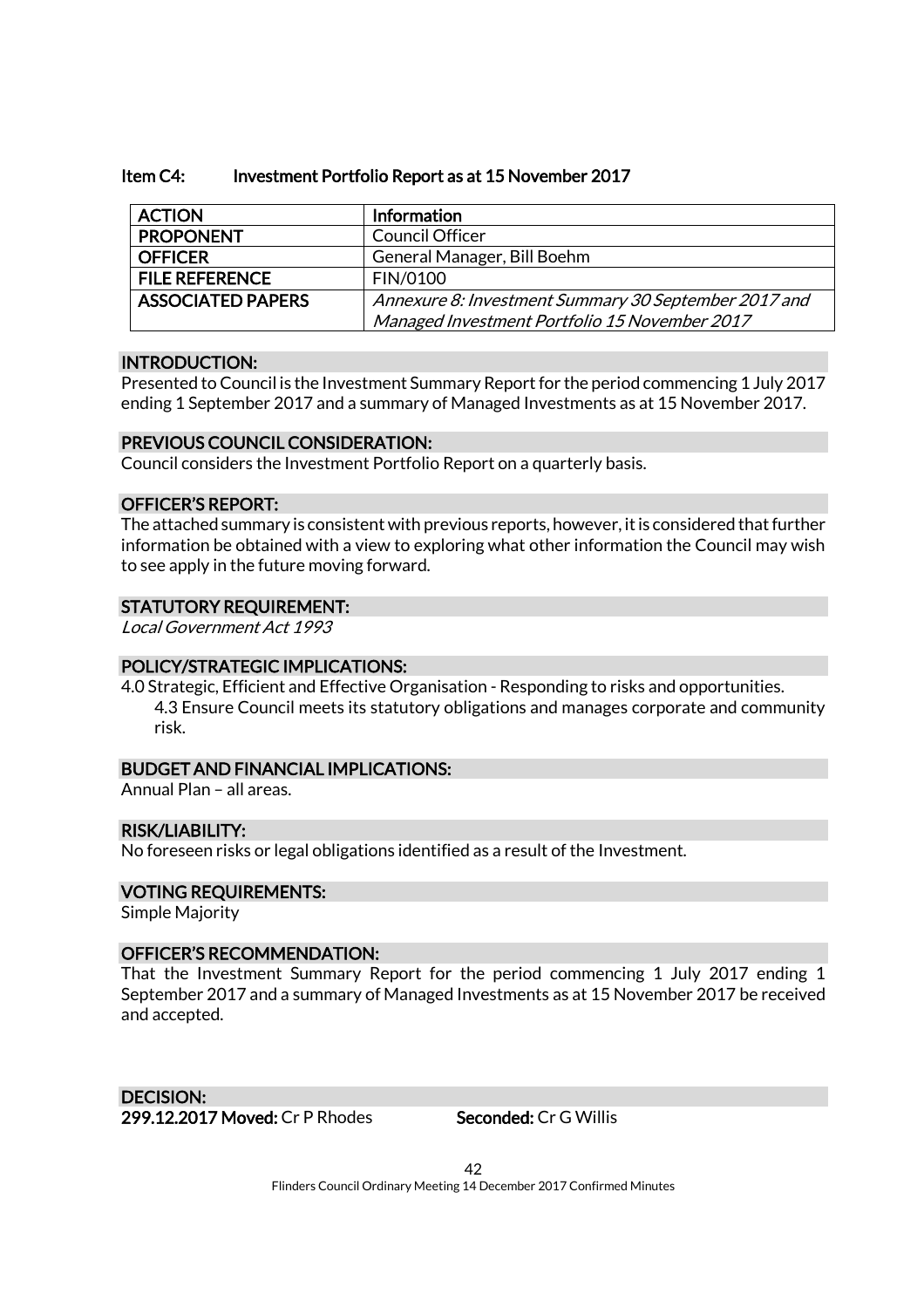That the Investment Summary Report for the period commencing 1 July 2017 ending 1 September 2017 and a summary of Managed Investments as at 15 November 2017 be received and accepted.

### CARRIED UNANIMOUSLY (7-0)

For: Mayor Carol Cox, Deputy Mayor Marc Cobham, Cr Chris Rhodes, Cr Peter Rhodes, Cr Ken Stockton, Cr David Williams and Cr Gerald Willis.

Mayor Carol Cox passed the chair to Deputy Mayor Marc Cobham at 2.36pm and left the meeting.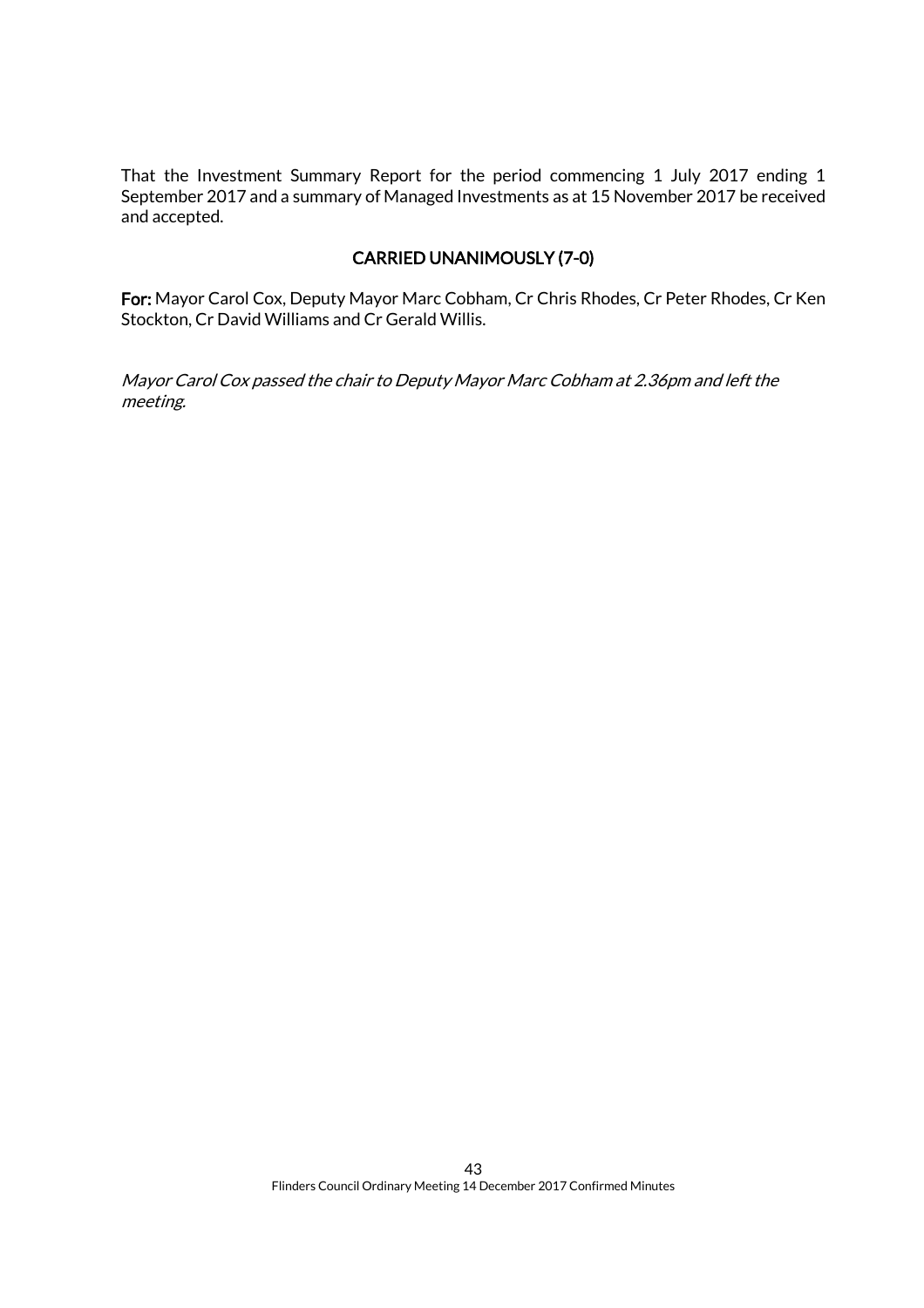|  | Item C5: Building Better Regions Fund Submission - Flinders Safe Harbour Marine Facility |
|--|------------------------------------------------------------------------------------------|
|--|------------------------------------------------------------------------------------------|

| <b>ACTION</b>            | <b>Decision</b>             |
|--------------------------|-----------------------------|
| <b>PROPONENT</b>         | Council Officer             |
| <b>OFFICER</b>           | General Manager, Bill Boehm |
| <b>FILE REFERENCE</b>    | COM/0402                    |
| <b>ASSOCIATED PAPERS</b> | Nil                         |

### INTRODUCTION:

The construction of a Marine Access and Safe Harbour at Lady Barron is a major maritime safety issue for Eastern Australia and Tasmania but also leads to a major economic development opportunity for Flinders Council.

Council has previously identified the construction of the project as its highest ranked Priority Project for 2017 and has resolved that potential grant opportunities should be sought and to commence concept planning and regulatory requirements so as to gain project ready status.

The Australian Government has recently announced the latest funding under the Building Better Regions Program. This report formally outlines the scope and recommends that an application be submitted.

#### PREVIOUS COUNCIL CONSIDERATION:

| 57.02.2011              | 17th February 2011                         |
|-------------------------|--------------------------------------------|
| 120.04.2011             | 21st April 2011                            |
| 128.04.2011             | 21 <sup>st</sup> April 2011 Closed Council |
| 598.07.2013             | 18 <sup>th</sup> July 2013                 |
| <b>Council Workshop</b> | 6 <sup>th</sup> July 2017                  |
| <b>Council Workshop</b> | 31st August 2017                           |
| 232.09.2017             | 21st September 2017                        |

### OFFICER'S REPORT:

The Australian Government has announced the latest funding under the Building Better Regions Program with applications closing 19th December 2017. It is anticipated that successful projects will be announced in the first quarter of 2018. Works for successful projects cannot commence until 1<sup>st</sup> July 2018.

There is great momentum locally for what is Council's No.1 Priority Project. Council and others have been lobbying the Commonwealth Government with positive verbal support thus far received. The Treasurer has also been approached and it seems a strong possibility that some financial contribution will be provided by the State towards a Building Better Regions Project application. The Northern Region Development Corporation has also incorporated this project as one of only four projects that they consider of significance regionally.

In these circumstances, it seems essential that Council proceed with an application. The case is very strong, as is the support, although competition will be significant with no guarantee of success.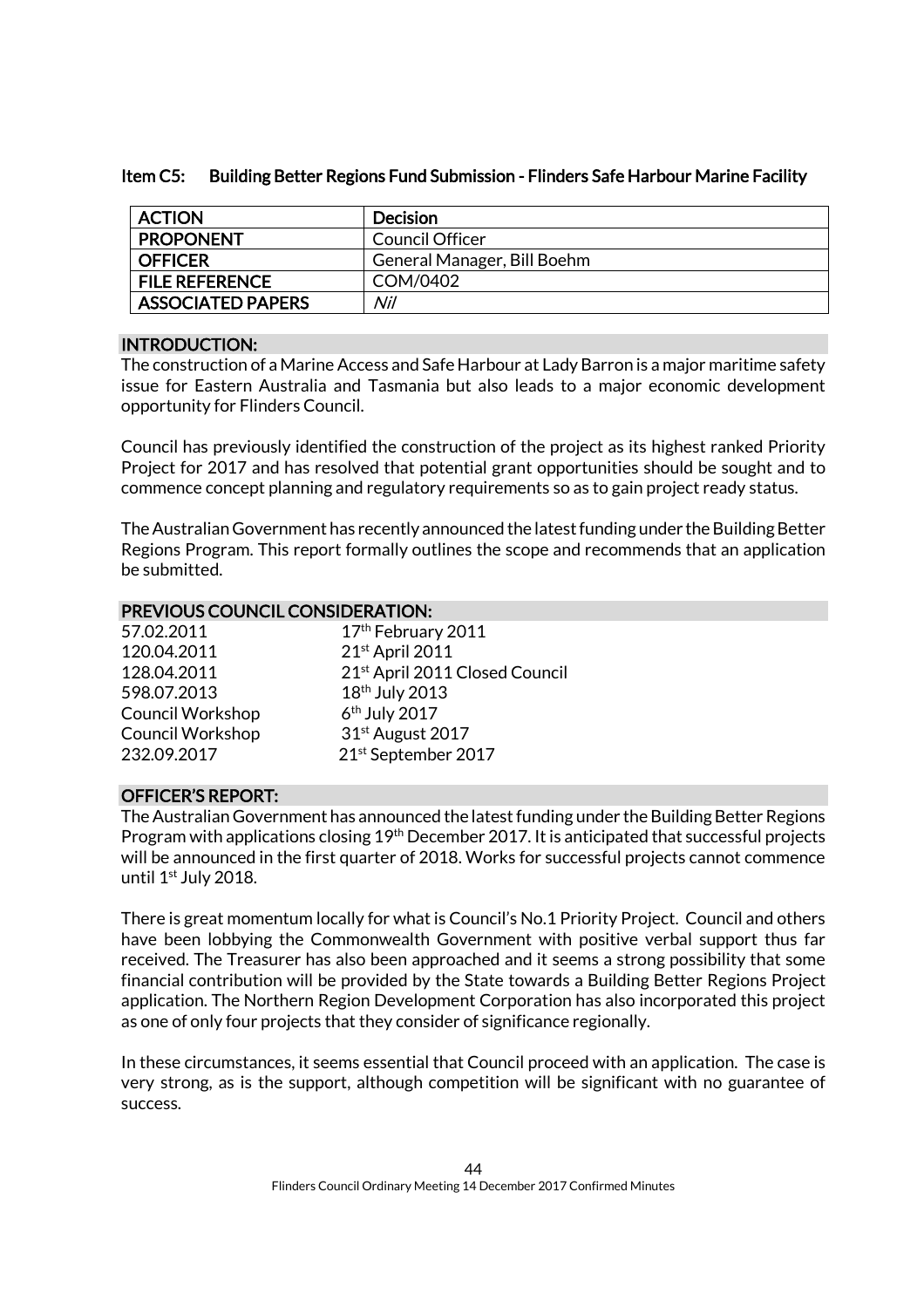The Australian Government classifies Flinders Island as a very remote location meaning that there is a maximum 3:1 funding allocation applicable but based on a rounded up \$5 million development cost, the local (Council / State/ Others) 25% contribution required is \$1.25million.

At the time of preparing this report updated costings have yet to be finalised. Given the potential funding available it is considered prudent that application for all project elements be submitted at this time and namely Engineering Design Contracts & Site Establishment, Rock Breakwater Construction, Marina Construction, Boat Ramp & Jetty, Slipway Upgrade and Access / Car Parking/ Toilets & Showers.

The independent cost benefit analysis undertaken by Burbury Consulting indicated that

- Over a 20-year period the Economic Rate of Return is 13.86%;
- Net Present Value of Benefits is \$8.53m; Net Present Value of Costs \$4.96m; Net Present Value is \$3.57m; Benefit Cost Ratio is 1.72; and
- The Economic Cost Penalty to the Flinders Island / Tasmanian Economy of the project NOT proceeding is \$8.53m at Year 1 rising to \$10.03m after 4 Years!

On this basis, a submission for Building Better Regions Funding for this project should be submitted.

### STATUTORY REQUIREMENT:

Local Government Act 1993

### POLICY/STRATEGIC IMPLICATIONS:

- 3. Access and Connectivity
	- 3.1 Maintain or better the standard of sea access to the Islands.

3.1.2 Economic viability of developing an all-weather recreational and leisure vessel harbour investigated.

#### BUDGET AND FINANCIAL IMPLICATIONS:

Based on a rounded up \$5 million development cost, the local (Council / State/ Others) 25% contribution required is \$1.25million. Once the amount of (State /Other) contribution is known the balance will need to come from Council's resources.

Any formal Council allocation will only be required if Council is successful, in which case it will need to be incorporated into the 2018/19 Budget. It would be more likely that external investment opportunities can be realised if the Council is successful in obtaining the grant; in which case, this amount could potentially reduce Council's own source contribution.

As with all capital projects there will be long term financial implications which will need to be addressed. Unlike other asset projects however, this project is predicted to have a future positive revenue stream that should mean that the costs to operate Council's operations will not increase, being as the project will be revenue positive.

### RISK/LIABILITY: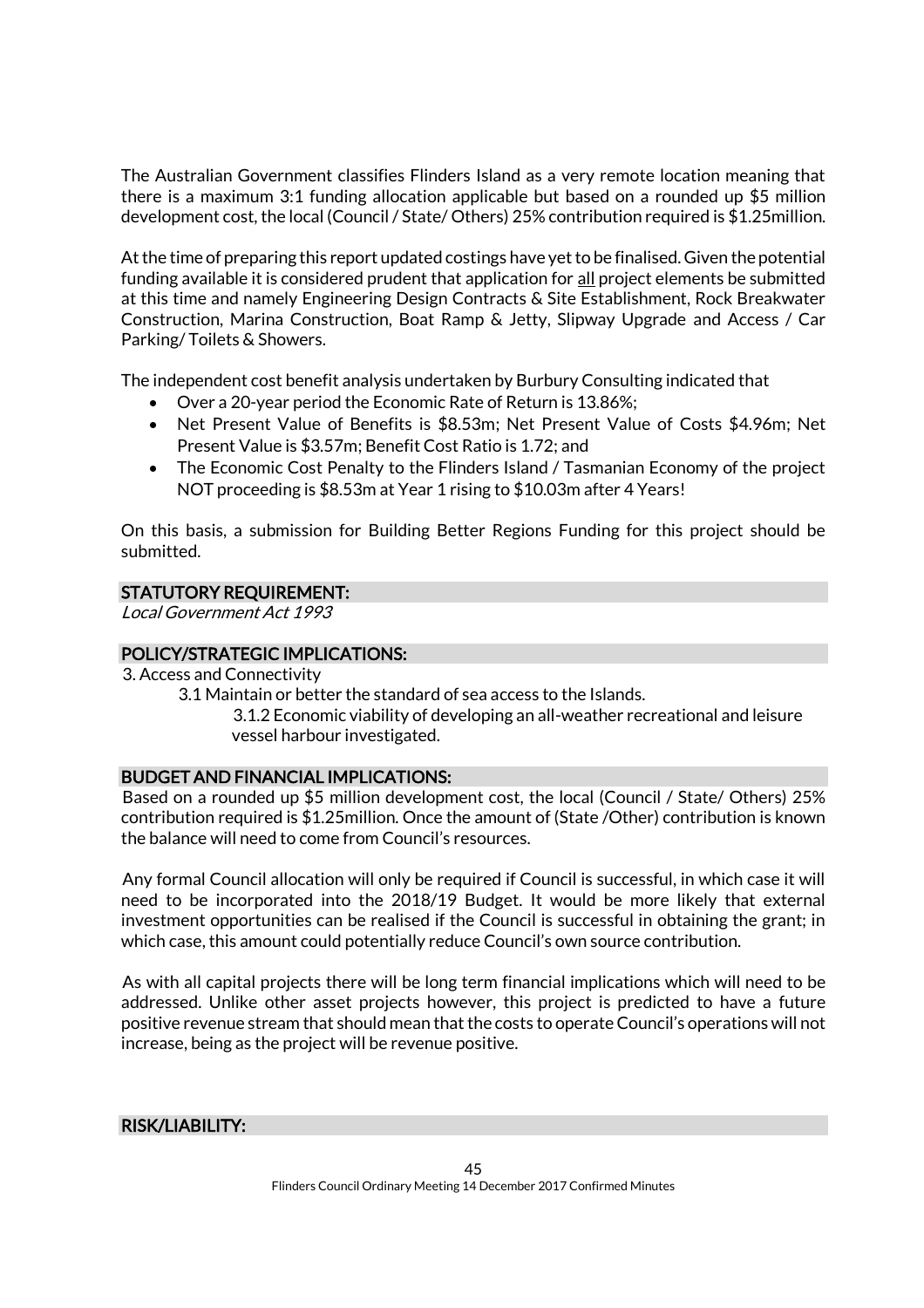There is currently a major safety issue for boats traversing the area due to a lack of a safe harbour between mainland Australia and Tasmania. Whilst this is not the responsibility of Council per say, never-the-less, for this aspect to be improved it is essential that Council takes a lead role as we have potentially the best site available.

The project also has the potential to be a major tourism and economic drawcard to visitation and is supported by Flinders Island Tourism and Business Incorporated. It is one of those rare projects that fulfill Federal and State Government aims as key drivers but will not otherwise eventuate without positive affirmative action by Council.

The reputational risk and potential missed economic development growth opportunities if there is no concerted attempt to facilitate the project are significant, especially at this time given the level of apparent positive community and political support.

#### VOTING REQUIREMENTS:

Simple Majority

### OFFICER'S RECOMMENDATION:

That Council, in accordance with Council's previous resolution 232.09.2017,

- 1. Submits an application for funding under the Australian Governments Building Better Regions Program for the construction of a Safe Harbour and Marine Access facility at Lady Barron as outlined in the Flinders Council - Marine Access and Safe Harbour Study prepared by Burbury Consulting; and, if successful,
- 2. Incorporates the required project and financial allocations into the 2018/19 Council Budget.

#### DECISION:

#### 300.12.2017 Moved: Cr G Willis Seconded: Cr D Williams

That Council, in accordance with Council's previous resolution 232.09.2017,

- 1. Submits an application for funding under the Australian Government's Building Better Regions Program for the construction of a Safe Harbour and Marine Access facility at Lady Barron as outlined in the Flinders Council - Marine Access and Safe Harbour Study prepared by Burbury Consulting; and, if successful,
- 2. Incorporates the required project and financial allocations into the 2018/19 Council Budget.

# CARRIED (5-1)

For:Cr Chris Rhodes, Cr Peter Rhodes, Cr Ken Stockton, Cr David Williams and Cr Gerald Willis. Against: Deputy Mayor M Cobham (Abstained)

Mayor Carol Cox returned to the meeting and resumed the chair at 2.50pm.